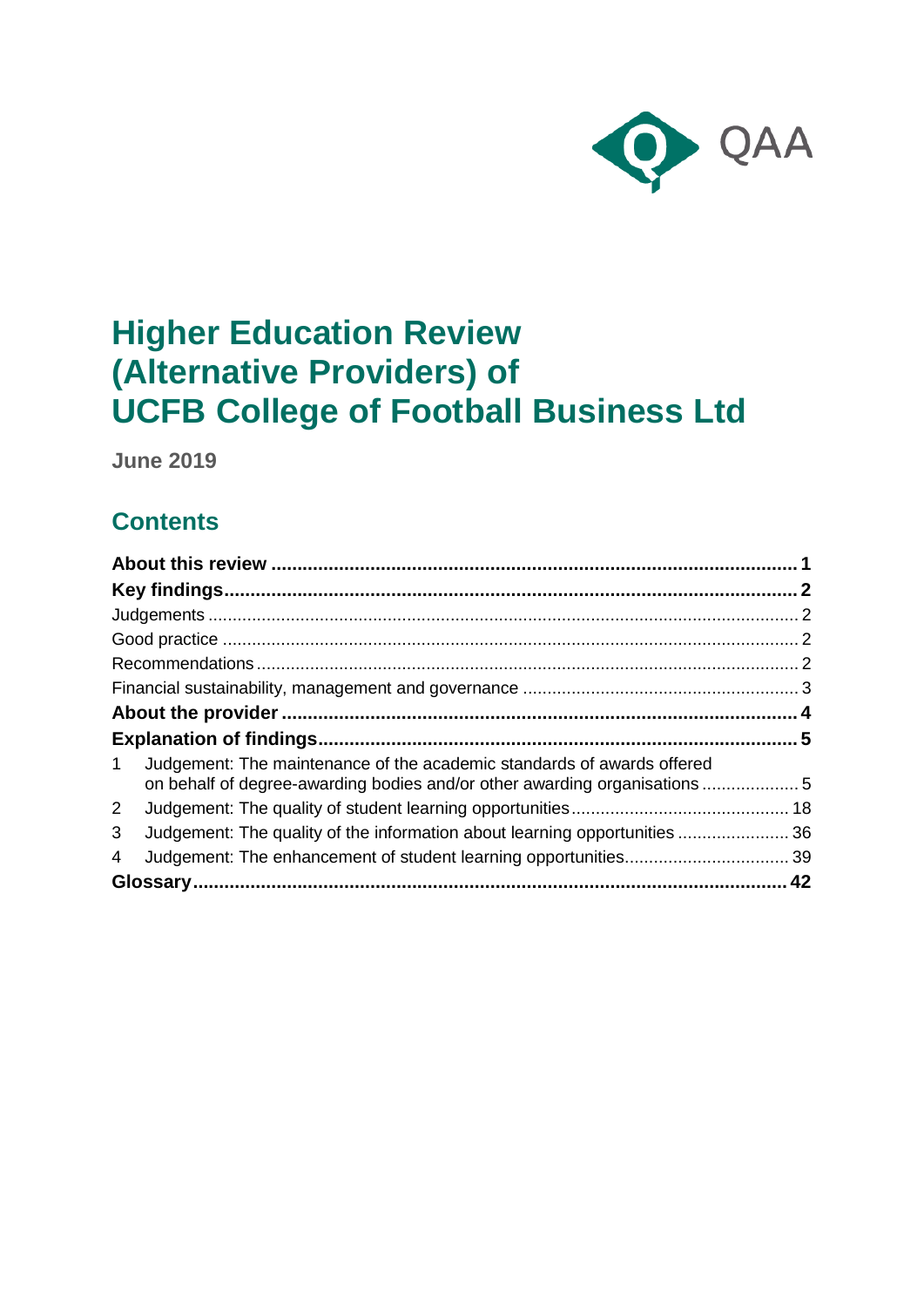## <span id="page-1-0"></span>**About this review**

This is a report of a Higher Education Review (Alternative Providers) conducted by the Quality Assurance Agency for Higher Education (QAA) at UCFB College of Football Business Ltd. The review took place from 26 to 27 June 2019, and was conducted by a team of four reviewers, as follows:

- Ms Catherine Fairhurst
- Ms Elizabeth Shakels
- **Mr Mike Ridout**
- Mr Oliver Wannell (student reviewer).

The main purpose of the review was to investigate the higher education provision and to make judgements as to whether or not academic standards and quality meet UK expectations. These expectations are the statements in the [UK Quality Code for Higher](http://www.qaa.ac.uk/quality-code)  [Education](http://www.qaa.ac.uk/quality-code) (the Quality Code)<sup>1</sup> setting out what all UK higher education providers expect of themselves and of each other, and what the general public can therefore expect of them.

In Higher Education Review (Alternative Providers) the QAA review team:

- makes judgements on
	- the setting and maintenance of academic standards
	- the quality of student learning opportunities
	- the information provided about higher education provision
	- the enhancement of student learning opportunities
- makes recommendations
- identifies features of good practice
- affirms action that the provider is taking or plans to take.

The QAA website gives more information [about QAA](http://www.qaa.ac.uk/)<sup>2</sup> and explains the method for [Higher Education Review \(Alternative Providers\).](https://www.qaa.ac.uk/reviewing-higher-education/types-of-review/higher-education-review)<sup>3</sup> For an explanation of terms see the glossary at the end of this report.

<sup>2</sup> QAA website: [www.qaa.ac.uk.](http://www.qaa.ac.uk/)

-

<sup>&</sup>lt;sup>1</sup> The UK Quality Code for Higher Education is published at: [www.qaa.ac.uk/quality-code.](http://www.qaa.ac.uk/quality-code)

<sup>3</sup> Higher Education Review (Alternative Providers):

[www.qaa.ac.uk/reviewing-higher-education/types-of-review/higher-education-review.](https://www.qaa.ac.uk/reviewing-higher-education/types-of-review/higher-education-review)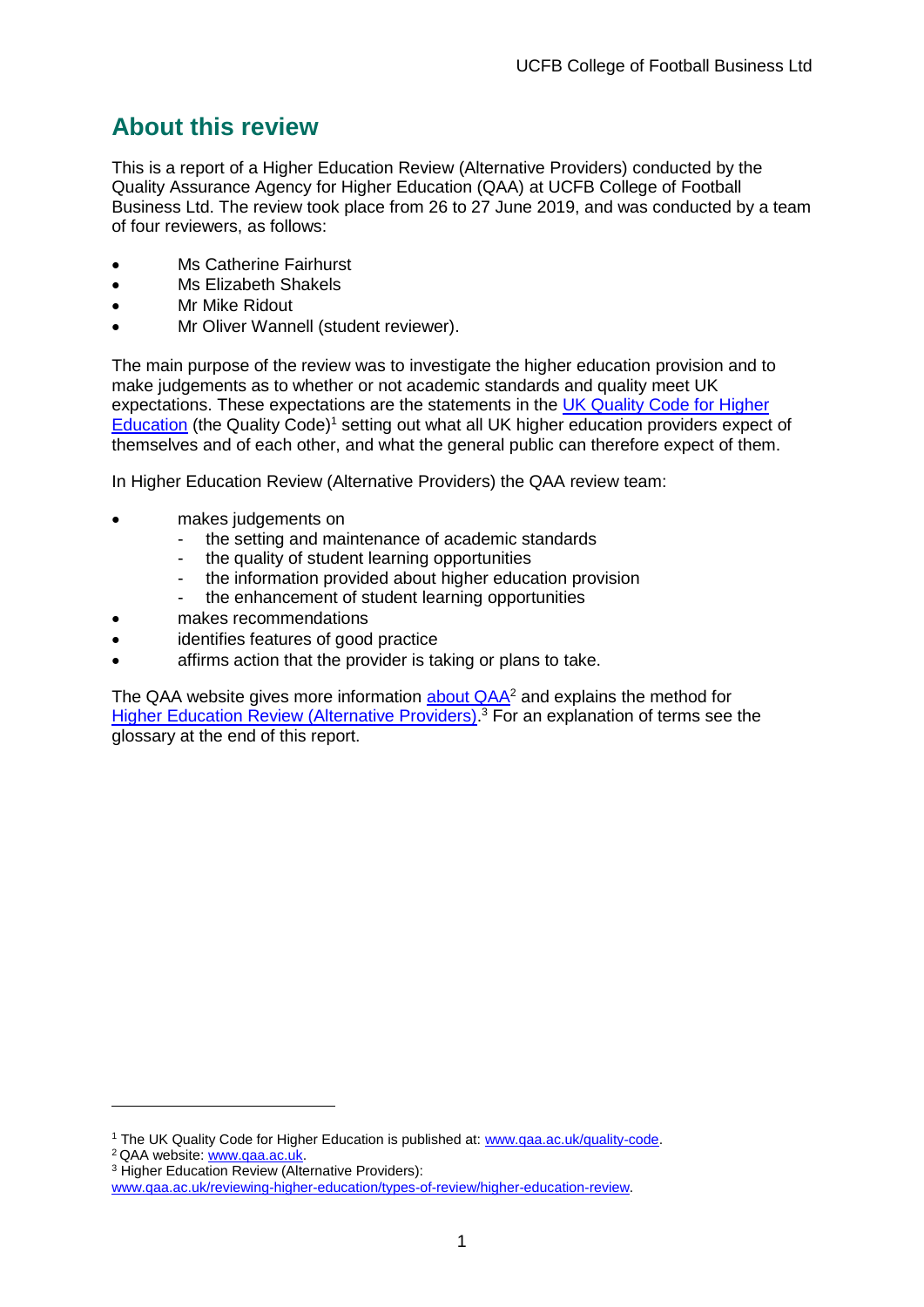## <span id="page-2-0"></span>**Key findings**

## <span id="page-2-1"></span>**Judgements**

The QAA review team formed the following judgements about the higher education provision.

- The maintenance of the academic standards of awards offered on behalf of the degree-awarding body **meets** UK expectations.
- The quality of student learning opportunities **meets** UK expectations.
- The quality of the information about learning opportunities **requires improvement to meet** UK expectations.
- The enhancement of student learning opportunities **meets** UK expectations.

## <span id="page-2-2"></span>**Good practice**

The QAA review team identified the following feature of **good practice**.

• Extensive employment and complementary curricula opportunities are available that enable students to develop their personal, academic and professional potential (Expectation B4).

## <span id="page-2-3"></span>**Recommendations**

The QAA review team makes the following **recommendations**.

By January 2020:

• contextualise the operations manual in order to articulate UCFB's own approach to quality assurance and improvement (Expectation A2.1).

By October 2019:

• review the admissions policy to ensure that it is transparent, accurate and inclusive to all applicants (Expectation B2).

By October 2019:

• ensure that UCFB operates an Accreditation of Prior Experiential Learning process that is equitable (Expectation B6).

By January 2020:

• embed a rigorous quality assurance cycle around its monitoring and review processes to ensure robust cross standardisation that promotes the quality of the student learning experience (Expectation B8).

By October 2019:

• review UCFB processes for the management of the quality of information about learning opportunities to ensure information is fit for purpose, accessible and trustworthy (Expectation Part C).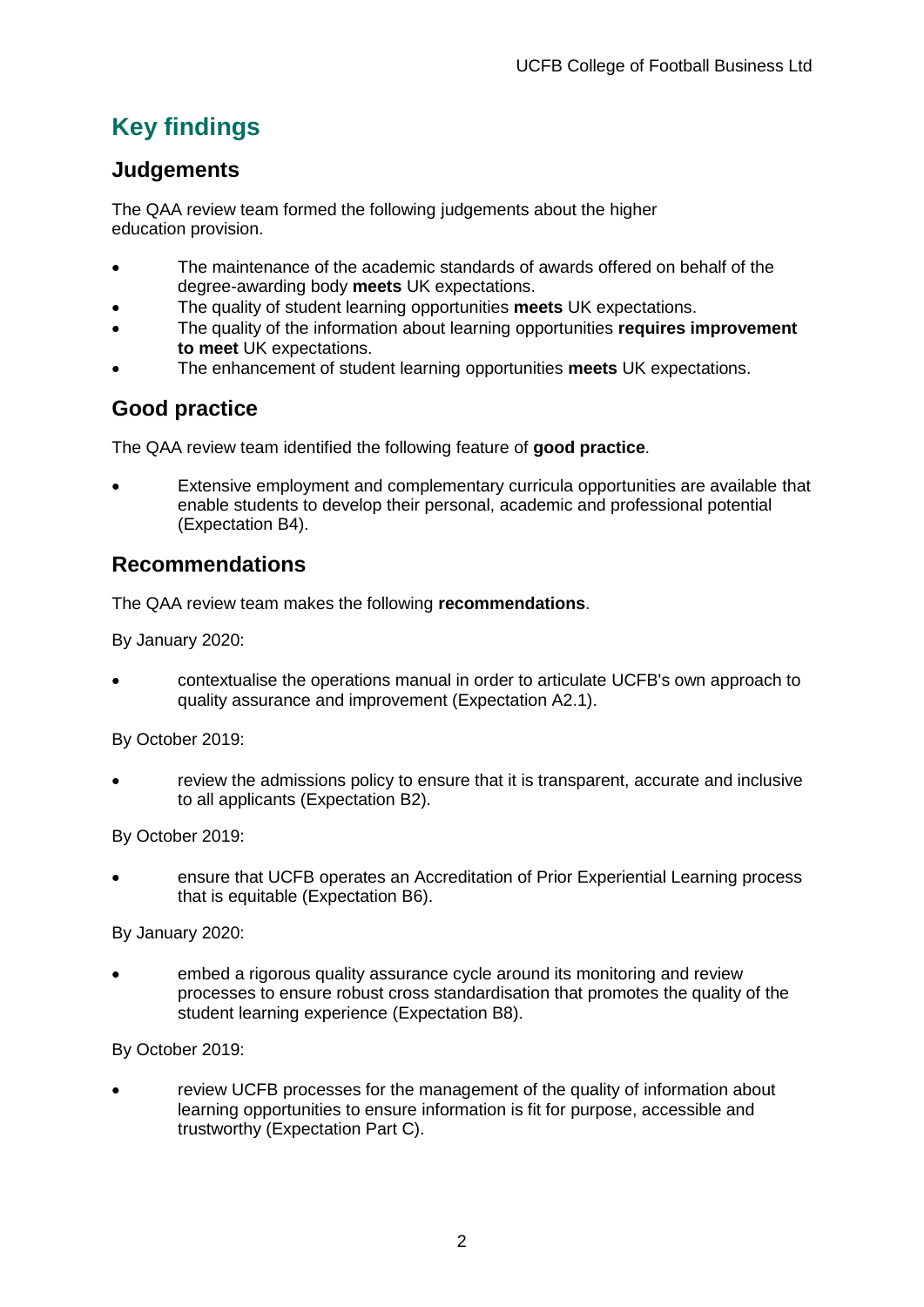#### By January 2020:

• develop and implement a more systematic approach to monitoring, measuring and reporting enhancement (Expectation Enhancement).

## **Financial sustainability, management and governance**

The financial sustainability, management and governance check has been satisfactorily completed.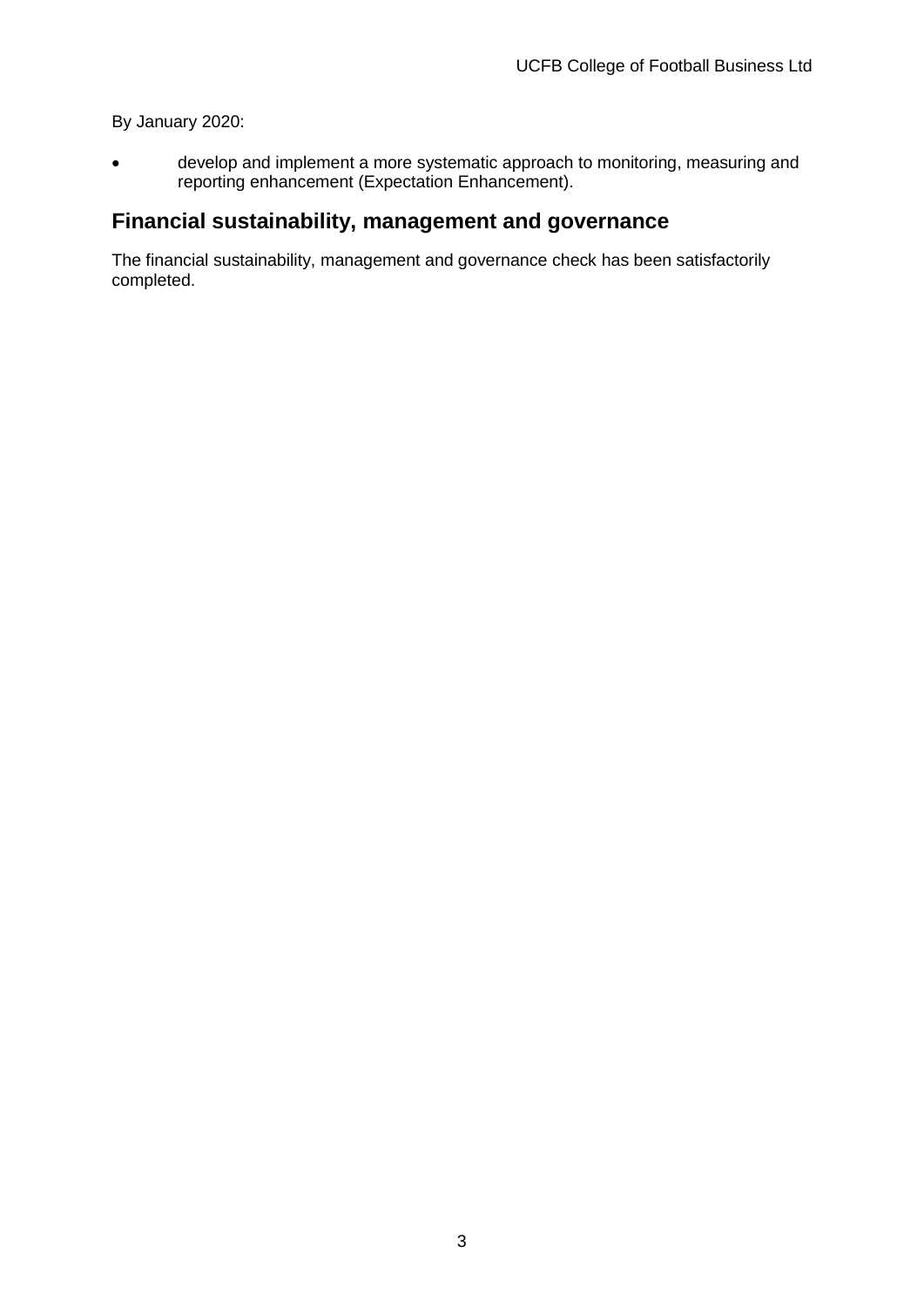## <span id="page-4-0"></span>**About the provider**

UCFB College of Football Business Ltd (UCFB) is an approved College of Buckinghamshire New University (BNU). It was granted 'University Campus' title from the Department for Education (DfE) in March 2018.

UCFB's mission is 'To provide best in class graduates with football, sport and business expertise'. This mission is underpinned by UCFB's Vision, which is 'To be the world's leading provider of excellence for football business and the wider sports education'.

UCFB offers undergraduate and postgraduate degrees with a suite of BA (Hons) and MSc programmes at the Etihad Campus in Manchester and Wembley Campus in London, supported academically by Buckinghamshire New University.

There are currently 2,079 students enrolled at UCFB, 864 are enrolled at the Etihad campus and 1,215 at the Wembley campus, with a further 26 enrolled on an MSc International Sports Management programme. Students are taught by a total of 67 staff, 13 of whom are parttime.

UCFB aims to provide each student with the opportunity to study a traditional academic subject, engage with inspirational role models and gain unique opportunities within the context of an industry for which they have a genuine passion and interest, while ensuring full transferability of education skills and experience. UCFB has nurtured relationships with football and sports industries with organisations such as the Premier League, Scottish Professional Football League, Football League, The Football Association, Umbro, BBC Sport, ITV Sport, and Sky Sports and aims to support the transition of a student to becoming an active, skilled member of the workforce and realising their aspirations.

UCFB was reviewed by QAA in June 2018 as part of the annual monitoring process. The review team concluded that UCFB was making commendable progress with continuing to monitor, evaluate and enhance its higher education provision since the previous monitoring visit in June 2017.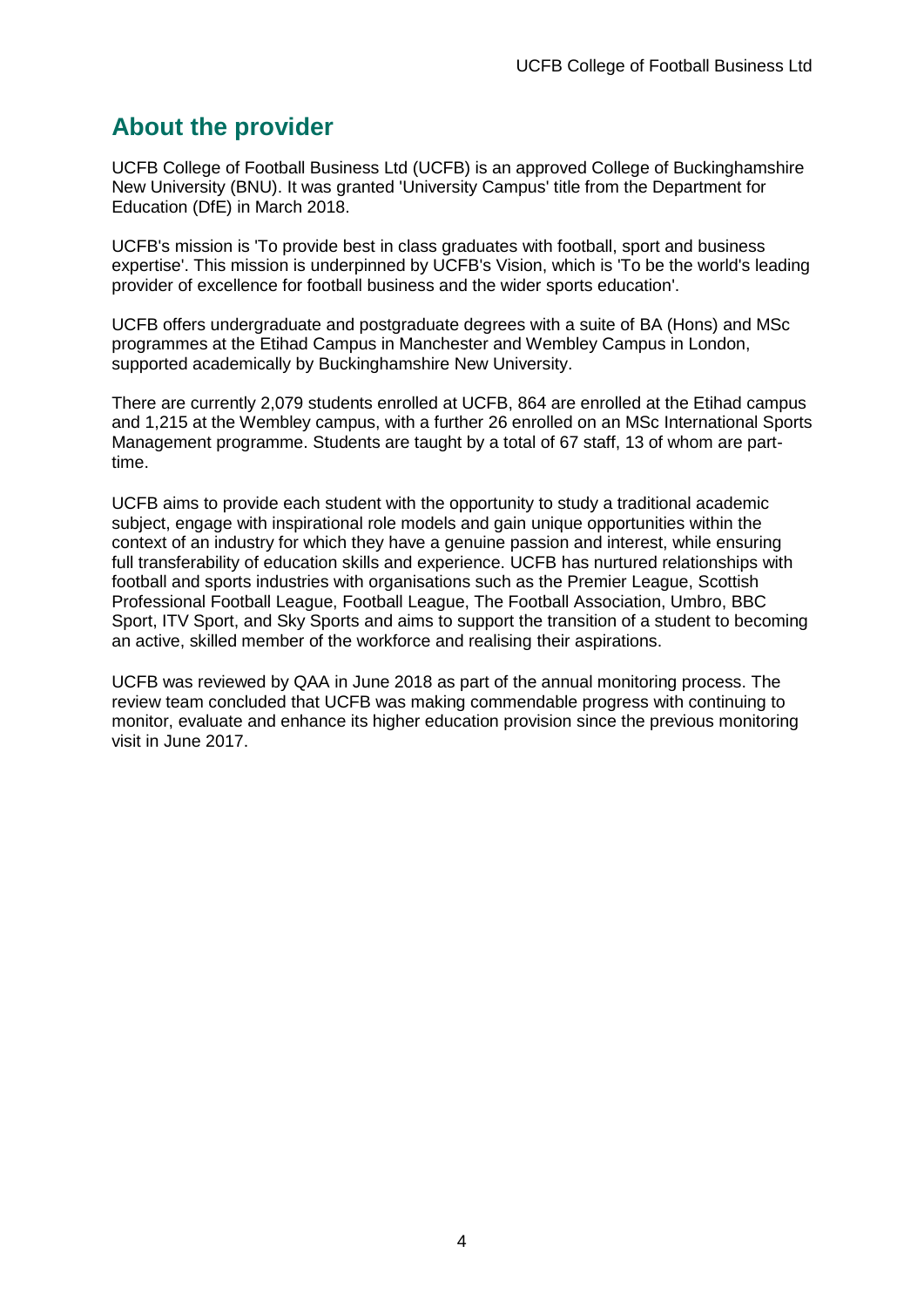## <span id="page-5-0"></span>**Explanation of findings**

This section explains the review findings in greater detail.

## <span id="page-5-1"></span>**1 Judgement: The maintenance of the academic standards of awards offered on behalf of degree-awarding bodies and/or other awarding organisations**

**Expectation (A1): In order to secure threshold academic standards, degree-awarding bodies:**

**a) ensure that the requirements of** *The Framework for Higher Education Qualifications in England, Wales and Northern Ireland* **(FHEQ) are met by:**

- **positioning their qualifications at the appropriate level of the relevant framework for higher education qualifications**
- **ensuring that programme learning outcomes align with the relevant qualification descriptor in the relevant framework for higher education qualifications**
- **naming qualifications in accordance with the titling conventions specified in the frameworks for higher education qualifications**
- **awarding qualifications to mark the achievement of positively defined programme learning outcomes**

**b) consider and take account of QAA's guidance on qualification characteristics** 

**c) where they award UK credit, assign credit values and design programmes that align with the specifications of the relevant national credit framework** 

**d) consider and take account of relevant Subject Benchmark Statements.**

### **Quality Code,** *Chapter A1: UK and European Reference Points for Academic Standards*

## **Findings**

1.1 The University Campus of Football Business Ltd (UCFB) delivers its higher education provision in partnership with Buckinghamshire New University (BNU) as the awarding body. In March 2018 the Department for Education (DfE) had no objection to the word 'university' in the provider name. BNU retains responsibility for the design, development and approval for all programmes and for ensuring academic standards are set through its own academic frameworks and regulations. UCFB Strategic Board, chaired by a BNU Pro-Vice Chancellor, is responsible for ensuring compliance and maintenance of academic standards and reports to the University Partnership Board. At UCFB the Academic Board, reporting to the Governing Body, is responsible for setting, maintaining and assuring academic standards of UCFB. BNU awards the qualifications of the undergraduate and master's-level programmes and assigns credit values to units.

1.2 The approach taken by UCFB with the oversight of BNU in respect to the maintaining of academic standards of awards allows the Expectation to be met.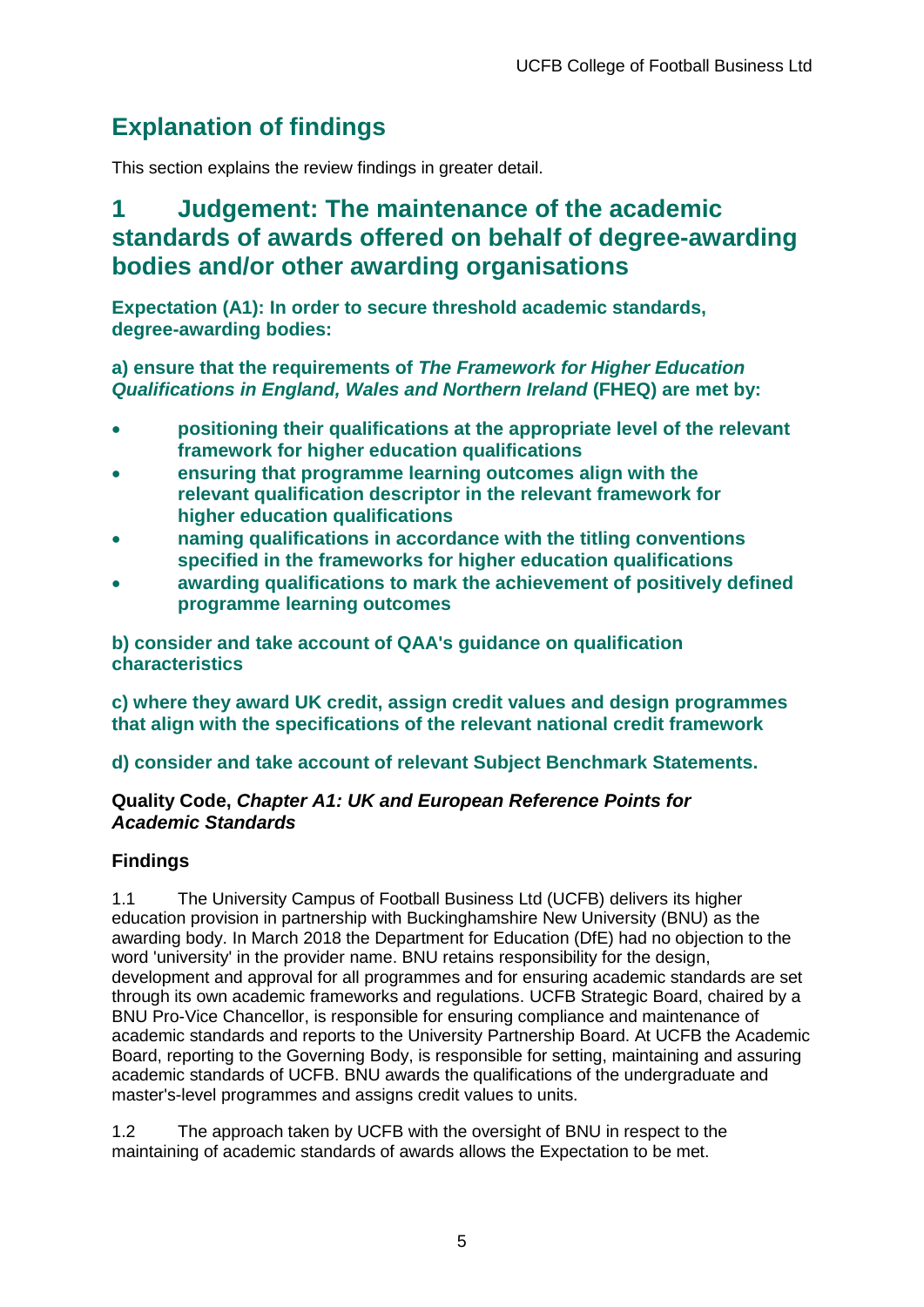1.3 The review team has tested this Expectation through scrutiny of approval and review documents from the awarding body, external examiner reports, and internal quality documents together with discussions with UCFB senior staff.

1.4 The awarding body's programme approval processes together with external examiner oversight fully secure the UK threshold standards and aligns the undergraduate and master's programmes to the FHEQ; this together with relevant Subject Benchmark Statements, is explicit in the programme specifications. The module descriptors in the programme handbooks also clearly display the FHEQ level of each module.

1.5 The awarding body's validation report confirms that the programme is appropriately aligned to the Quality Code, with specific reference to Subject Benchmark Statements and the FHEQ. The external examiners appointed by BNU confirm that the standards set conform to the Subject Benchmark Statements and the FHEQ.

1.6 The external examiners agree that the assessments are carefully aligned to the learning outcomes and the decisions made at the progression board are fair and consistent. UCFB clearly communicates intended learning outcomes to students through programme documentation. Managers and teaching staff show a good understanding of the FHEQ and its implications for programme design, delivery and assessment. The University's Lead Supervisory Tutor ensures that all partner staff involved with the programmes have a thorough understanding of the UK higher education sector, FHEQ and the Quality Code. Details of this are recorded in the Visit Reports.

1.7 There are thorough and effective processes for UCFB to secure and maintain academic standards. The Expectation is met and the level of risk is low.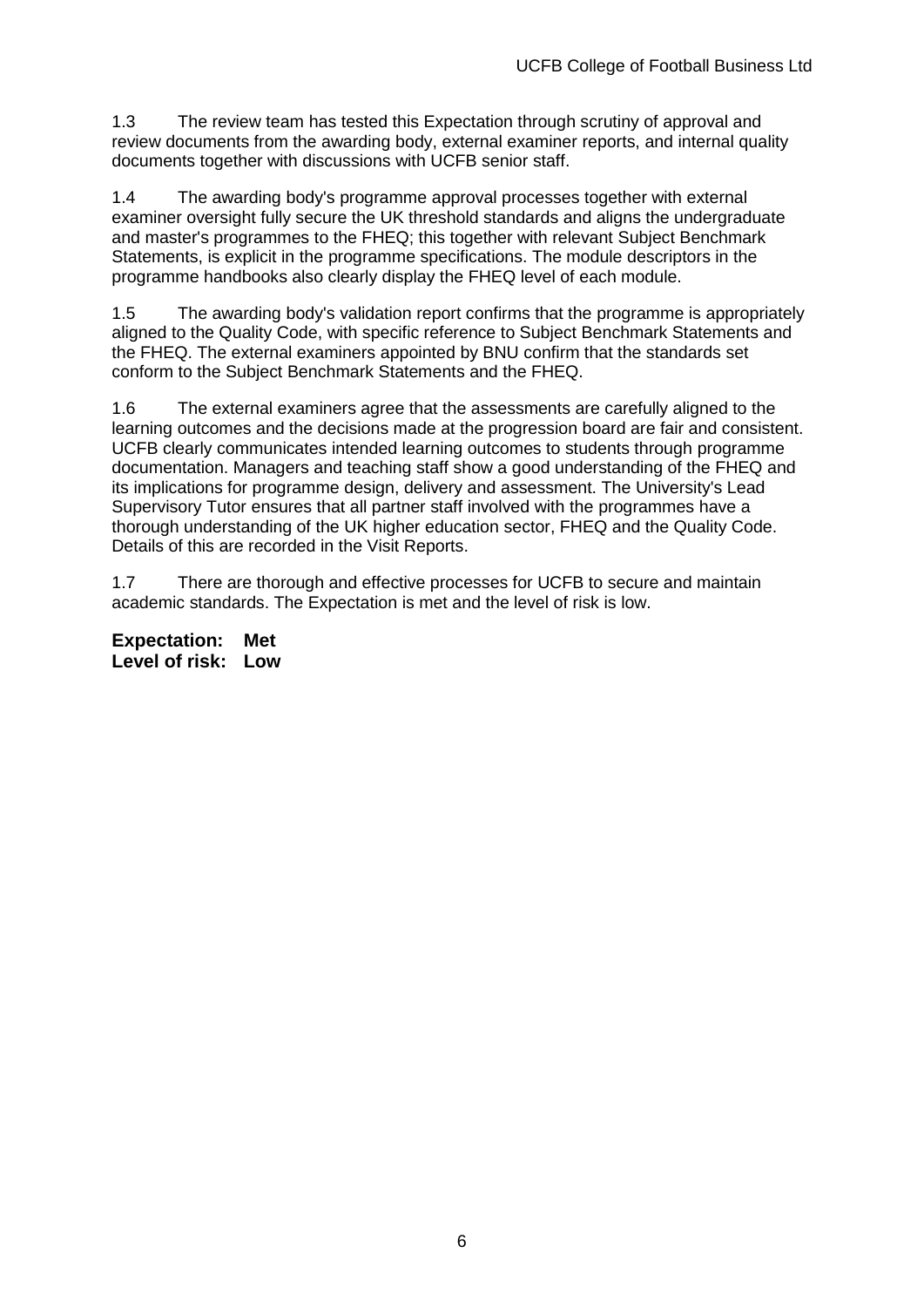**Expectation (A2.1): In order to secure their academic standards, degree-awarding bodies establish transparent and comprehensive academic frameworks and regulations to govern how they award academic credit and qualifications.**

### **Quality Code,** *Chapter A2: Degree-Awarding Bodies' Reference Points for Academic Standards*

## **Findings**

1.8 In order to secure academic standards, UCFB refers to the Buckinghamshire New University and Partner Institutions Operations Manual. Ultimate responsibility for the setting and maintenance of the academic standards of the programmes offered by UCFB rests with BNU, its awarding body. BNU has detailed guidelines for programme development and approval that are aligned with the FHEQ, relevant subject and qualification benchmarks and inform programme specifications. The award of academic credit and qualifications is made in accordance with the overarching regulations and academic framework.

1.9 The Operations Manual outlines the purposes and principles that guide assessment across the higher education programme with detailed policies and procedures in the programme handbooks. These refer to the full approved University Academic Assessment Regulations and procedures. UCFB quality management cycle is detailed and published in the calendar and runs parallel to that of BNU.

1.10 The adherence of UCFB to BNU's comprehensive academic frameworks, regulations and processes, the subsequent oversight through approval and validating processes, and the comprehensive university supervisory tutor reports allow the Expectation to be met.

1.11 The review team scrutinised UCFB's processes and their effectiveness through consideration of evidence provided in documented quality assurance procedures, minutes of meetings, external examiner reports, and meetings with staff and students.

1.12 UCFB has developed formal arrangements for the oversight of the internal academic frameworks in parallel and to ensure compliance with awarding body regulations. These are not always specifically articulated or easy for students and staff to find. In accordance with the recent periodic partner review recommendation, the review team **recommends** that UCFB contextualises the operations manual in order to articulate UCFB's own approach to quality assurance and improvement.

1.13 There is an established committee structure with minutes demonstrating that the Academic Board has started to take responsibility for academic standards. The Board of Directors takes commercial decisions and the Governing Body, chaired by an external member, determines academic matters so that decisions on academic standards and quality of learning opportunities are not compromised by business imperatives.

1.14 Students have access to the BNU regulations through electronic hyper-links within the programme handbooks, and they are available on the University website. Teaching staff showed confidence about the maintenance of academic standards particularly due to recent staff development and the relationship with the University.

1.15 UCFB is responsible for setting, marking and internal moderation of assessment for all programmes except BSc (Hons) Sports Psychology for which all assessments are set by BNU. The moderation process outlines the required procedures for marking and standardisation, and the module descriptors clearly articulate the assessment requirements.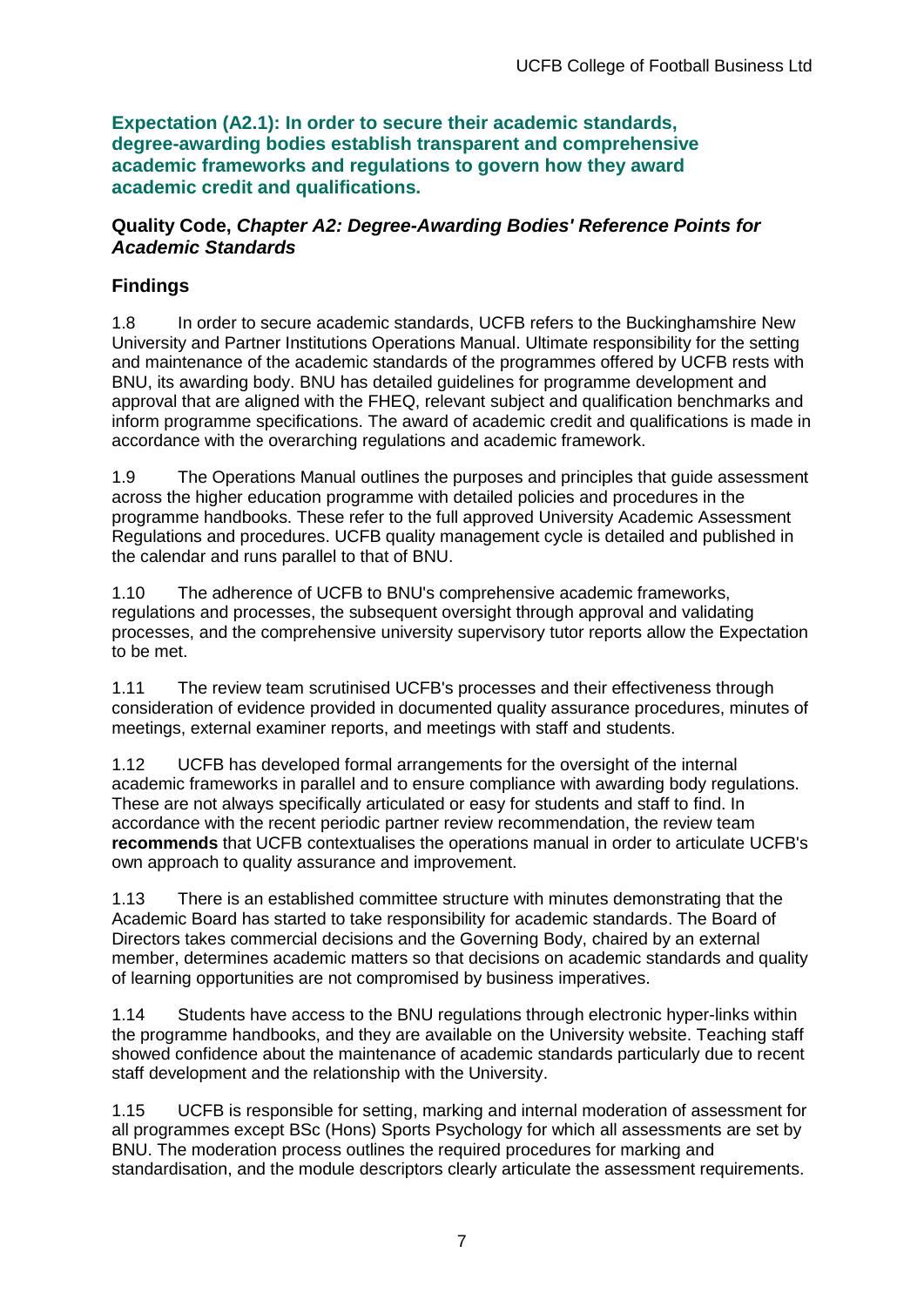The Board of Examiners receives assessment results and confirms awards. BNU approves, appoints and trains external examiners based on nominations received from UCFB. The reports from the external examiners confirm that the awarding body is satisfied with UCFB's management and delivery of their award.

1.16 UCFB secures academic standards by applying the academic frameworks and regulations of those of its awarding body. The recommendation in this area relates to further establishing its own contextualisation but because of the current University oversight the Expectation is met and the level of risk is low.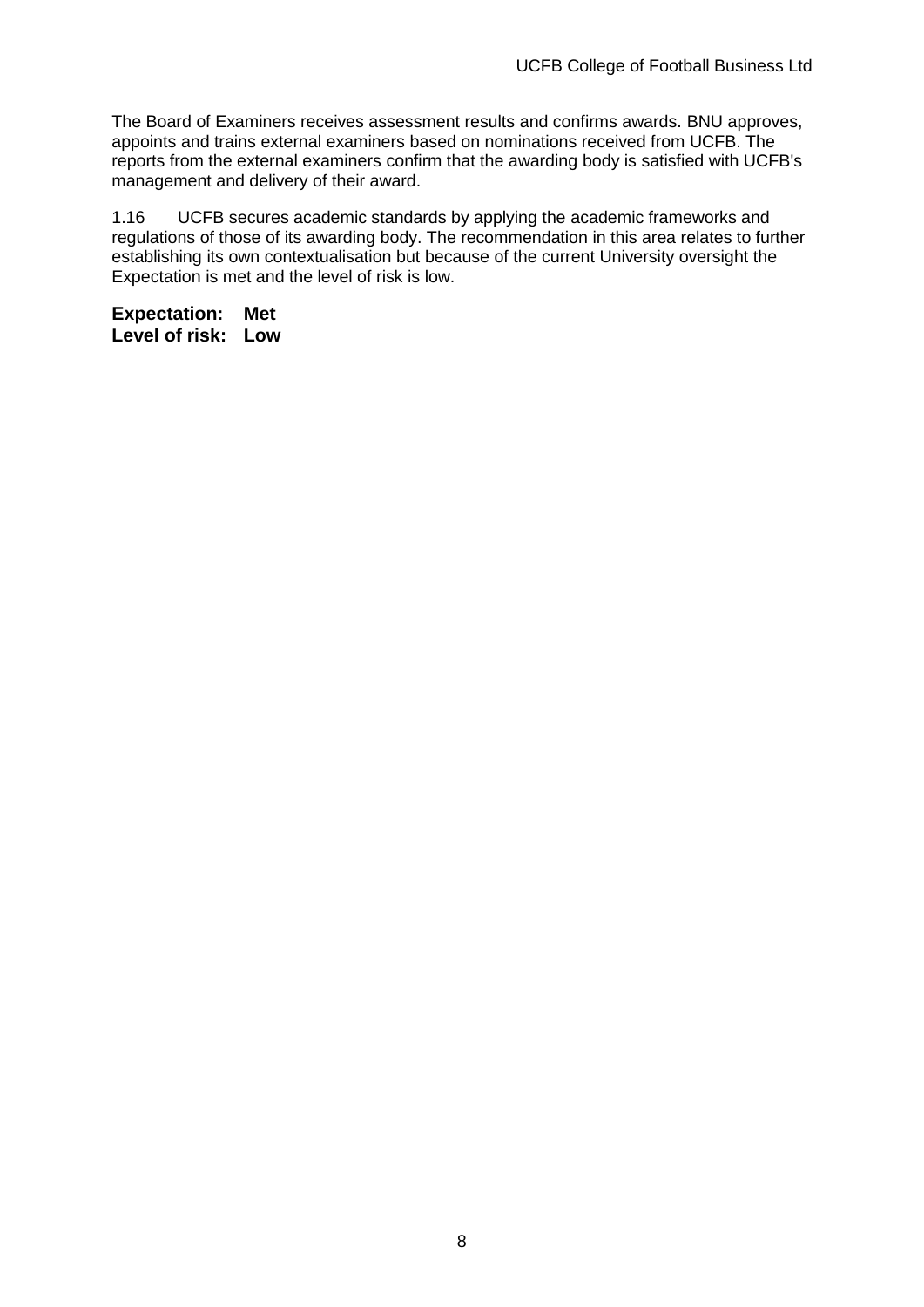**Expectation (A2.2): Degree-awarding bodies maintain a definitive record of each programme and qualification that they approve (and of subsequent changes to it) which constitutes the reference point for delivery and assessment of the programme, its monitoring and review, and for the provision of records of study to students and alumni.** 

#### **Quality Code,** *Chapter A2: Degree-Awarding Bodies' Reference Points for Academic Standards*

## **Findings**

1.17 Degree-awarding bodies maintain a definitive record of each programme and qualification that they approve (and of subsequent changes to it) which constitutes the reference point for delivery and assessment of the programme, its monitoring and review, and for the provision of records of study to students and alumni.

1.18 UCFB follows the University's requirements and documentation to fulfil its responsibility in providing a definitive record of all programmes. This includes reference to the FHEQ, Subject Benchmark Statements, and, where appropriate, to professional, regulatory and statutory bodies' requirements together with information about programme aims, individual learning outcomes, structure and assessment. Amendments to programmes are undertaken by following the University's Course Amendment Procedure. UCFB's adherence to the University's requirements and documentation indicates that the Expectation is met.

1.19 The review team explored the maintenance and use of definitive records by analysing examples of programme specifications, programme handbooks, the UCFB website and virtual learning environment (VLE) and met academic and support staff.

1.20 Programme specifications follow the University format and are approved by the University's Academic Planning Committee. Programme specifications clearly set out information relating to level of qualification, Subject Benchmark Statements, mode of delivery, admission requirements, programme aims, outcomes, learning, teaching and assessment methods. The definitive records of all programmes reside with the University's Academic Quality Directorate and UCFB's quality team makes the current version of the definitive documents available through the Definitive Documents folder on the shared drive. College staff are notified when approved and/or amended definitive documents and module descriptors have been uploaded. Programme specifications are available to prospective students on UCFB's website, and current students confirmed their access to programme specification and module descriptors through the VLE and programme handbooks.

1.21 The review team considers that UCFB's adherence to the University's requirements and documentation ensures that comprehensive definitive records of programmes offered act as a reference point for delivery, assessment and provision of records of study. The review team concludes that the Expectation is met and the level of risk is low.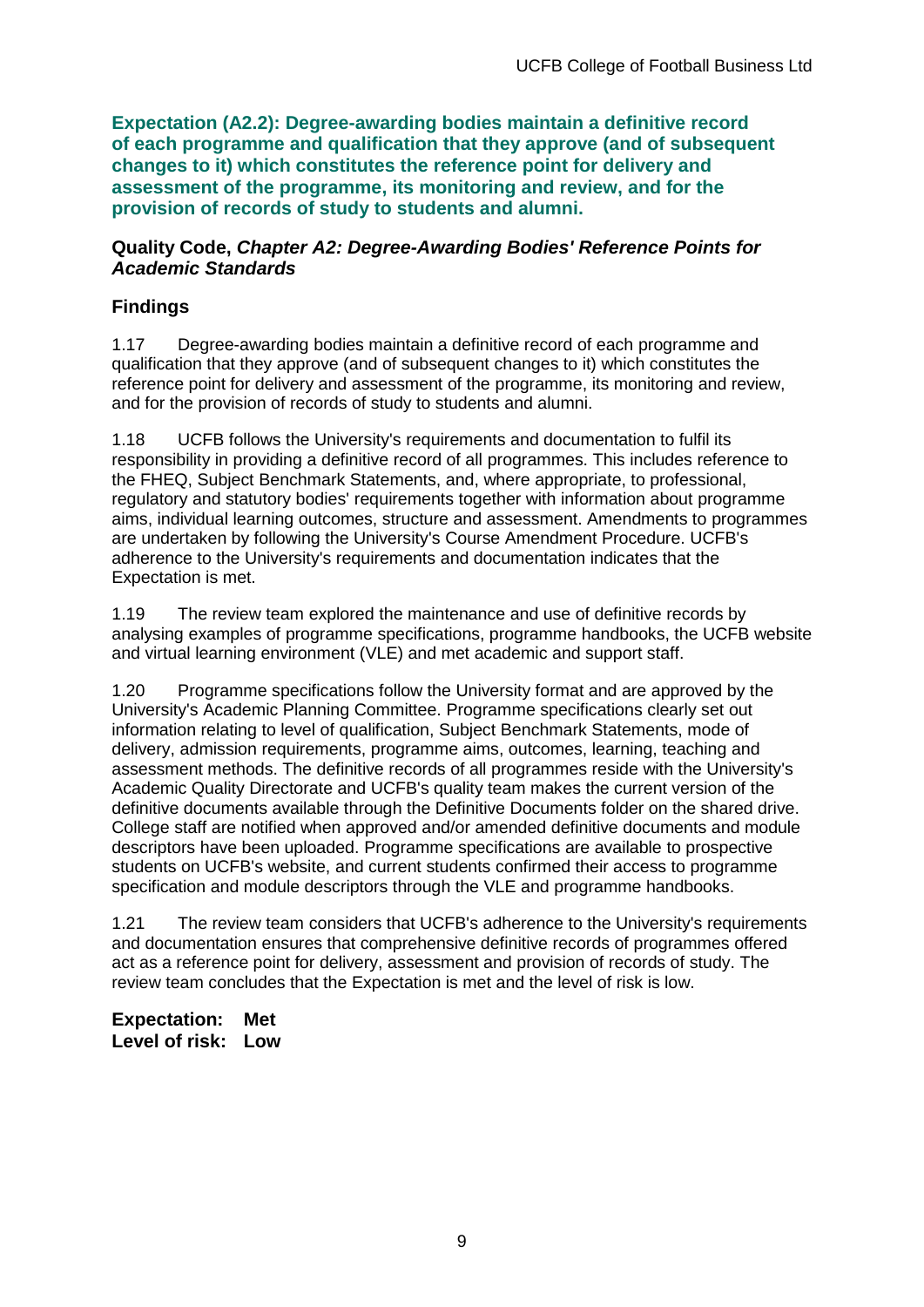**Expectation (A3.1): Degree-awarding bodies establish and consistently implement processes for the approval of taught programmes and research degrees that ensure that academic standards are set at a level which meets the UK threshold standard for the qualification and are in accordance with their own academic frameworks and regulations.**

#### **Quality Code,** *Chapter A3: Securing Academic Standards and an Outcomes-Based Approach to Academic Awards*

## **Findings**

1.22 Course development and approval processes are overseen by the University. UCFB has a validation flowchart that sets out its own internal processes that align with the University's procedures and help ensure timely development and scrutiny of the proposed programme. The processes and procedures used by the University and the systems within UCFB ensure that academic standards are set at a level that meets the UK threshold standards for qualifications offered and would enable the Expectation to be met.

1.23 The review team explored the effectiveness of the approach by reviewing course approval documents, validation reports and minutes of relevant committees and meeting with staff involved in programme design and approval.

1.24 UCFB's validation flowchart sets out a four-stage process, drawing on internal and University procedures, which culminates in a validation event. Validation is the responsibility of the University and is undertaken in accordance with the University's Policy and Procedure for Approval of Academic Provision and provides a common framework that is applied to all credit-bearing programmes leading to an award of the University. UCFB demonstrated its adherence to the University's procedures relating to the approval of the MSc Football Coaching and Analysis, MSc International Sports Management Online and the BA (Hons) Football Coaching and Talent Development, which commenced in September 2018. The evidence, including programme handbooks, module descriptors, and approval panel reports scrutinised by the review team demonstrated UCFB's compliance with the University's procedures, and the approval notifications received from the University confirm this. Staff confirmed their understanding of the process of procedures involved in course validation and approval.

1.25 External examiners confirmed in their reports that threshold standards are appropriate for each award and that course teams have taken into account Subject Benchmark Statements and other academic standards as appropriate.

1.26 UCFB, through its awarding body, ensures that academic standards are set at a level that meets UK threshold standards for the qualification, and are in accordance with the University's own framework and regulations. The review team concludes that the Expectation is met and the level of risk is low.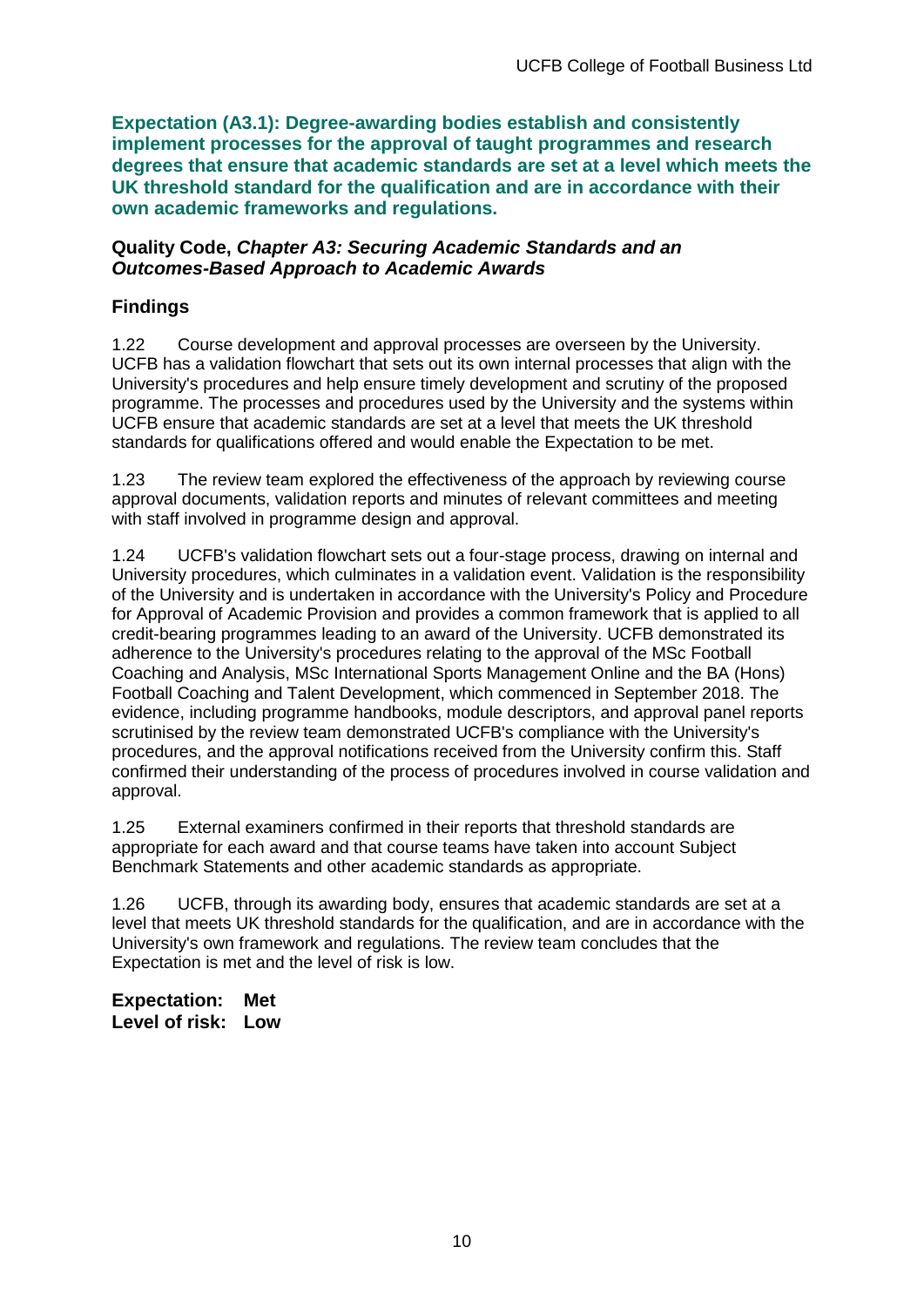**Expectation (A3.2): Degree-awarding bodies ensure that credit and qualifications are awarded only where:**

- **the achievement of relevant learning outcomes (module learning outcomes in the case of credit and programme outcomes in the case of qualifications) has been demonstrated through assessment**
- **both UK threshold standards and their own academic standards have been satisfied.**

### **Quality Code,** *Chapter A3: Securing Academic Standards and an Outcomes-Based Approach to Academic Awards*

## **Findings**

1.27 Oversight of qualification approval rests with Buckinghamshire New University (BNU). Qualifications are allocated at the appropriate level in line with the FHEQ and appropriate qualification benchmark statements at the time of validation or revalidation. The Programme Agreement with BNU specifies the responsibilities for the degree programmes delivered by UCFB. Module specifications are designed at approval and outline the learning outcomes that the assessment must achieve. BNU through their Academic Registry is responsible for approving all assessment processes and ensuring that they are fit for purpose. Information on the aims, intended learning outcomes and expected learning achievements for all modules are provided to students in programme handbooks. Learning outcomes are set and delivery is cross-referenced to the relevant Subject Benchmark Statements. Grading descriptors are used consistently to secure and meet academic standards.

1.28 Internally, UCFB has devised committee forums that report into the Programme Management Committee and the Executive Management Committee. Both committees report to the Academic Board, which is responsible for overseeing assessment decisions and awards.

1.29 UCFB follows the Operations Manual devised by BNU to ensure compliance with their regulations; for example, UCFB applies the BNU Assessment & Feedback Policy when undertaking its assessment and moderation activities. At a recent periodic review it was agreed that UCFB would devise a parallel document that would reflect its own processes and procedures for assessment. Assessment criteria is moderated and checked to ensure assessment procedures meet the required learning outcomes in a fair and consistent manner. Internal moderation processes involve the use of appropriate sampling procedures to verify that students are meeting the required standards of their awards. External examiners confirm that UCFB has set assessments at the appropriate standard to test the learning outcomes and this has been confirmed in external examiners' reports. Internal exam boards are held after BNU exam boards to confirm academic decisions. The BNU Lead Tutor is invited to attend these meetings. These processes would enable the Expectation to be met.

1.30 The team reviewed the terms of reference, minutes pertaining to the Governing Body, Academic Board, Programme Management Committee, Executive Management Committee, the internal moderation policy, external examiner reports, and engaged with academic and professional staff as well as students.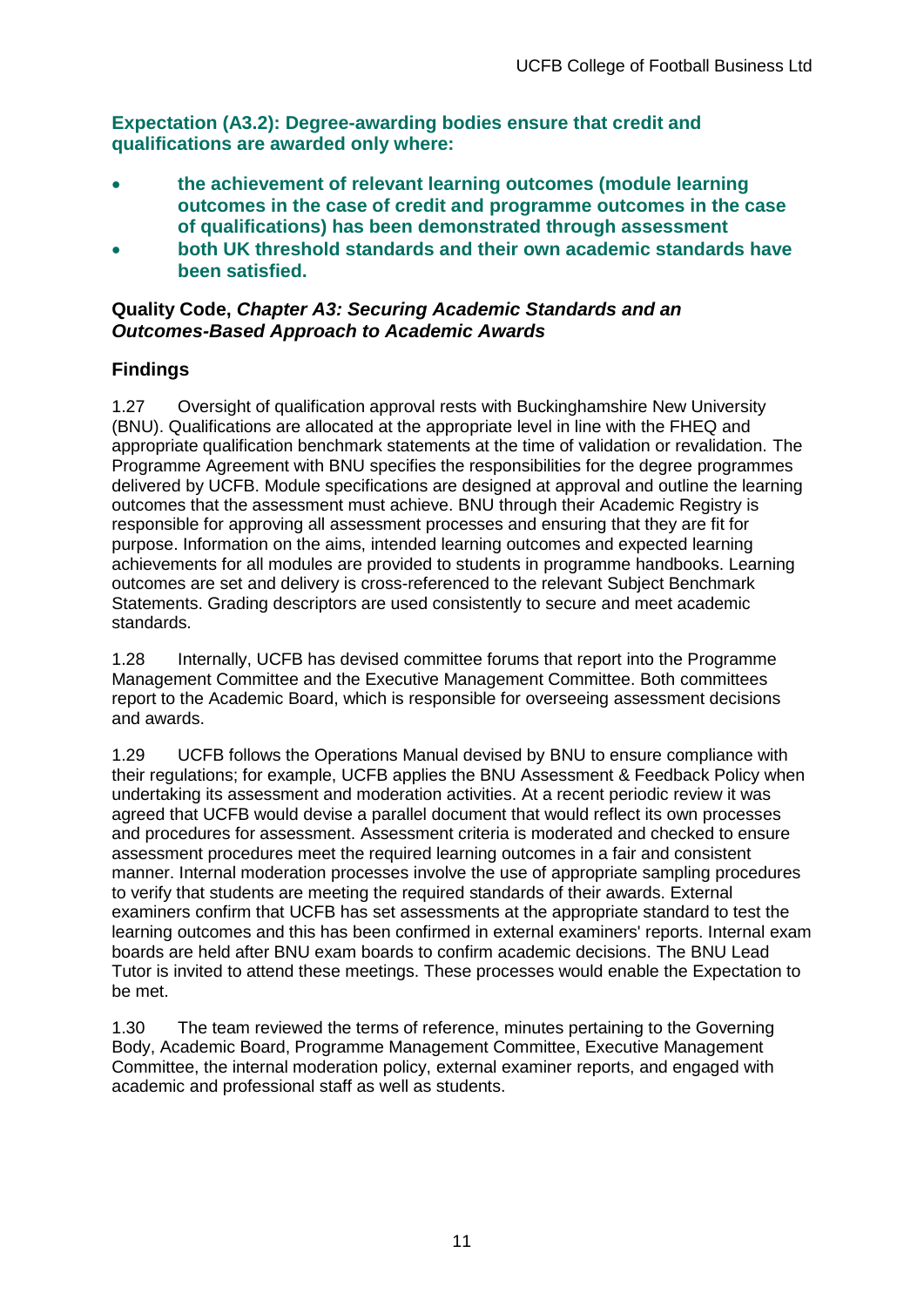1.31 UCFB has appropriate processes in place that ensure assessment processes are rigorous, for example, UCFB convenes an internal examination board that confirms the academic decisions of BNU. The external examiner reports have consistently indicated that assessment processes are effective. UCFB also has an internal process for dealing with external examiner reports. The Academic Board retains oversight of all higher education processes. The Expectation is met and the level of risk is low.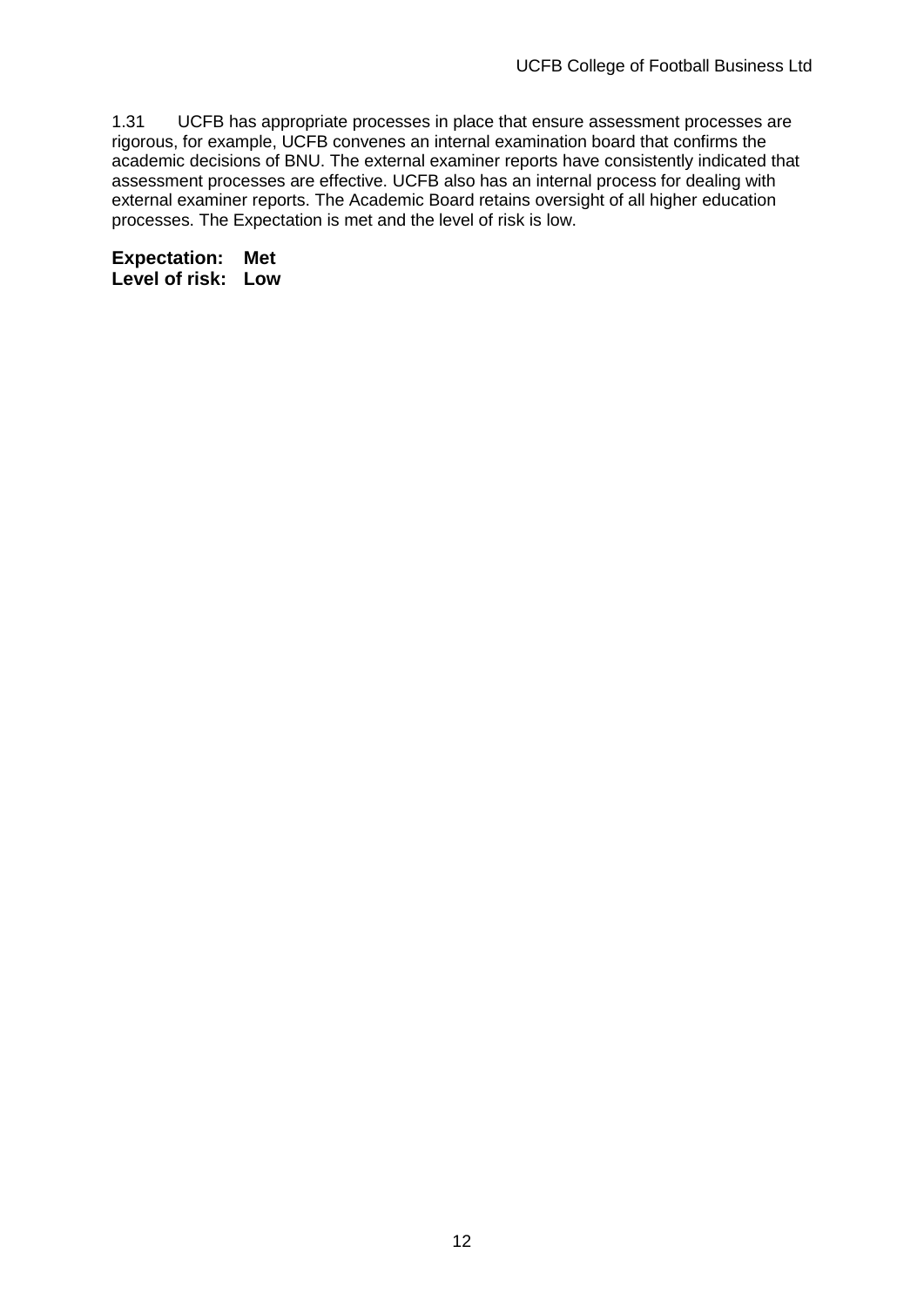**Expectation (A3.3): Degree-awarding bodies ensure that processes for the monitoring and review of programmes are implemented which explicitly address whether the UK threshold academic standards are achieved and whether the academic standards required by the individual degree-awarding body are being maintained.**

#### **Quality Code,** *Chapter A3: Securing Academic Standards and an Outcomes-Based Approach to Academic Awards*

## **Findings**

1.32 UCFB has one main franchise partner - Buckinghamshire New University. This franchise arrangement has been in place since 2014. A term of reference has been established between BNU and UCFB that articulates the relationship between both. A Responsibility Checklist has also been provided in the programme handbook.

1.33 UCFB offers a range of undergraduate and postgraduate programmes at two main campuses – Wembley Stadium and Etihad Stadium Manchester. To support the management of its programmes UCFB has devised a range of committees with oversight of academic standards, this includes the Academic Board, Senior Leadership Team, Executive Management Committee, and Programme Management Committee. The UCFB senior leadership team (SLT) has primary responsibility for the approval of new programmes with support and advice from the Operational Board. New programme concepts are discussed and approved at the Academic Board identifying key leads to produce the business cases prior to submitting to BNU in collaboration with the Curriculum Development Lead. UCFB has devised a programme development flowchart that clearly articulates the process that all new programmes go through. In addition, a specially convened scrutiny panel is established to oversee the process and to provide a degree of independence.

1.34 BNU is responsible for monitoring and reviewing UCFB programmes and does so through the Periodic Review and the Annual Quality and Monitoring Report process. The Annual Quality and Monitoring Report process requires UCFB to produce an annual monitoring report that is then forwarded to the Head of Academic Partnerships. To support UCFB effectively, BNU has appointed a Lead Supervisory Tutor who meets regularly with the Head of Quality to provide advice and support and undertakes the annual partner monitoring visit. In addition, programme areas that have been validated by BNU organise weekly academic staff briefings to inform staff regarding the quality calendar and other academic and institutional matters. The BNU Lead Supervisory Tutor provides additional support through regular auditing before the external examiner visit.

1.35 At an operational level UCFB follows BNU Operations Manual, which contains a range of information staff can access when delivering their programmes. The Operations Manual has been devised to ensure that BNU regulations and procedures for academic and professional standards are met. The Operations Manual also contains a link to the BNU policies that UCFB follows.

1.36 External examiners are appointed by the University. It is the role of the external examiner to confirm that UCFB has set assessments at the appropriate standard to test the learning outcomes and this has been confirmed in external examiner reports. These processes would enable the Expectation to be met.

1.37 The team reviewed the terms of reference and minutes pertaining to the Academic Board, Programme Committee, Executive Management Committee, external examiner reports, Quality Calendar and Monitoring and Review Diagram. The review team also engaged with senior and academic staff as well as support staff.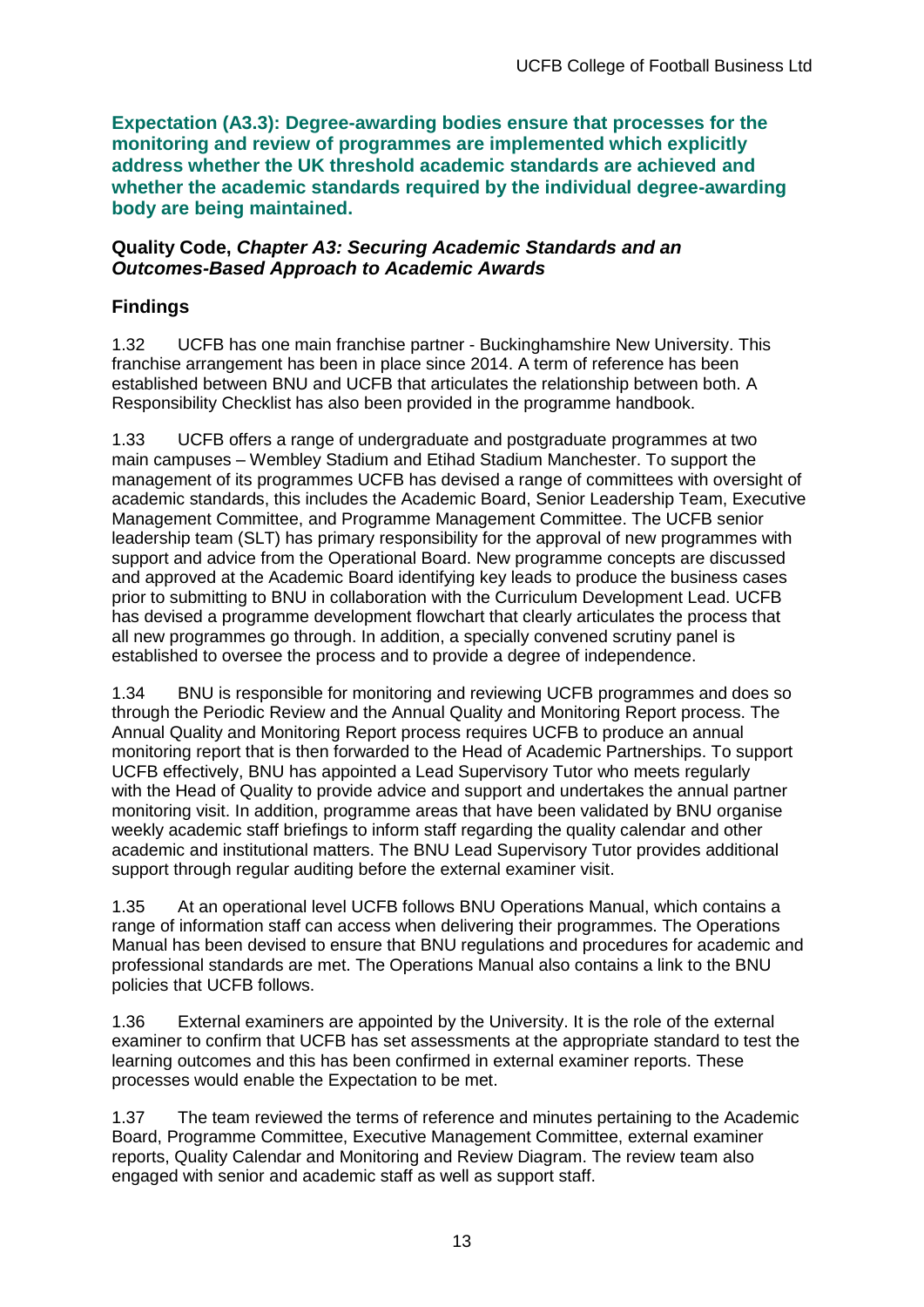1.38 UCFB has devised a quality calendar that illustrates the process adopted by UCFB to monitor how programme teams are meeting the academic standards required by its awarding partner. Each programme team is responsible for producing their own annual review report. This report takes into account a range of information including student feedback, external examiner reports and assessment outcomes. Reports are completed by Module Leaders, passed to Programme Leaders who review and forward to the Head of Academies. Final reports are submitted to the Academic Board who have oversight of all higher education provision. Annually UCFB produces an Institutional Report from the collation of all reports with oversight resting with the Principal and Governing Body. The Expectation is met and the level of risk is low.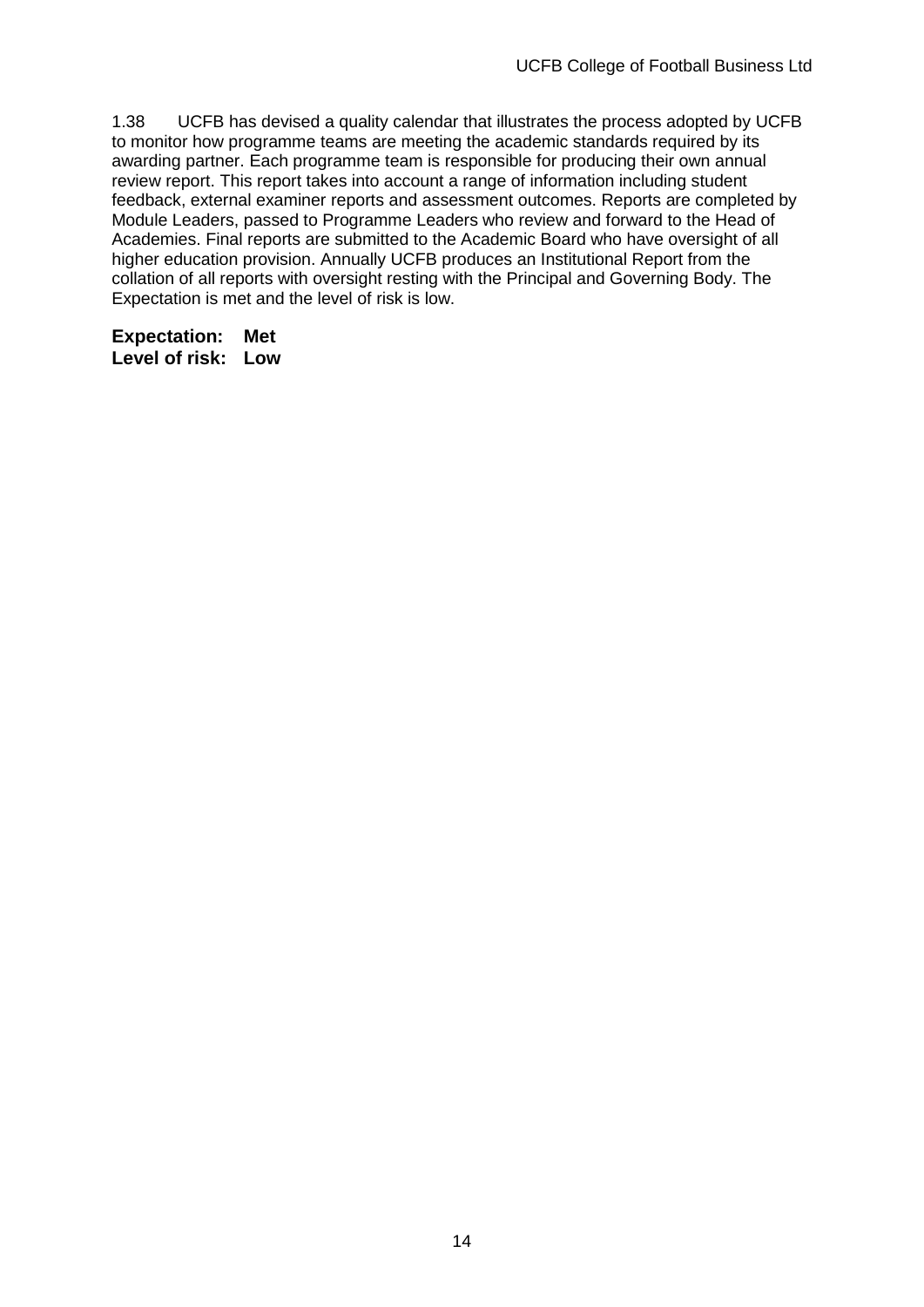**Expectation (A3.4): In order to be transparent and publicly accountable, degree-awarding bodies use external and independent expertise at key stages of setting and maintaining academic standards to advise on whether:**

- **UK threshold academic standards are set, delivered and achieved**
- **the academic standards of the degree-awarding body are appropriately set and maintained.**

#### **Quality Code,** *Chapter A3: Securing Academic Standards and an Outcomes-Based Approach to Academic Awards*

## **Findings**

1.39 UCFB uses external and independent expertise at key stages to set and maintain academic standards. This is through BNU's approval procedures, BNU's supervisory tutors' comprehensive monitoring, external examiners, and external members of the Academic Board, a statutory body accreditation and close integrated professional links.

1.40 The review team concludes that the oversight by BNU and other external involvement and the use made of external and independent expertise at key stages of setting and maintaining academic standards for the programmes enable the Expectation to be met.

1.41 UCFB clearly demonstrates that external and independent expertise is obtained at key stages of the quality processes. The University contributes significant external expertise to ensure its academic standards are properly set and maintained.

1.42 The review team scrutinised UCFB's processes and their effectiveness through consideration of evidence provided in documented quality assurance procedures, minutes of meetings, external examiner reports, and meetings with staff and students.

1.43 There is appropriate and robust external oversight of academic standards through the approval process. The internal scrutiny process for new programmes requires external academic and industry review. Buckinghamshire New University's programme formal validation processes require external membership of panels. The Partner Approval Panel reports and associated documentation indicate that threshold academic standards are set by reference to the national reference points and confirm that BNU's internal requirements are implemented consistently.

1.44 BNU appoints supervisory tutors who advise on academic standards and the lead tutor reports annually on academic standards and the quality of student learning opportunities.

1.45 The University appoints the external examiners to advise on whether the UK threshold academic standards are set, delivered and achieved. They strongly agree that the standards are appropriate.

1.46 The Academic Board, which is responsible for academic standards, reports to the Governing Body. The Governing Body has three independent academic members one of whom is the Chair. The minutes reflect consideration of academic standards.

1.47 Additional external referencing is achieved through professional links established by UCFB. There is professional body accreditation for the BSc (Hons) Sports Psychology delivered at both the Wembley campus and at the University. Students are able to enhance their professional and academic skills by studying for Football Association coaching badges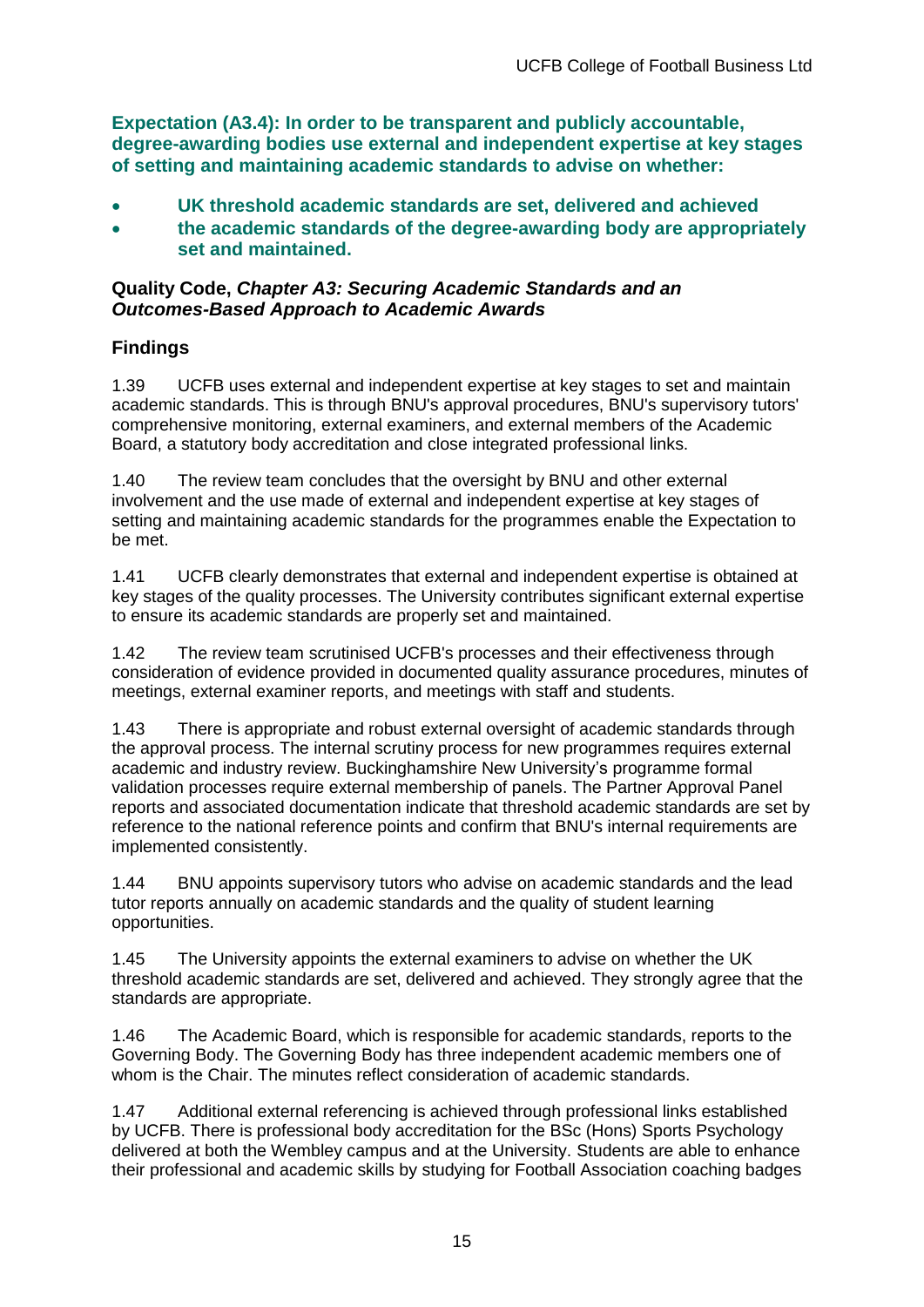at levels 1 and 2. UCFB is actively engaged with employers and sector partners in the design, content and delivery of its programmes.

1.48 Overall, UCFB is effectively operating in accordance with the requirements of its awarding body to ensure that academic standards are set and maintained. External and independent expertise is used fully at key stages of setting and maintaining academic standards and the review team therefore concludes that the Expectation is met and the associated level of risk is low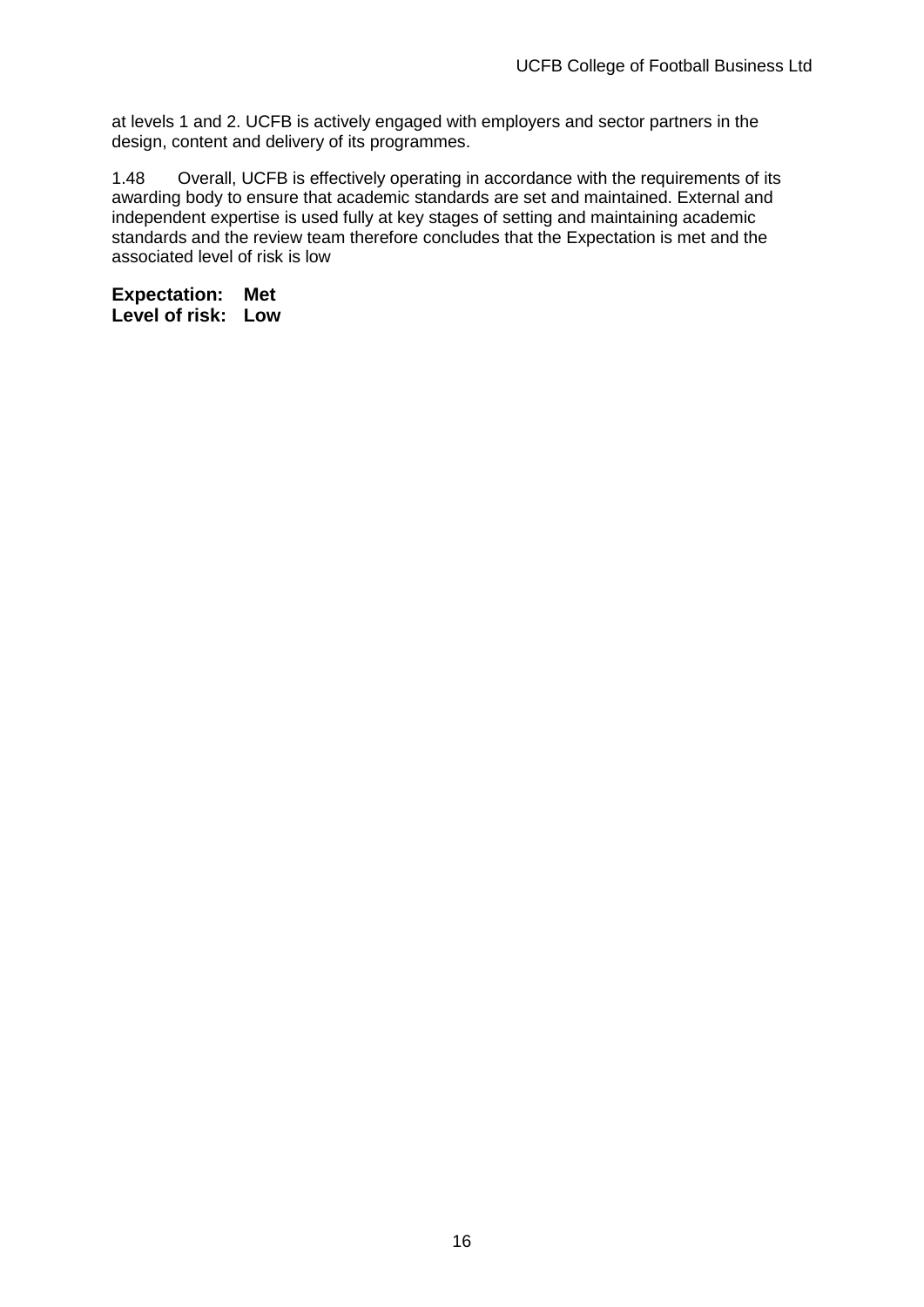## **The maintenance of the academic standards of awards offered on behalf of degree-awarding bodies and/or other awarding organisations: Summary of findings**

1.49 In reaching its judgement about the maintenance of the academic standards of awards, the review team matched its findings against the criteria specified in Annex 2 of the published handbook.

1.50 All the Expectations in this area are met with low levels of associated risk. From its scrutiny of a wide range of evidence, and through meetings with staff and students, the review team found that UCFB is effective in managing its responsibilities, in conjunction with the degree-awarding body, and is effective in maintaining academic standards. Adequate use is made of relevant subject and qualification benchmarks and external expertise in the development of programmes and their subsequent approval and monitoring, and qualifications are set at an appropriate academic level; however, formal arrangements for the oversight of the internal academic frameworks are not always specifically articulated or easy for students and staff to find**.** The review team consequently recommends that UCFB contextualise the operations manual to establish distinct College quality processes and procedures that underpin quality assurance and improvement.

1.51 The review team concludes that the maintenance of the academic standards of awards offered on behalf of the degree-awarding body at UCFB **meets** UK expectations.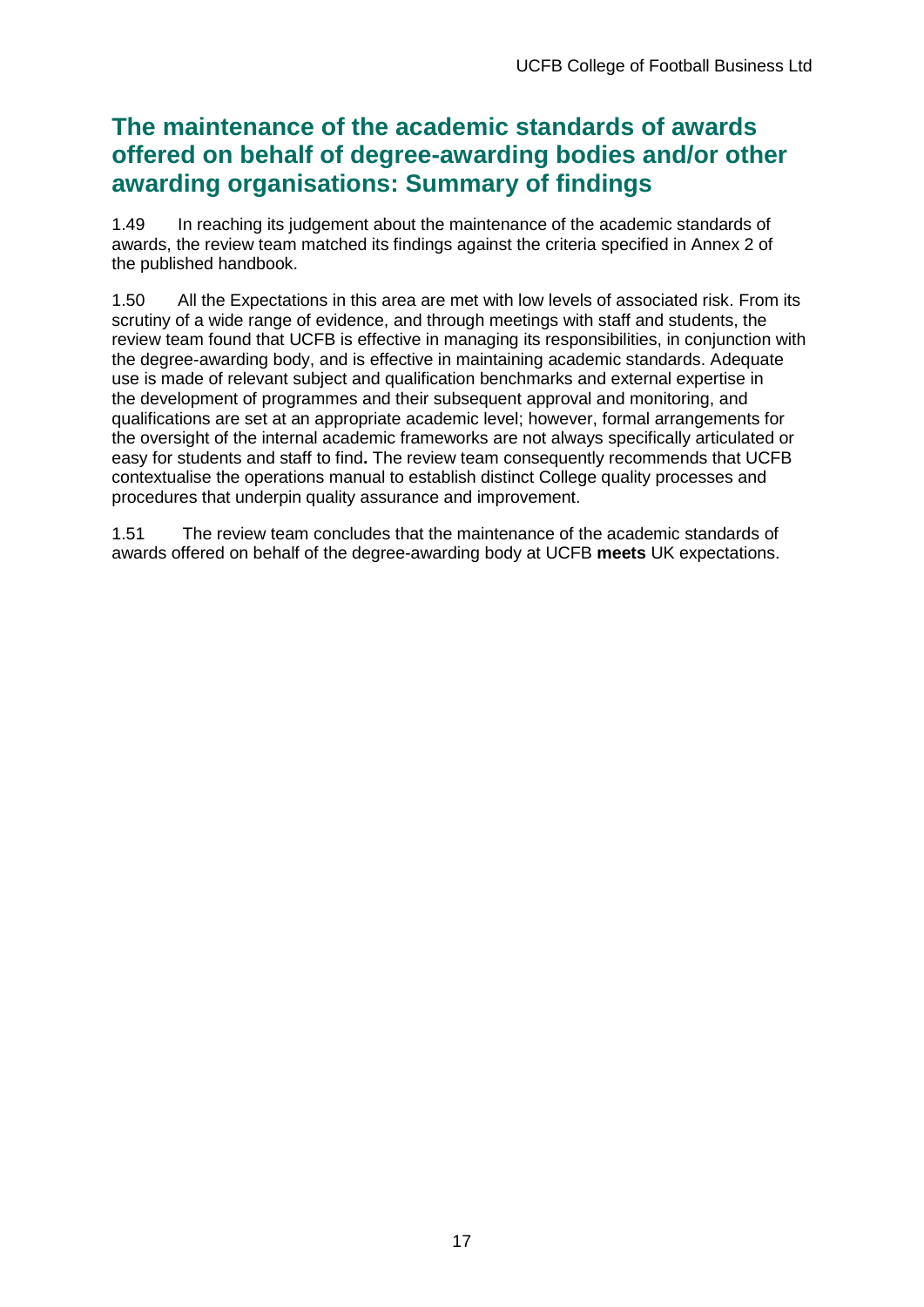## <span id="page-18-0"></span>**2 Judgement: The quality of student learning opportunities**

**Expectation (B1): Higher education providers, in discharging their responsibilities for setting and maintaining academic standards and assuring and enhancing the quality of learning opportunities, operate effective processes for the design, development and approval of programmes.**

## **Quality Code,** *Chapter B1: Programme Design, Development and Approval*

## **Findings**

2.1 The University has overall responsibility for the approval of the programmes offered by UCFB. New programmes are developed according to UCFB's validation process flowchart. The flowchart sets out the stages involved in the validation process including the presenting of a business case that is subject to scrutiny prior to submission to the University for validation. The stages within the flowchart are underpinned and aligned to the University's processes and procedures, this allows the Expectation to be met.

2.2 The review team explored the effectiveness of UCFB's processes for programme design, development and approval by reviewing documents, minutes and validation reports associated with the stages in the validation process flowchart, together with meeting staff.

2.3 Central to the development of UCFB's programme portfolio is the Academic Development Plan 2017-22 that aligns to the Strategic Plan. The Academic Development Plan sets out the schedule for the annual development of programmes for the duration of the plan. UCFB follows the University's Approval of Academic Provision procedures. Each programme is required to produce a business case, using the University's template, that provides information to judge the viability, feasibility and industry need for the proposed programme. As part of UCFB's internal processes, business cases are subject to approval by the Scrutiny Panel who have the remit for ensuring the academic standards of the programme and that the programme of study is designed and delivered appropriately. Business cases are, in turn, submitted to the University's Academic Planning Committee. Once this approval has been obtained College staff, with support from the University, prepare documents ready for validation, which include programme specifications and module descriptors. Before submission to the University, these are reviewed by the Scrutiny Panel. Evidence considered by the review team demonstrated the effectiveness of the use of business cases, the role of the Scrutiny Panel, and the working relationship with the University.

2.4 The University is responsible for validation and approval of programmes offered by UCFB. UCFB works closely with the University to ensure that all necessary documentation and representation is in place, in a timely manner, for the validation event. Evidence considered by the review team demonstrates UCFB's compliance with the University's processes and procedures including how UCFB has met any conditions identified in the Validation Panel Report.

2.5 Staff confirmed their understanding and involvement in programme development and the role of the Academic Development Plan and the operation of UCFB's internal processes, together with following the University's validation processes and procedures. The recent Academic Partner Periodic Review report confirmed that programmes are 'developed with consideration given to subject benchmark standards, with input from academic and industry experts'.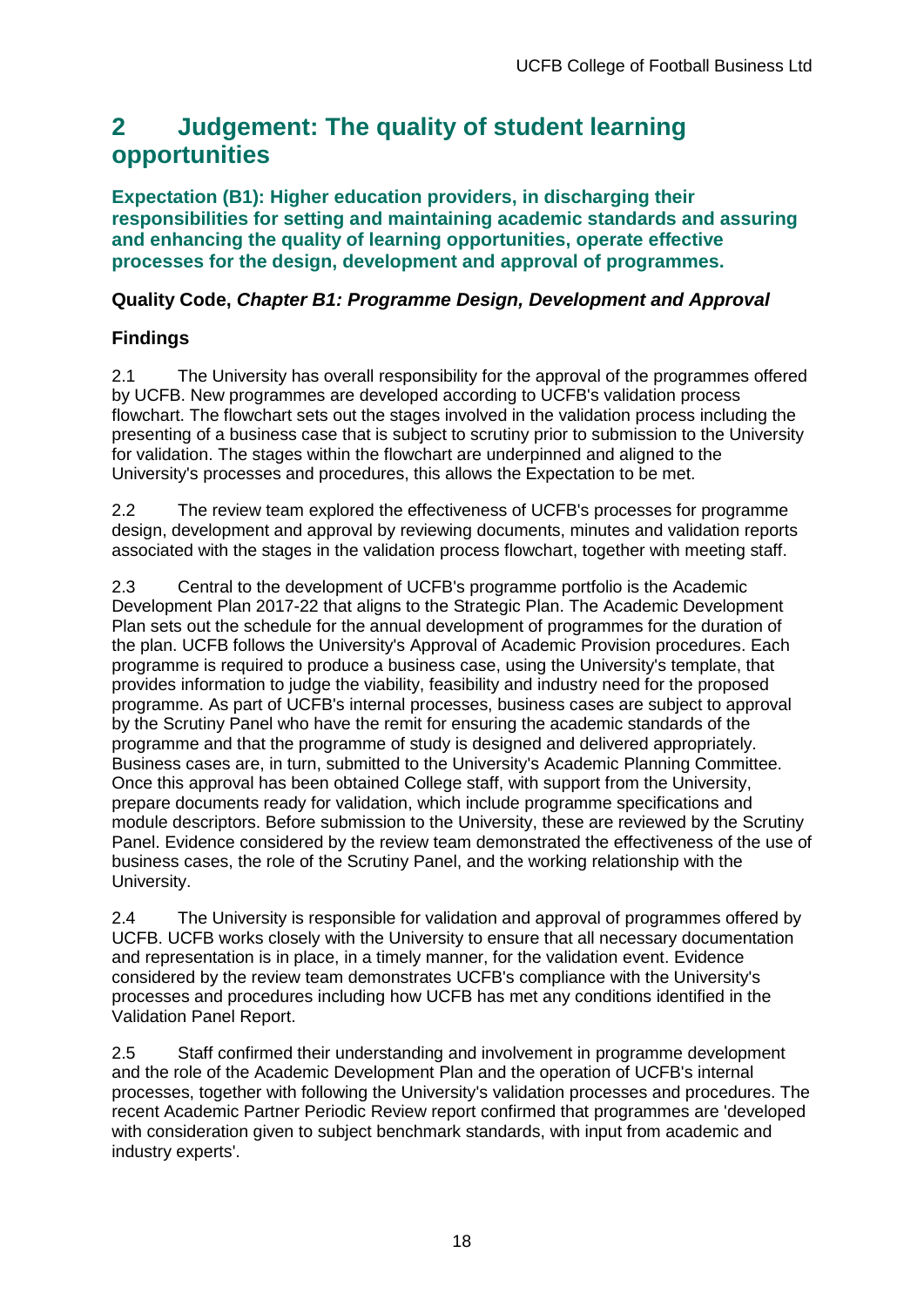2.6 The review team concludes that the Expectation is met and the associated risk is low.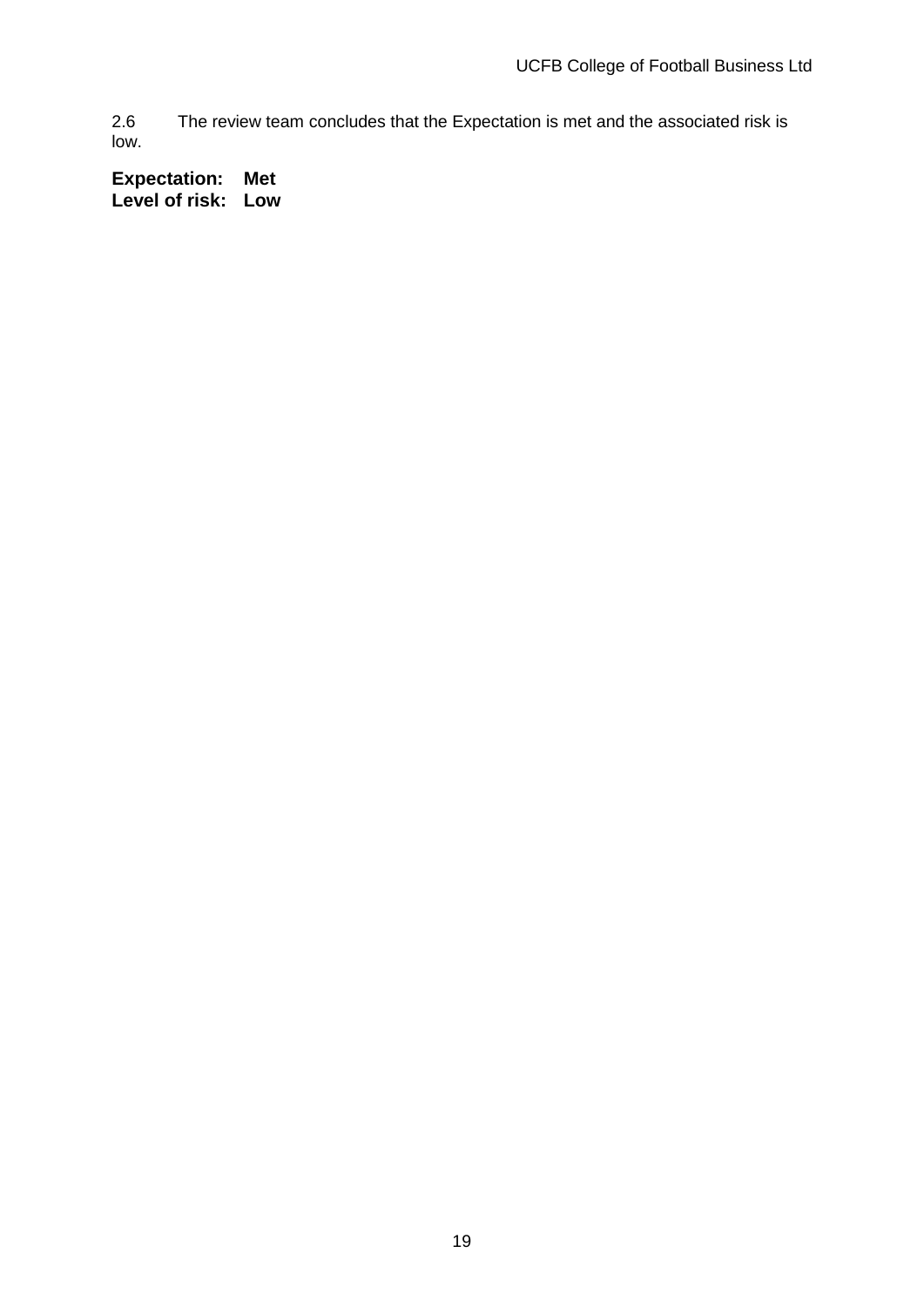**Expectation (B2): Recruitment, selection and admission policies and procedures adhere to the principles of fair admission. They are transparent, reliable, valid, inclusive and underpinned by appropriate organisational structures and processes. They support higher education providers in the selection of students who are able to complete their programme.**

#### **Quality Code,** *Chapter B2: Recruitment, Selection and Admission to Higher Education*

## **Findings**

2.7 UCFB has sole responsibility for recruitment activities and, since Sept 2017, runs its own admissions process via UCAS. Admissions procedures are set out in the UCFB Operations Manual, to which three processes for admissions are appended in flowchart form. These cover direct applications to UCFB via its UCAS account, applications via BNU's UCAS account and applications via BNU's application portal. UCFB also advertises an online application form for direct applications via its website.

2.8 Detailed course information is found in the printed College prospectus and on the website. Information on how to apply is found on UCFB's website and is given by teaching and support staff at College open days where prospective students have the opportunity to participate in taster classes. These processes would enable the Expectation to be met.

2.9 The review team examined the effectiveness of the admissions policies and procedures by analysing the documentation including the operations manual and appendices, the complaints procedure, and by examining the website. The team also held meetings with senior, teaching and support staff, and students.

2.10 The operations manual indicates that there are two models for admissions with the awarding body: Model A, using BNU's UCAS or Admissions Portal; and Model B, using the provider's own UCAS or Admissions Portal. The Operations Manual further indicates that the provider makes use of Model B. However, the appendices to the operations manual demonstrate that there are in fact three models and, in practice, the provider follows Model C. Unlike Models A and B, this model does not make clear distinction between applications via UCAS and direct applications via the provider's own portal. Furthermore, it does not indicate when an applicant should use UCAS and when they should use the provider's own portal, although this is articulated separately in the Admissions Policy. In addition, while UCFB follows the BNU Accreditation of Prior Experiential Learning (APEL) Policy and makes provisions for applicants with non-standard or borderline qualifications, within the three processes appended to the operations manual, there is no reference to APEL. Instead, according to the processes articulated, applicants who do not meet the entry requirements are rejected and, therefore, this process is not compatible with the BNU policy, or the provider's own Admissions Policy. Staff met by the team reported that the APEL policy had only been used once. In addition, the three processes articulated state that students are given unconditional offers to study at UCFB; however, in practice applicants receive conditional offers. The review team therefore found that the admissions process as articulated in the operations manual is not sufficiently clear for the effective working of the process in practice.

2.11 UCFB is currently undertaking a review that is being coordinated by the Admissions Working Group established by the Admissions Department and Academic Board. However, this review is limited to entry requirements only and not the admissions process more widely. The review team therefore **recommends** that UCFB review the admissions policy to ensure that it is transparent, accurate and inclusive to all applicants.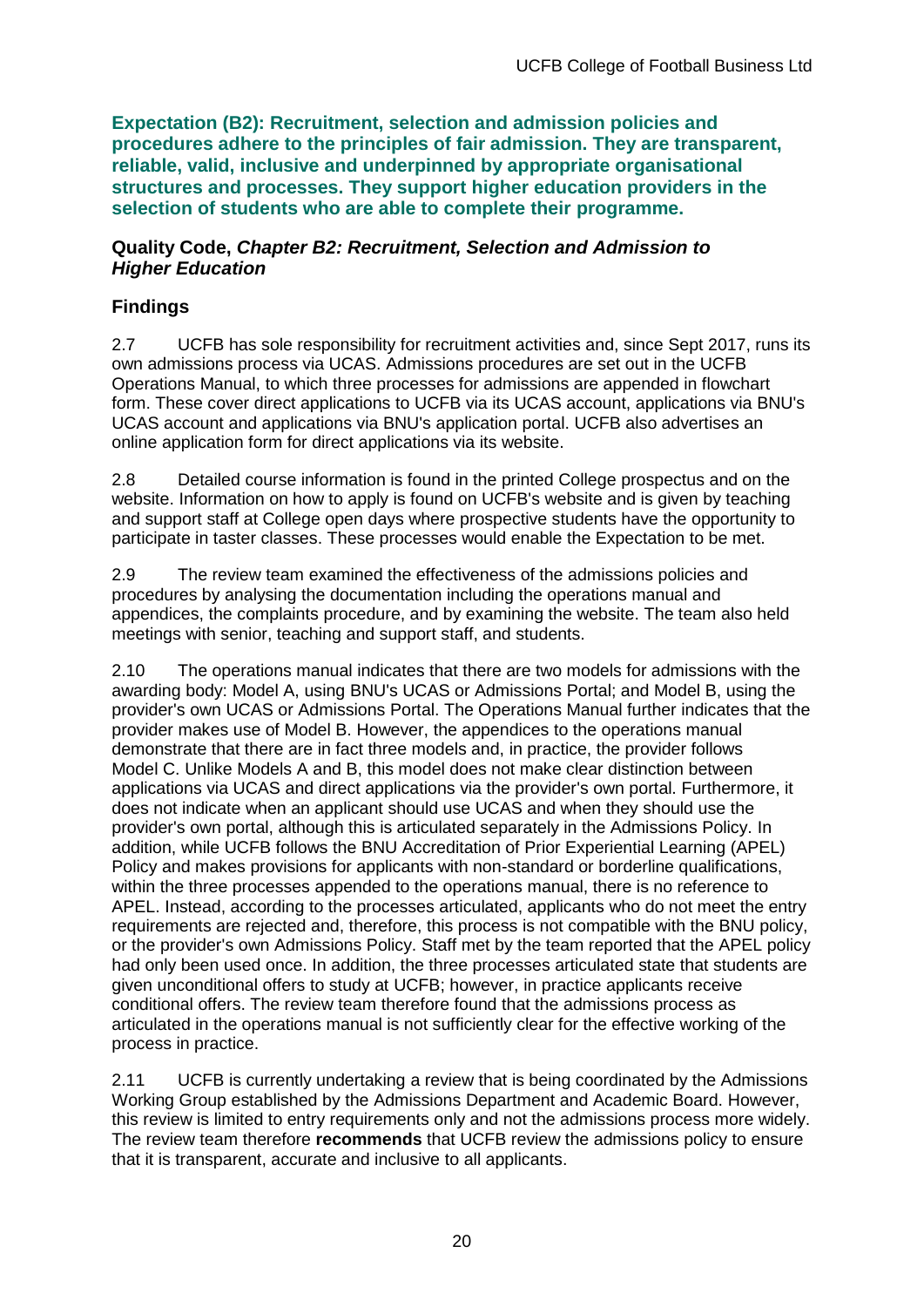2.12 The review team concludes that the the Expectation is not met and the level of risk is moderate.

**Expectation: Not met Level of risk: Moderate**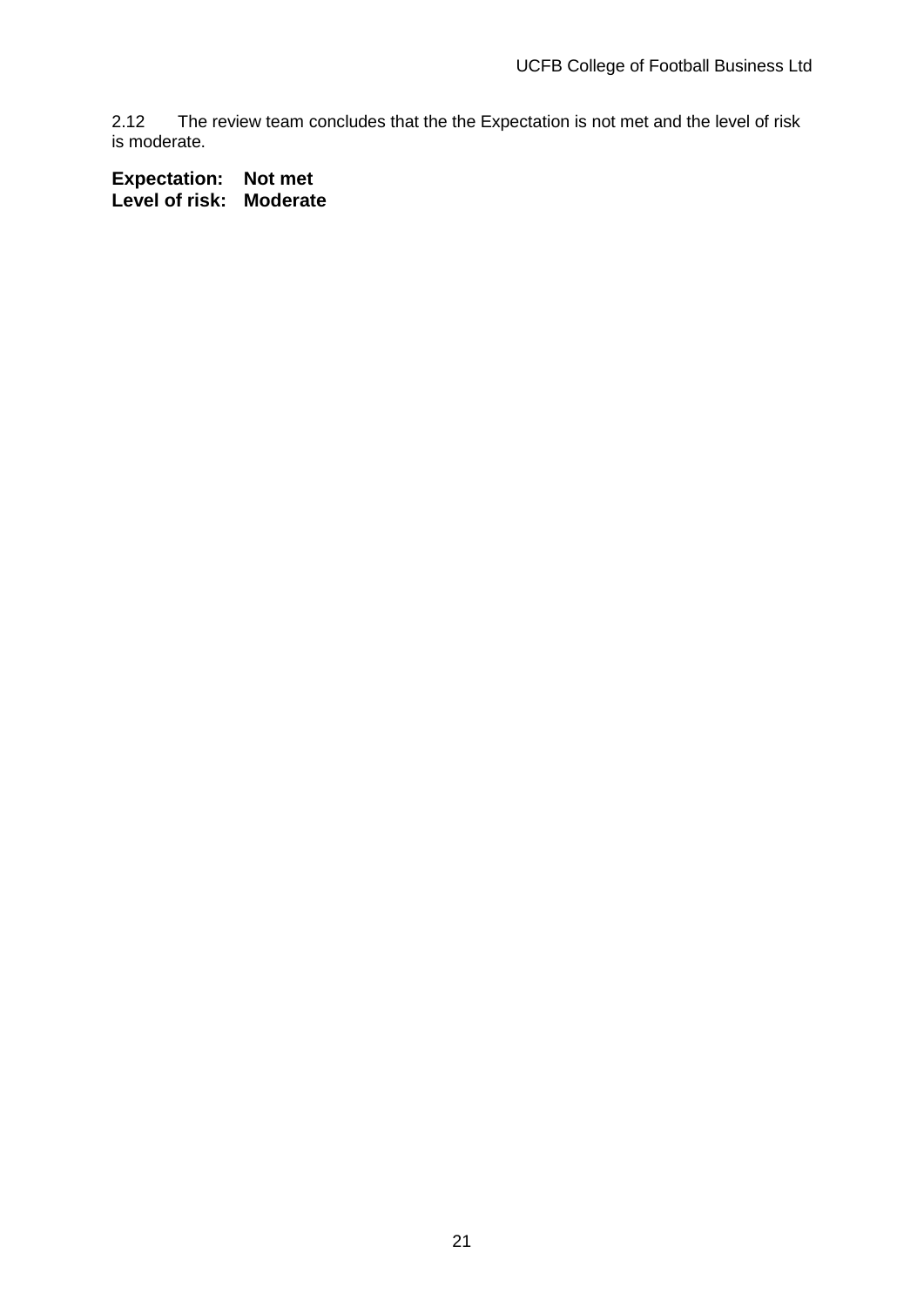**Expectation (B3): Higher education providers, working with their staff, students and other stakeholders, articulate and systematically review and enhance the provision of learning opportunities and teaching practices, so that every student is enabled to develop as an independent learner, study their chosen subject(s) in depth and enhance their capacity for analytical, critical and creative thinking.**

## **Quality Code,** *Chapter B3: Learning and Teaching*

## **Findings**

2.13 UCFB articulates and systematically reviews and enriches the provision of learning opportunities and teaching practices through various methods including external examiners' reports, annual programme reports, teaching observations and student feedback. These are underpinned by the Teaching Learning and Assessment Strategy. The Programme Leaders are responsible for the day-to-day operation of the programmes and the Programme Management Committee monitors the programmes' performance and academic standards. The approaches to learning and teaching are explained within each module descriptor detailed in the programme handbooks and are introduced to students during their induction. The external examiners' reports are considered at the Programme Management Committee meetings resulting in an action plan.

2.14 The learning and teaching opportunities are varied and include case studies, live briefs, professional practice, external speakers, visits and student-led events, which enable students to achieve the learning outcomes and enhance their capacity for analytical, critical and creative thinking. Students have opportunities to contextualise learning in problemsolving and reflection in relation to their employability skills. The learning resources, including an online dedicated learning environment, support these opportunities. All full-time teaching staff and visiting guest lecturers are routinely formally observed. Staff development includes opportunities for internal training and continuing professional development.

2.15 UCFB obtains formal feedback from students on the quality of teaching and learning at regular intervals. The programme review and evaluation processes, using datasets from module evaluations and the national student survey (NSS), provide overall analysis of student views. This includes views on programme delivery, resources, development and information, advice and guidance.

2.16 The processes described above enable this Expectation to be met.

2.17 The review team examined the documents relevant to learning and teaching described above and held meetings with senior staff, teaching staff, professional support staff and students.

2.18 Students say that they appreciate the learning opportunities presented, which is supported by the student submission. The University Partnership Tutor states that although the participation rate for the Module Evaluation Questionnaire and the NSS satisfaction rate are poor, nevertheless, the Student Council reported that, overall, students were happy with the teaching quality and support mechanisms designed to assist students' academic development. Furthermore, the general feedback from external examiners was commending. Learning and teaching is enhanced by a variety of teaching and learning strategies, which are introduced by Advanced Teaching Practitioners with a recently appointed Lead for Learning and Teaching. The external examiner reports are all complimentary about the standard of students' work.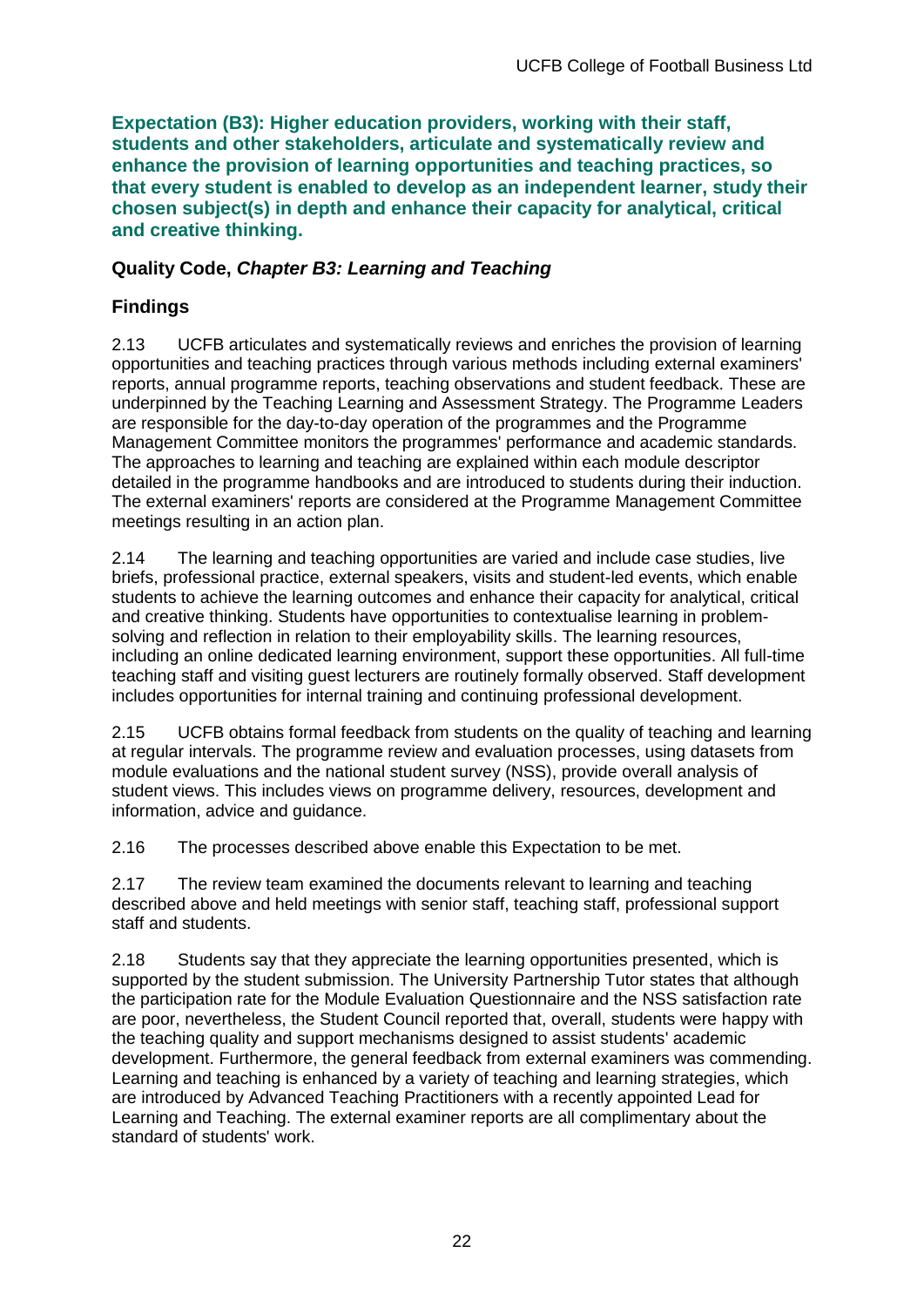2.19 To assure itself of effective learning and teaching the University approves staff teaching on the programmes it validates through scrutiny of staff CVs. The teaching staff, who all have or are working towards a higher degree, demonstrate a sound understanding of the requirements of delivering and assessing the programmes. The Programme Leader Reports allow for comment specifically on how the curriculum is being enhanced by research informed teaching.

2.20 UCFB also ensures itself that everyone involved in teaching is appropriately qualified, supported and developed through teaching observation and extensive staff development opportunities. New academic staff undergo an induction process with respect to strategies for learning and teaching and assessment. They are observed within six weeks of commencing employment to receive developmental feedback. All staff have access to the partner University's programmes together with developmental opportunities to enhance their teaching and assessment knowledge and skills, with teaching remission and funding opportunities to complete teaching qualifications and higher degrees. Good practice is shared in a formal format at committee meetings. Teaching staff are able to discuss how this had impacted on their teaching practice.

2.21 The review team concludes that the arrangements in place to monitor and evaluate teaching and learning are appropriate. The Expectation is therefore met and the level of risk is low.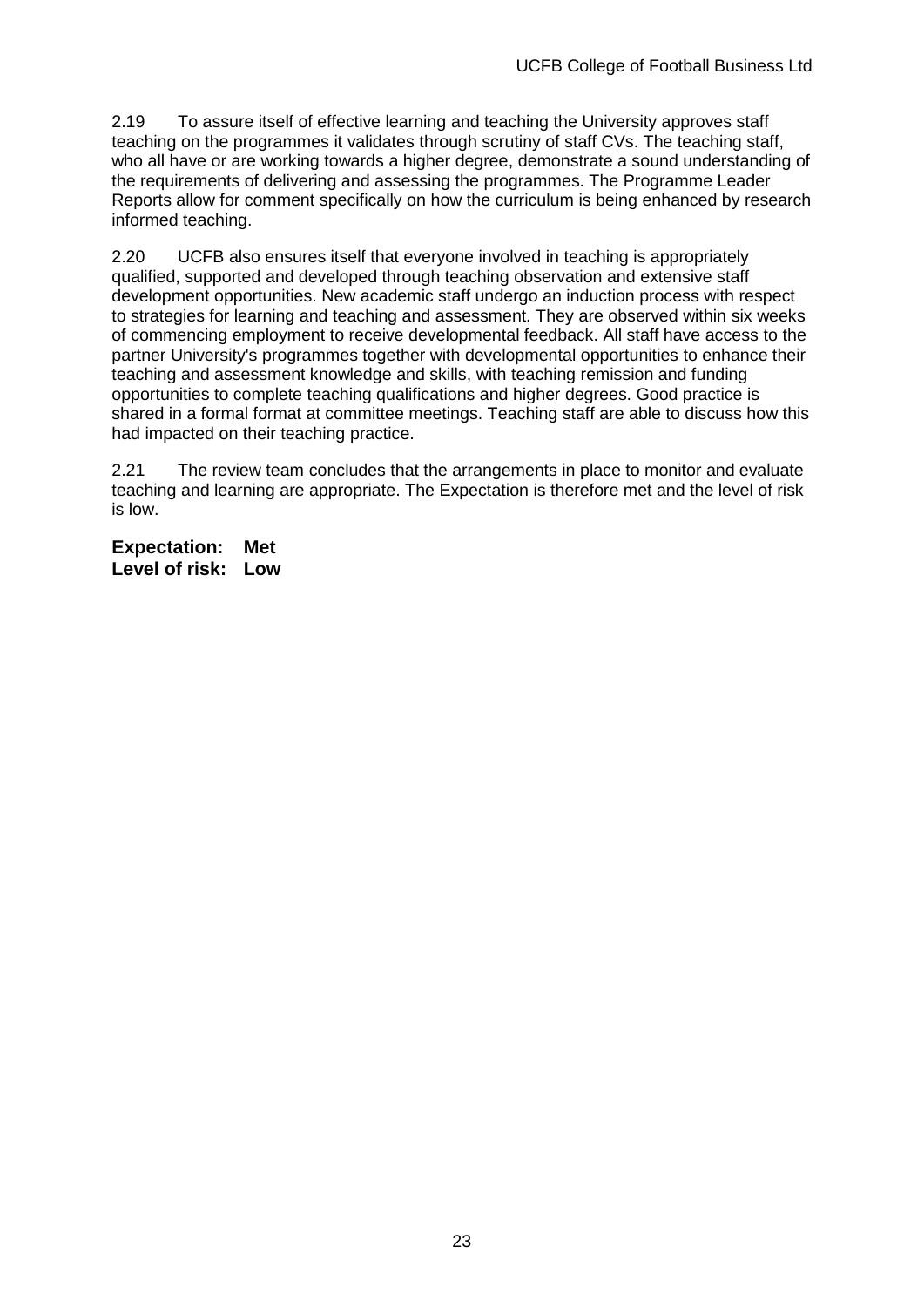**Expectation (B4): Higher education providers have in place, monitor and evaluate arrangements and resources which enable students to develop their academic, personal and professional potential.**

## **Quality Code,** *Chapter B4: Enabling Student Development and Achievement*

### **Findings**

2.22 Student development and achievement at UCFB is determined by the Learning, Teaching and Assessment Strategy and the Employability and Enrichment Strategy, which emphasise continuous development, improvement and reviewing of learning and teaching activities. There are comprehensive student support systems. The Learning Support Team and the Student Services Department provide a wide range of pastoral advice and study guidance, regularly monitor and evaluate individual student's development and discuss individual student's progress. Students receive 1:1 and group tutorials, regular academic mentoring, and attend drop-in sessions. The Students' Union and Athletic Union support the sports and social dimension of the student experience. There are various arrangements for students with particular needs including full diagnostic assessments and provision of specialist software. The employability and enrichment programme provides extensive opportunities for students' professional development.

2.23 UCFB has in place arrangements that enable this Expectation to be met.

2.24 The review team tested the effectiveness of the UCFB approach to the development of students' academic, personal and professional potential through discussions with staff, students and the scrutiny of a range of documents.

2.25 UCFB has comprehensive arrangements that enable students to develop their academic, personal and professional potential. Students have a thorough induction programme and are provided with a student handbook that details all the requirements of their programme, as well as support mechanisms. Students report that they are satisfied with both formal and informal academic support.

2.26 UCFB invites students to declare additional learning needs during application and at registration. Students identified as at risk are well supported with robust systems. Students say they are comfortable in approaching any member of staff if they are having difficulties and are very satisfied with the support arrangements in place. This is annually reviewed by the student services section.

2.27 UCFB attaches great operational and strategic importance to both skills and careers development in its provision. Its focus on student employability is explicit and demonstrated through its employability and enrichment activities. There are extensive arrangements for students to engage with sports specialists to support their learning and preparation for future careers. There are regular opportunities to involve external professionals in a wide range of activities such as the Guest Speaker programme, work placements, training programmes and coaching qualifications. The external examiner commends the level 2 coaching qualifications that are offered to students. The wide complementary curriculum, extensive external links and access to professional expertise ensure currency of the provision. This also enables students to develop their professional potential, which was commended in the BNU validation report, and the external examiner commented on the strength of the students' employability. The Employability and Enrichment Strategy identifies key performance indicators to monitor and evaluate arrangements and resources that enable students to develop their academic, personal and professional potential. The review team considers that employment and complementary curricula opportunities that enable students to develop their personal, academic and professional potential is **good practice**.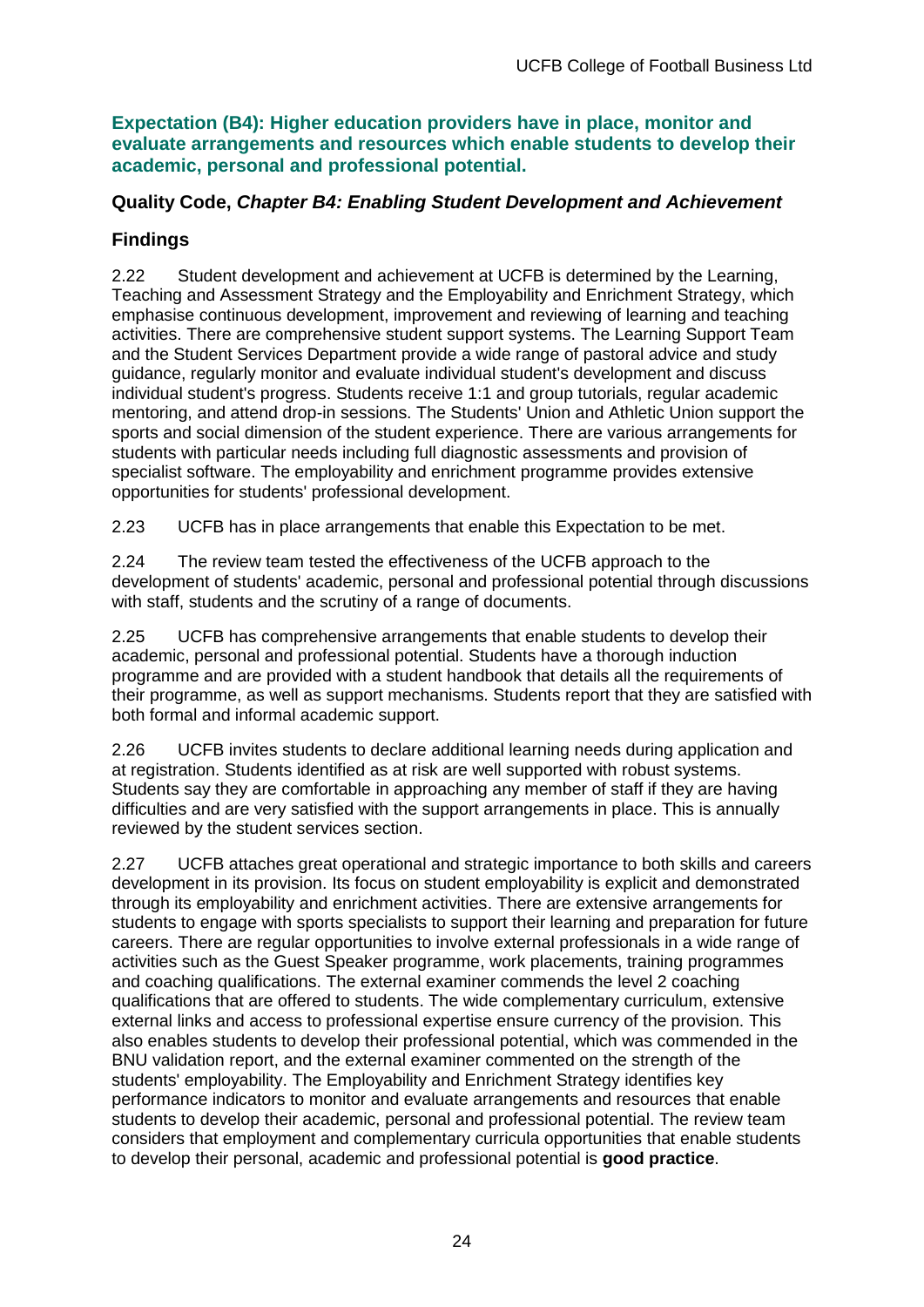2.28 The Expectation is met and the level of risk is low.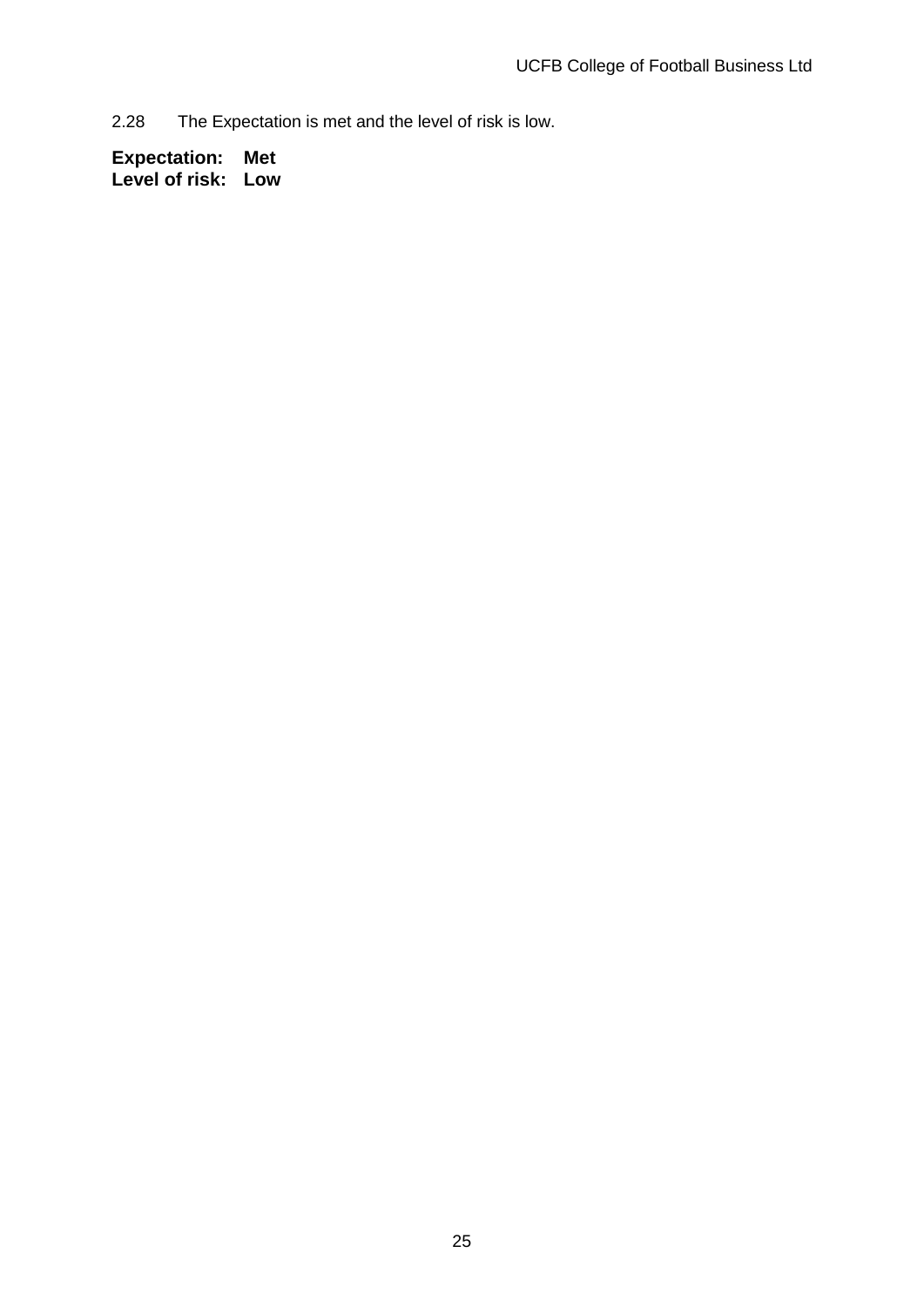**Expectation (B5): Higher education providers take deliberate steps to engage all students, individually and collectively, as partners in the assurance and enhancement of their educational experience.**

### **Quality Code,** *Chapter B5: Student Engagement*

## **Findings**

2.29 UCFB has a multi-faceted approach to student engagement. The main mechanism for engaging with the student voice is UCFB's system of student representation. Student representatives are elected from each tutorial group to attend meetings at programme level and meetings of the student councils, which are the main deliberative bodies for the student voice at each campus. Heads of department report to the student council to close the feedback loop.

2.30 Student representatives receive guidance on the expectation of their role as student members of the council in written form and in an induction session and they are supported by the Quality Officer. Students also sit on a variety of committees including Academic Board and the Governing Body.

2.31 In addition to the student representative system, students complete both end-ofmodule and mid-module feedback forms, which are considered by teaching staff, programme leaders and student council. Responses to student feedback form part of annual action plans and programme reports. These arrangements allow the Expectation to be met.

2.32 The review team examined the effectiveness of the procedures in place to engage students by examining the student handbook, programme handbooks, the student submission and minutes and terms of reference of committees, including the Academic Board and student council. The review team also held meetings with teaching and support staff, senior staff, students, and student representatives.

2.33 The review team found that the procedures for engaging with students work effectively in practice. Evidence from documentation and from meeting students showed that there is a supportive and open environment within which students and staff freely engage in discussions, both within and in addition to the formal student engagement structures. Student representatives met by the review team reported that they were appropriately equipped to carry out their role and, while some inconsistencies on the effectiveness of student representatives were discussed, on the whole students reported that they feel able to make use of the student representatives when needed. Students also reported that the module review forms, in particular the mid-module forms, were an effective way of capturing their views and that staff respond appropriately to them.

2.34 The review team concludes that the Expectation is met and the level of risk is low.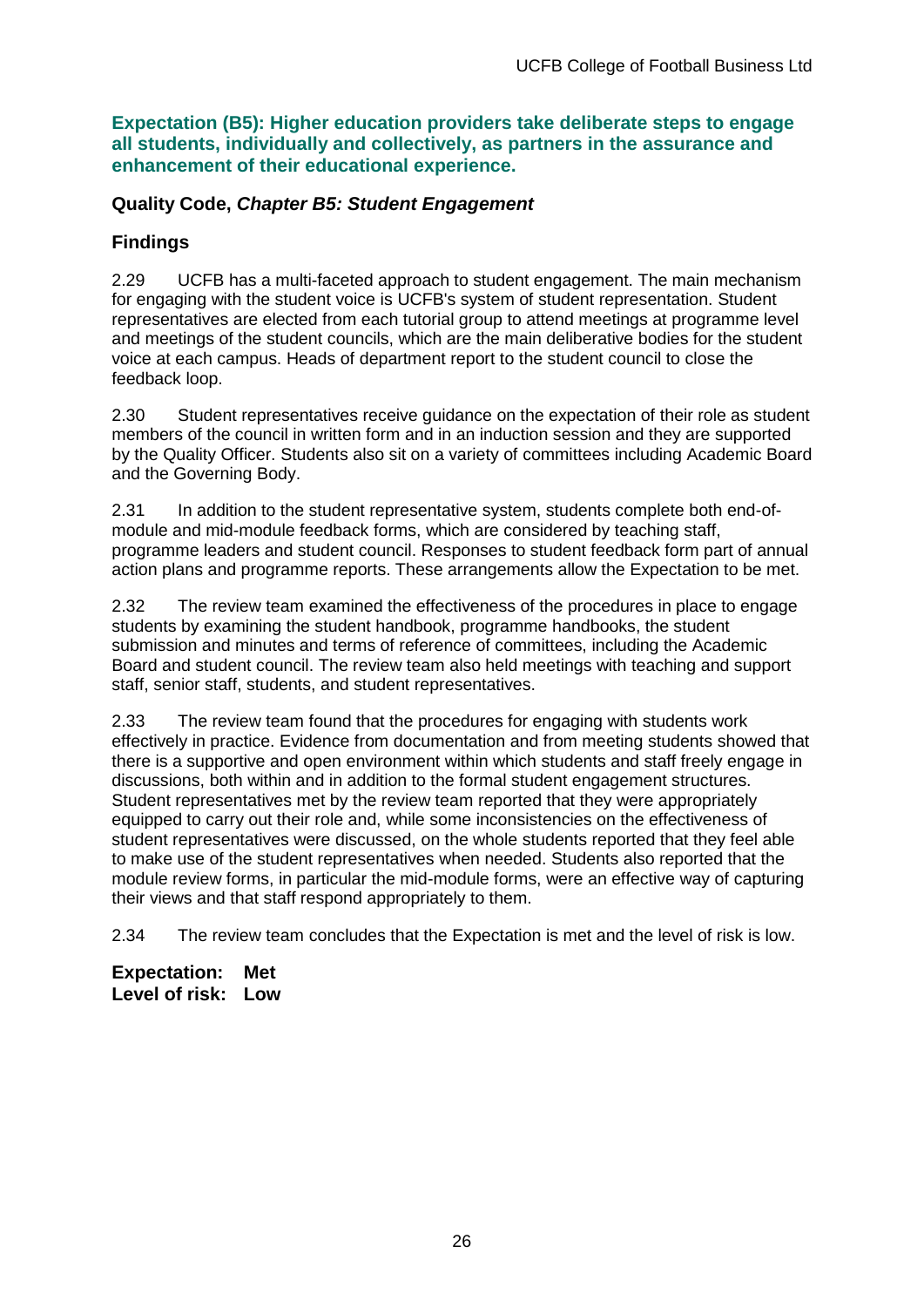**Expectation (B6): Higher education providers operate equitable, valid and reliable processes of assessment, including for the recognition of prior learning, which enable every student to demonstrate the extent to which they have achieved the intended learning outcomes for the credit or qualification being sought.**

### **Quality Code,** *Chapter B6: Assessment of Students and the Recognition of Prior Learning*

## **Findings**

The BNU has ultimate responsibility for ensuring that assessment maps to learning outcomes, and this is described in section A3.2. However, UCFB is responsible for the delivery of all assessment processes including conducting assessments, marking and moderation of assessments and convening internal examination boards. The Programme Agreement indicates the responsibilities around assessment. UCFB designs all assessments and submits them to the University for approval and edit where necessary. The module specification and the module guide outline the learning outcomes that the assessment must achieve. UCFB follows BNU moderation processes that include the establishment of internal moderation meetings and completion of BNU moderation reports. The Lead Supervisory Tutor also provides additional checking through an internal audit process. Moderated work is then forwarded to the external examiner. UCFB schedules internal examination boards to ratify the decisions prior to submitting to BNU. BNU schedule annual examination boards that UCFB staff will attend. Decisions are agreed at the University exam board meetings. These processes would enable the Expectation to be met.

2.35 The review team considered a wide range of documentation including the operations manuals, policy, procedures relevant to assessment, external examiner reports and spoke to staff and students.

2.36 UCFB follows the BNU Operations Manual, which reflects the requirements of its awarding partners, such as policies and processes that aim to promote transparency around assessment, for example extenuating circumstances, student complaints policy, equality and diversity policy, and recognition of prior learning policy. Staff are responsible for promoting academic practices and students are required to submit all work using plagiarism-detection software. UCFB ensures that students receive appropriate information about their assessments in programme handbooks and also on the student hub. Students have indicated that they are effectively supported by their tutors and study support tutors through regular formal and informal meetings and through the monthly student council meetings. Students who also present with learning support are signposted to student services who devise an action plan, which is then monitored should further assistance be required or reduced. UCFB has a tutorial system that is designed to provide both direct academic and pastoral care support. UCFB also uses a student tracking system to monitor student progress. UCFB holds its own exam boards following examination boards held by BNU.

2.37 BNU has clearly stated guidelines for the admission of students as outlined in its Admissions Policy that UCFB implements. Furthermore, there are clearly stated entry requirements that are reviewed annually and updated. Currently, UCFB uses the APEL system devised by BNU. Staff indicate that students are made aware of the policy through the Student Handbook and during induction; however, the process for accepting a prospective student with experiential learning was unclear and the process did not coherently link to the Admissions Policy. For example, it was unclear at what age a student is categorised as a mature student. An APEL process is in place as noted in Expectation B2; however, the review team identified that the 'UCFB APEL and Mature Student Policy'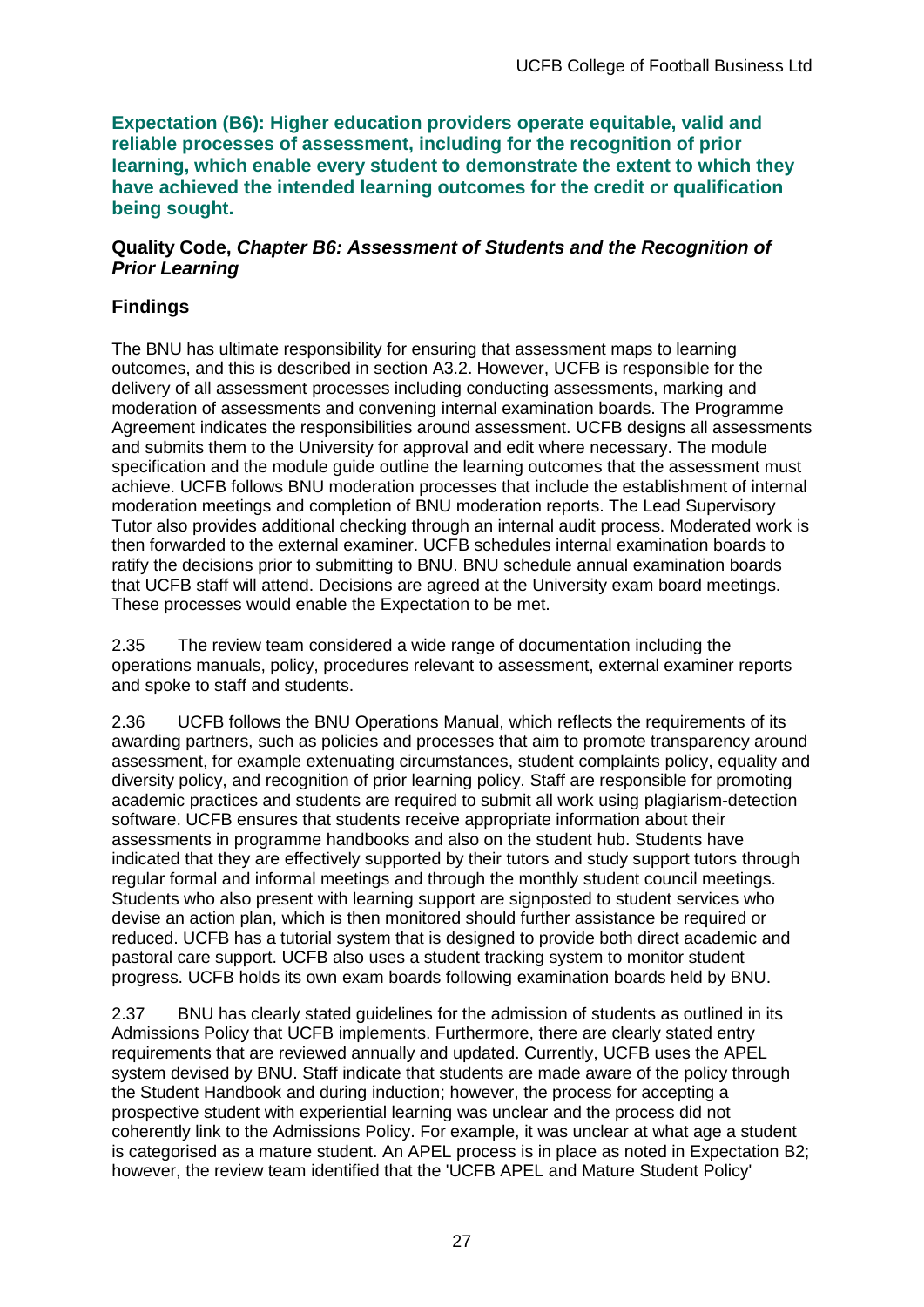welcomes applicants from all ages and backgrounds. Yet the website identifies mature students as 'typically over the age of 21'. The review team considers that this conflict in wording may discourage applicants who are under 21 who may have a portfolio of appropriate evidence suitable for APEL. This is further compounded, as mentioned in Section C, by the APEL policy not being available in the UCFB policies and documentation area of the website. In addition, the University's APEL Policy does not refer to age but focuses on the validity of evidence presented to demonstrate the equivalence of learning. The review team therefore **recommends** that UCFB operates an Accreditation of Prior Experiential Learning process that is equitable.

2.38 The review team concludes that the Expectation is met and the risk is low.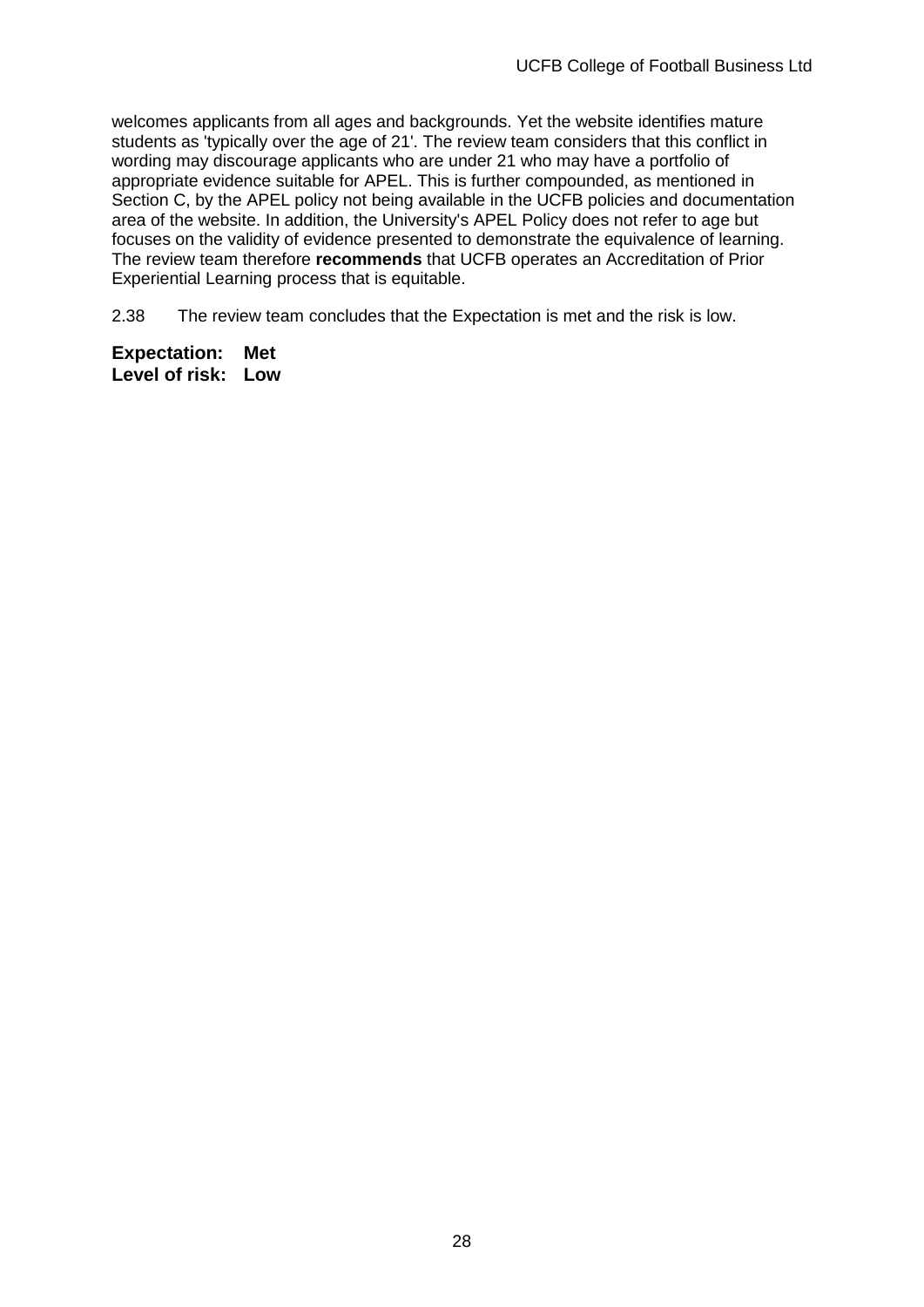### **Expectation (B7): Higher education providers make scrupulous use of external examiners.**

## **Quality Code,** *Chapter B7: External Examining*

## **Findings**

2.39 BNU, which has explicit policies and regulations appoints and employs independent external examiners for all higher education programmes. BNU manages and trains the external examiners with induction programmes at both the University and UCFB. BNU has an external examiner handbook. External examiners submit a written report to the University on a standardised template. The reporting form includes sections on course assignments, programme content, student progression and achievement, support and organisation, response to previous reports with a section on good practice and enhanced learning opportunities. The Programme Leaders' reports contain a section for an overview of external examiners' comments.

2.40 The use of external examiners' reports and the processes in place to ensure that their comments are considered and responded to allow the Expectation to be met.

2.41 To test the Expectation the review team examined BNU external examiner documentation, annual monitoring reports, external examiners' reports, policies and procedures. It also considered the UCFB regulations and committee minutes. The team met staff and students to establish the use made of external examiners by UCFB.

2.42 UCFB is clear about its responsibilities with regards to the appointment and induction of external examiners, and those of its awarding partners. The external examiners attend the assessment boards. UCFB uses external examiners' reports thoroughly to secure academic standards of the higher education programme. The external examiners' reports demonstrate that they give UCFB impartial and independent advice, as well as comment on the assessment processes, the academic standards and on the achievement of students. These reports show that external examiners are informed about the assessment practices and procedures and they understand the importance of their contribution to quality assurance and enhancements. Their reports confirm that they have sufficient evidence to fulfil their role effectively and access students' work through the VLE. The Programme Management Committee meeting minutes show a careful analysis of the external examiners' reports and the subsequent responses by the programme teams and the Head of Academics and that the issues raised in these reports contribute to an action plan. Students and staff show some awareness of the function of the external examiner and say they can access their reports electronically although the students did not show a complete understanding of the role.

2.43 The review team concludes that UCFB through its relationship with its awarding partner and its oversight makes good use of the external examiners. The Expectation is met and the associated level of risk is low.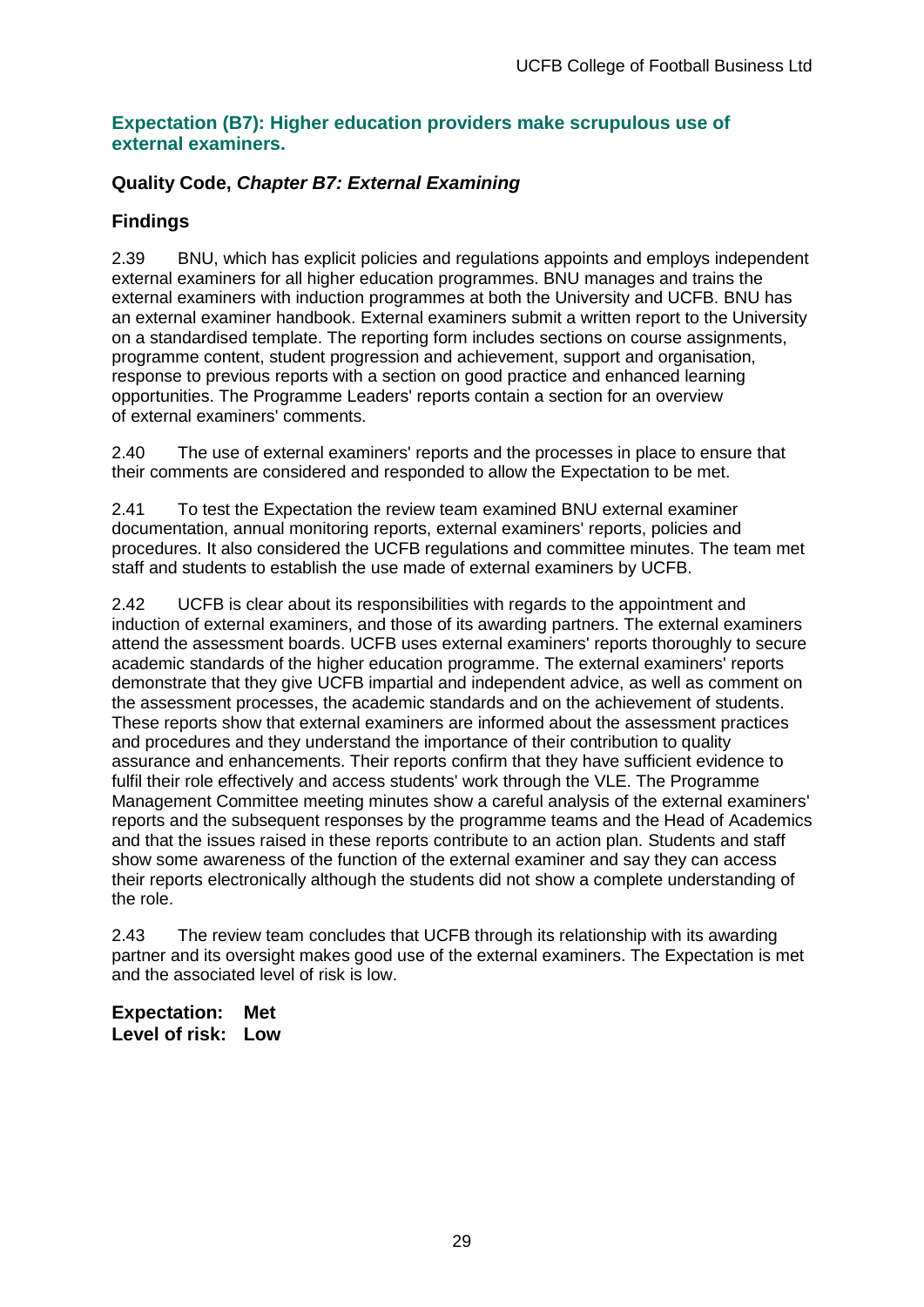**Expectation (B8): Higher education providers, in discharging their responsibilities for setting and maintaining academic standards and assuring and enhancing the quality of learning opportunities, operate effective, regular and systematic processes for monitoring and for review of programmes.**

### **Quality Code,** *Chapter B8: Programme Monitoring and Review*

## **Findings**

2.44 Responsibility for monitoring and review is clearly articulated in the responsibility checklist. UCFB is ultimately responsible for monitoring and reviewing its own programmes and does so through the Periodic Review and the Annual Quality and Monitoring Report process. Internally each programme team is responsible for producing their own Annual Review Report. This is forwarded to the Academic Board. From these reports UCFB is then able to produce an Institutional Report of which the Principal and Governing Body have oversight. These processes would enable the Expectation to be met.

2.45 The review team reviewed the terms of reference and minutes pertaining to the Academic Board, Academic Assessment Panel, the Internal Moderation Policy, external examiner reports and minutes from the Subject Standard Board.

2.46 The Academic Board retains oversight of all monitoring and review processes that take place in UCFB. This Board is chaired by the Principal and meets every semester. Each programme team is responsible for producing their own Annual Review Report. This report takes into account a range of information including student feedback, external examiner reports, and assessment outcomes. UCFB has also produced a Quality Calendar that further supports College staff by indicating what activities they should be undertaking to ensure reports are completed.

2.47 The 2015 QAA Report highlighted concern in quality monitoring and review and the use of data to evaluate performance. From the documentation available at the time of the review and discussions with professional and academic staff it is evident that good progress has been made including greater use of mid and end-of-semester module evaluation and greater use is being made of attrition and achievement data.

2.48 A line of inquiry examined by the review team was the application of the Quality Calendar across campuses, and the extent of standardisation between the Etihad and Wembley campuses and the impact this would have on the student experience. At a strategic level UCFB has made a committed effort through a similar management structure and students are being elected within both campuses. However, there was some variability in how this worked in practice. For example, the review team heard that although staff come together on Learning and Teaching days and moderation events, there were few other opportunities for staff on the same programme to come together to share experience or disseminate effective practice. At the time of the review UCFB had not organised any intercampus engagement activities for students. Students have been provided with a tutorial slot; however, there was a level of variability on how this had been time-tabled across both campuses and there was a lack of understanding where students could express dissatisfaction. The review team **recommends** that while the Expectation is met and the risk is low UCFB should embed a rigorous quality assurance cycle around its monitoring and review processes to ensure robust cross-standardisation that promotes the quality of the student learning experience.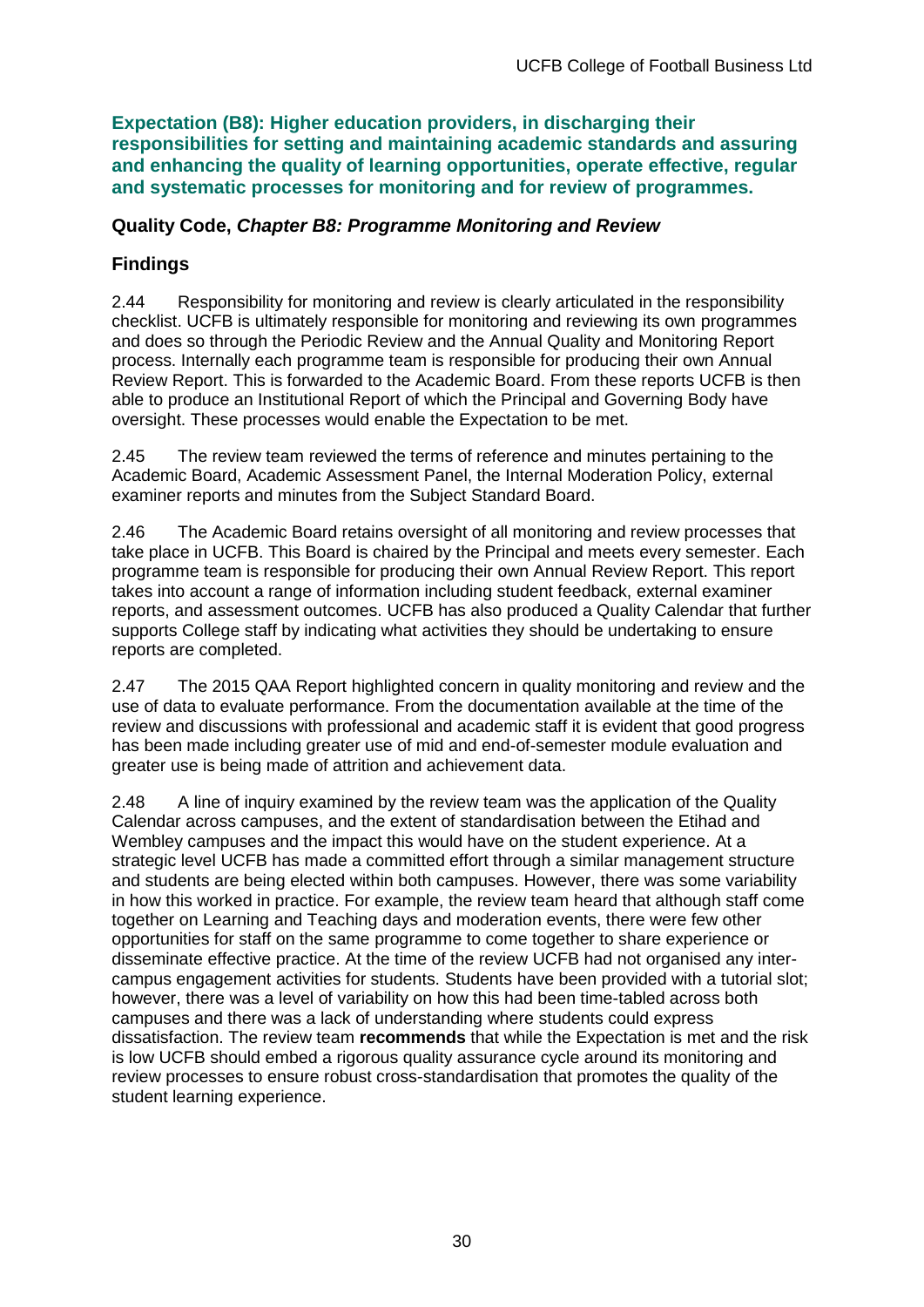2.49 The Expectation is met and the level of risk is low.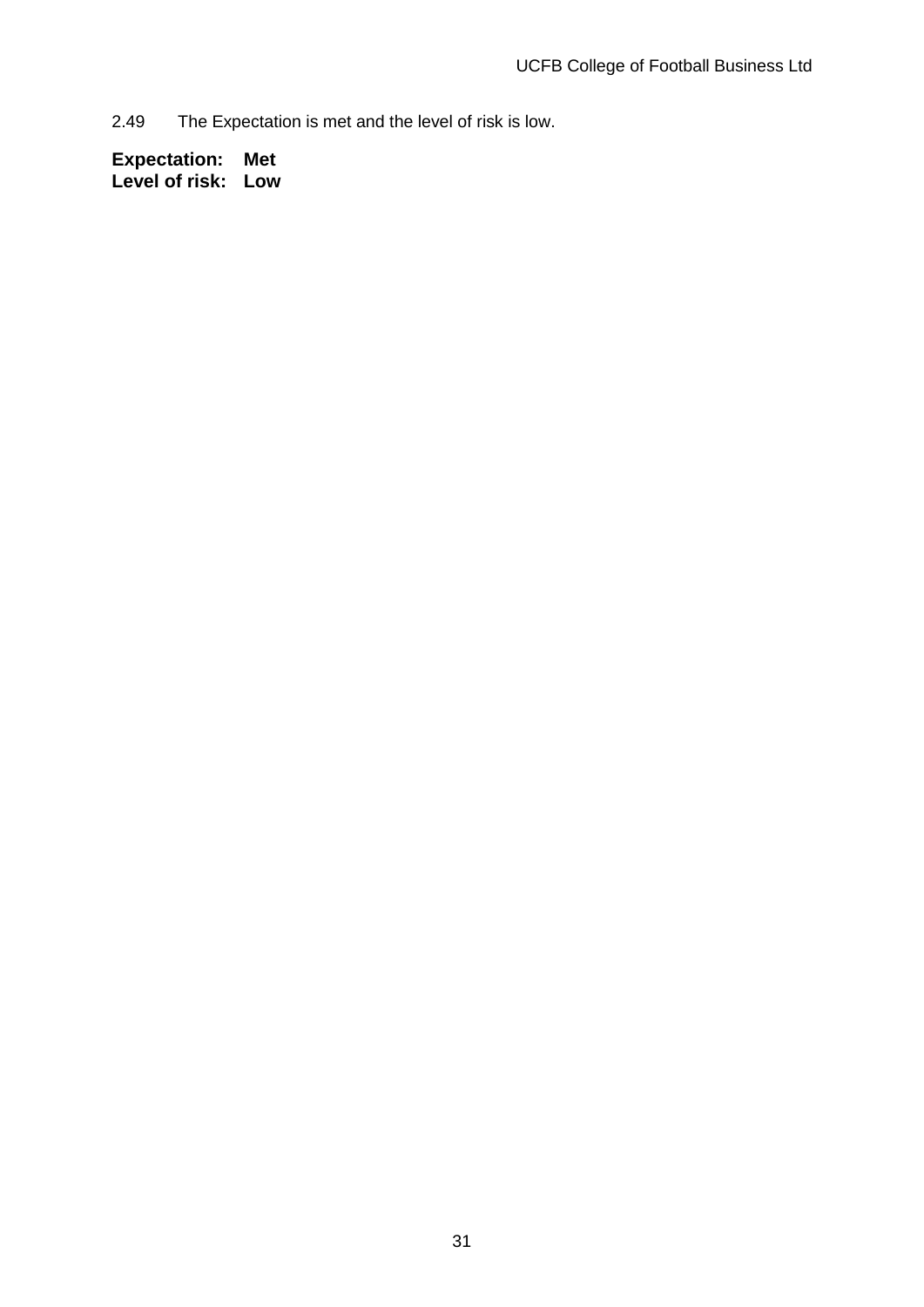**Expectation (B9): Higher education providers have procedures for handling academic appeals and student complaints about the quality of learning opportunities; these procedures are fair, accessible and timely, and enable enhancement.** 

### **Quality Code,** *Chapter B9: Academic Appeals and Student Complaints*

## **Findings**

2.50 UCFB follows the awarding body's policies and procedures for complaints and academic appeals. All complaints are first dealt with informally by the Quality Team and the relevant member of staff or department within UCFB. If complaints are not resolved satisfactorily at this stage, then the formal processes will commence with the University. Academic appeals are handled by the awarding body and students are directed to them by support staff within UCFB.

2.51 The complaints and appeals procedures are made available to students via the VLE and are referenced in the induction programme delivered by teaching and support staff across all programmes. Staff are trained on how to manage complaints and appeals. These arrangements would enable the Expectation to be met.

2.52 The review team tested the effectiveness of the procedures for handling student complaints and academic appeals by examining the Operations Manual, the BNU complaints procedure, the BNU Academic Appeals procedure, UCFB website and the VLE. The review team also held meetings with senior staff, support staff, teaching staff and students.

2.53 The review team found that the procedures for academic appeals and student complaints work effectively in practice. Staff met by the review team were aware of the correct procedures for handling complaints and appeals. Although students reported being unaware of where to find the correct procedures, none of the students had felt the need to do so and all the students stated that their first port of call would be either their personal tutor or the VLE. The review team was given a demonstration of the VLE by the lead student representative, which affirmed that the policies were easily accessible.

2.54 While the review team is satisfied that UCFB makes its complaints and appeals procedures sufficiently accessible for current UCFB students, they were not visible on UCFB's new website for prospective or current applicants to view. This is discussed further in Part C - Information.

2.55 Overall, UCFB has clear procedures in place for making complaints or academic appeals. Staff are aware of their responsibilities in supporting and signposting students and students feel sufficiently confident that they would know where to find the necessary information if needed.

2.56 The review team concludes that the Expectation is met and the risk is low.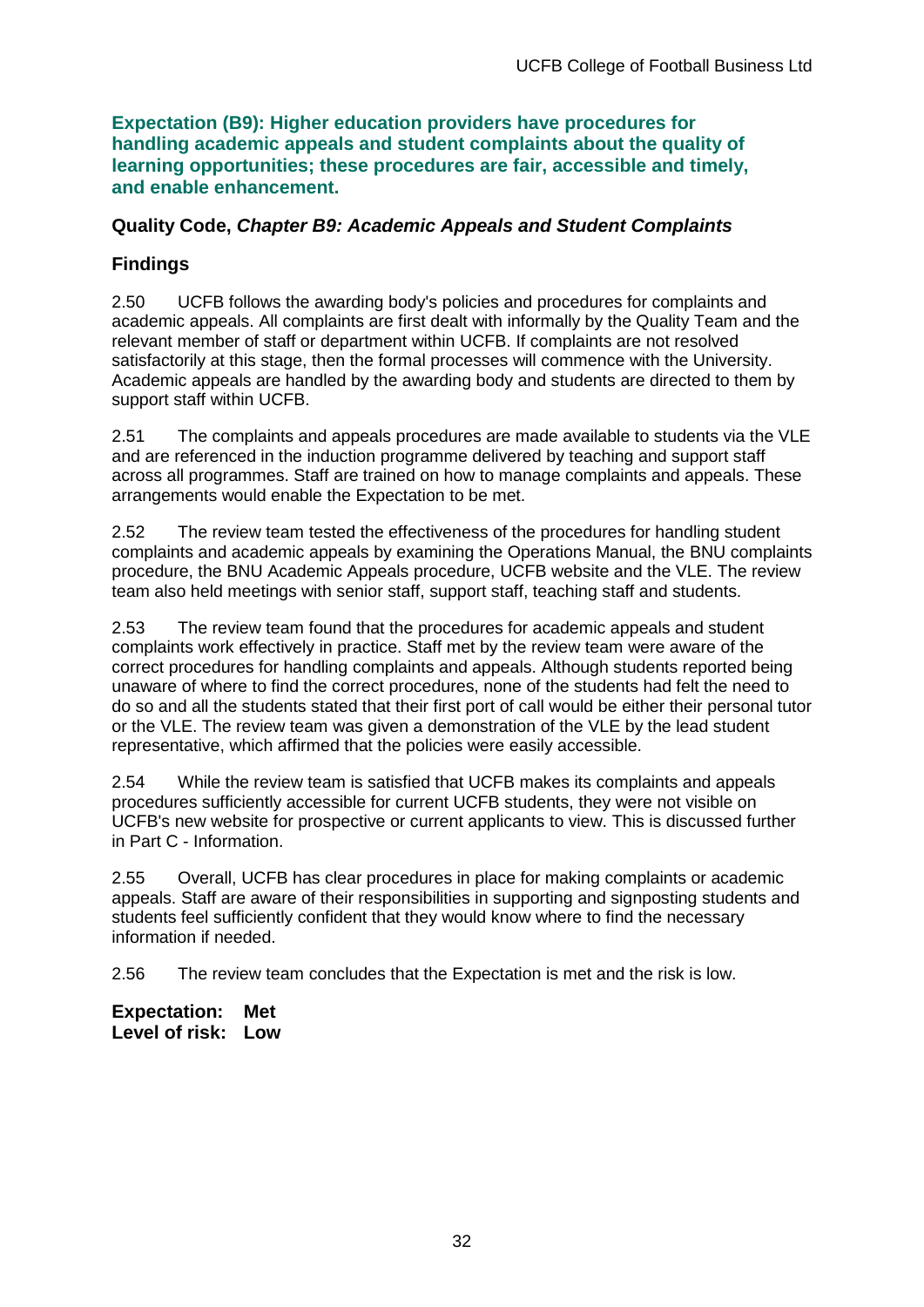**Expectation (B10): Degree-awarding bodies take ultimate responsibility for academic standards and the quality of learning opportunities, irrespective of where these are delivered or who provides them. Arrangements for delivering learning opportunities with organisations other than the degree-awarding body are implemented securely and managed effectively.**

### **Quality Code,** *Chapter B10: Managing Higher Education Provision with Others*

## **Findings**

2.57 UCFB does not deliver learning opportunities with other organisations. In addition, there are no credit-bearing units or modules regarding work experience or work placements with their programmes. UCFB does, however, offer work experience and placement opportunities for students as part of its employability and enrichment strategy. The processes and documentation underpinning these work experience placement opportunities allow the Expectation to be met.

2.58 The review team explored this area through the review of documentation available and discussion with staff and students.

2.59 UCFB currently delivers all aspects of its programmes and has no arrangements whereby delivery of learning opportunities is devolved to a third party. Work placement activities are currently extracurricular and managed through the Employability and Enrichment programme. The Employment and Enrichment team ensures that arrangements are in place for providing support to students in acquiring optional work placements. The informative Student/Intern Placement Handbook has been developed to help students understand and manage their placement experience. In addition, a student placement agreement is drawn up that sets out expectations of UCFB, employer and student. Students confirm the value of their work placement opportunities. Students are also able to draw on their work experience for module F6663 Professional Practice Portfolio. Although the module descriptor refers in the indicative content to 'participating in and successfully completing a work placement', the assessment, marked fully by College staff, involves reflective writing and does not specifically require students to be assessed on their work placements thereby not disadvantaging students who have not completed a work placement.

2.60 During the visit the review team was made aware of the Diploma in Sports Management that is studied at the Real Madrid Graduate School. Consequently, the review team sought information on the relationship between the Diploma in Sports Management and the MSc International Sports Management. It was confirmed that the Diploma is an additional enrolment and completely separate to the full-time MSc programme. The review team, however, noted the ambiguities in the wording of the published information relating to this arrangement and this is discussed further in Part C: Information.

2.61 Overall, arrangements for the management of the extracurricular work placement opportunities are managed appropriately.

2.62 The review team therefore considers that the Expectation is met and the risk is low.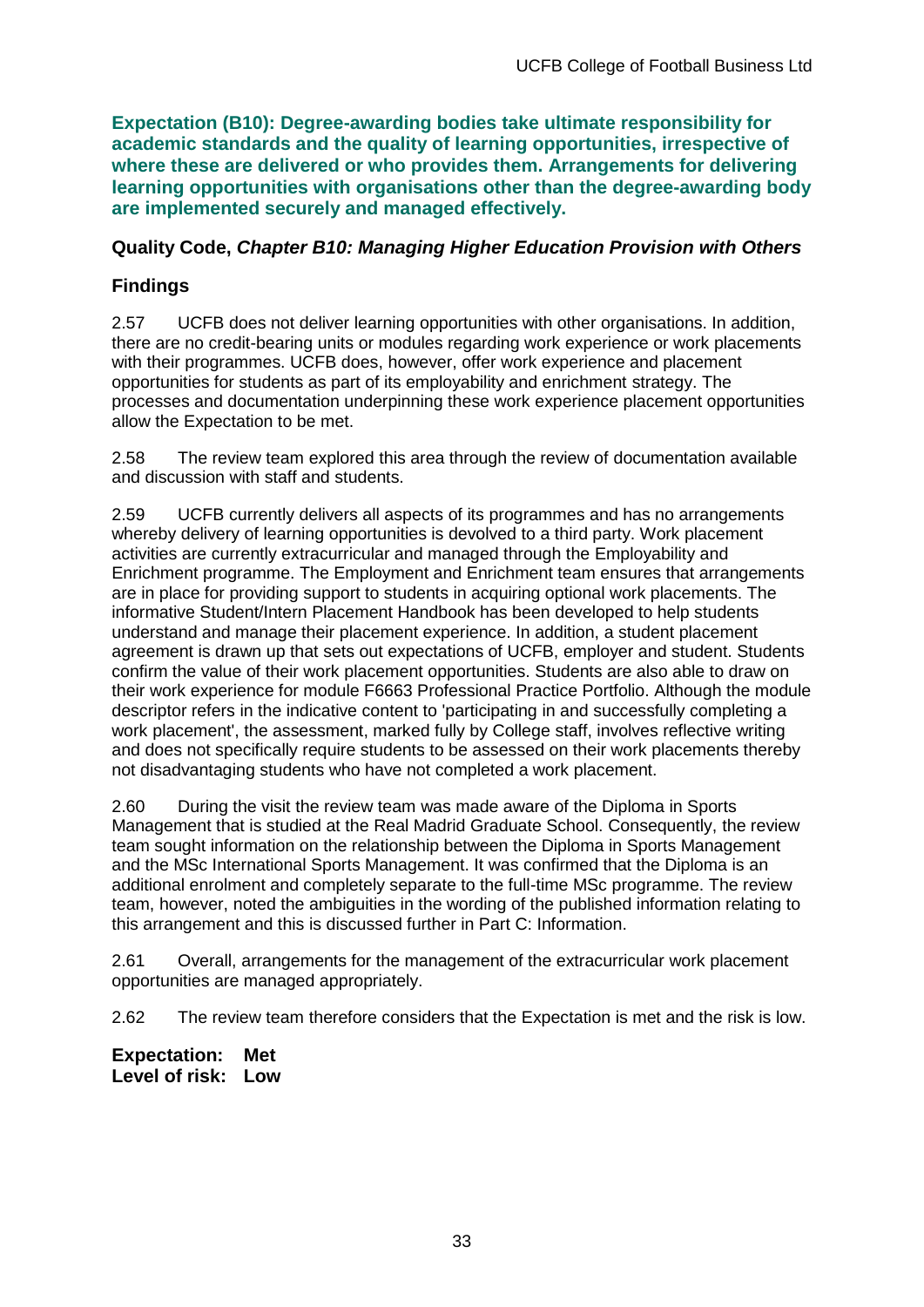**Expectation (B11): Research degrees are awarded in a research environment that provides secure academic standards for doing research and learning about research approaches, methods, procedures and protocols. This environment offers students quality of opportunities and the support they need to achieve successful academic, personal and professional outcomes from their research degrees.**

## **Quality Code,** *Chapter B11: Research Degrees*

### **Findings**

2.63 This Expectation is not applicable.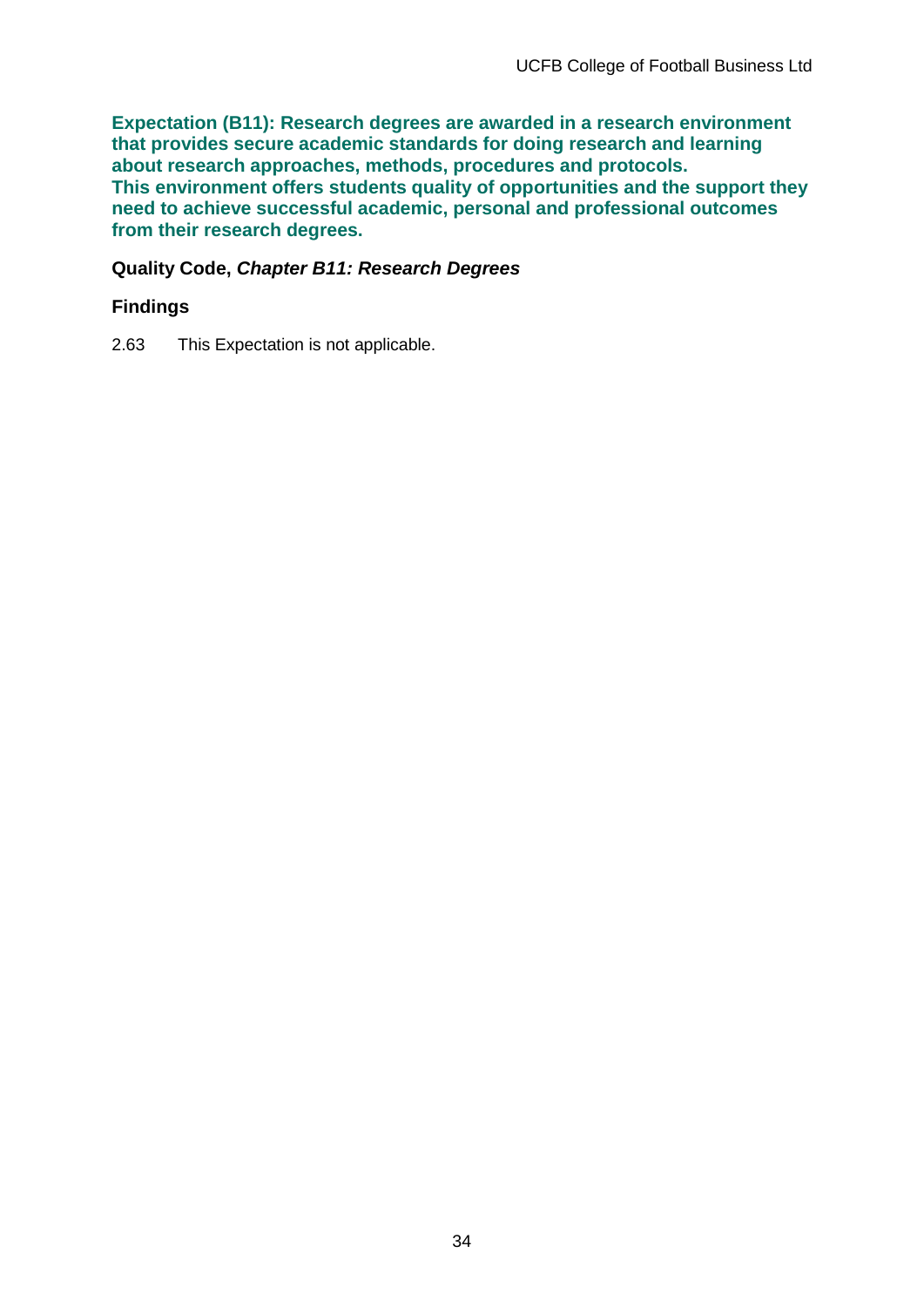## **The quality of student learning opportunities: Summary of findings**

2.64 In reaching its judgement about the quality of student learning opportunities, the review team matched its findings against the criteria specified in Annex 2 of the published handbook.

2.65 All the Expectations in this area apart from B2 are met with low levels of associated risk. Expectation B2 is not met and is judged a moderate risk.

2.66 The review team identified good practice in the Employability and Enrichment curricular opportunities that enable students to develop their personal, academic and professional potential. However, the review team also recommended that UCFB review the admissions policy to articulate a process that is transparent, accurate and inclusive to all applicants and that UCFB ensure that it operates an Accreditation of Prior Experiential Learning process that is equitable. Furthermore, the review team recommends that UCFB should embed a rigorous quality assurance cycle around its monitoring and review processes to ensure robust cross-standardisation that promotes the quality of the student learning experience.

2.67 The review team concludes that the quality of student learning opportunities at UCFB **meets** UK expectations.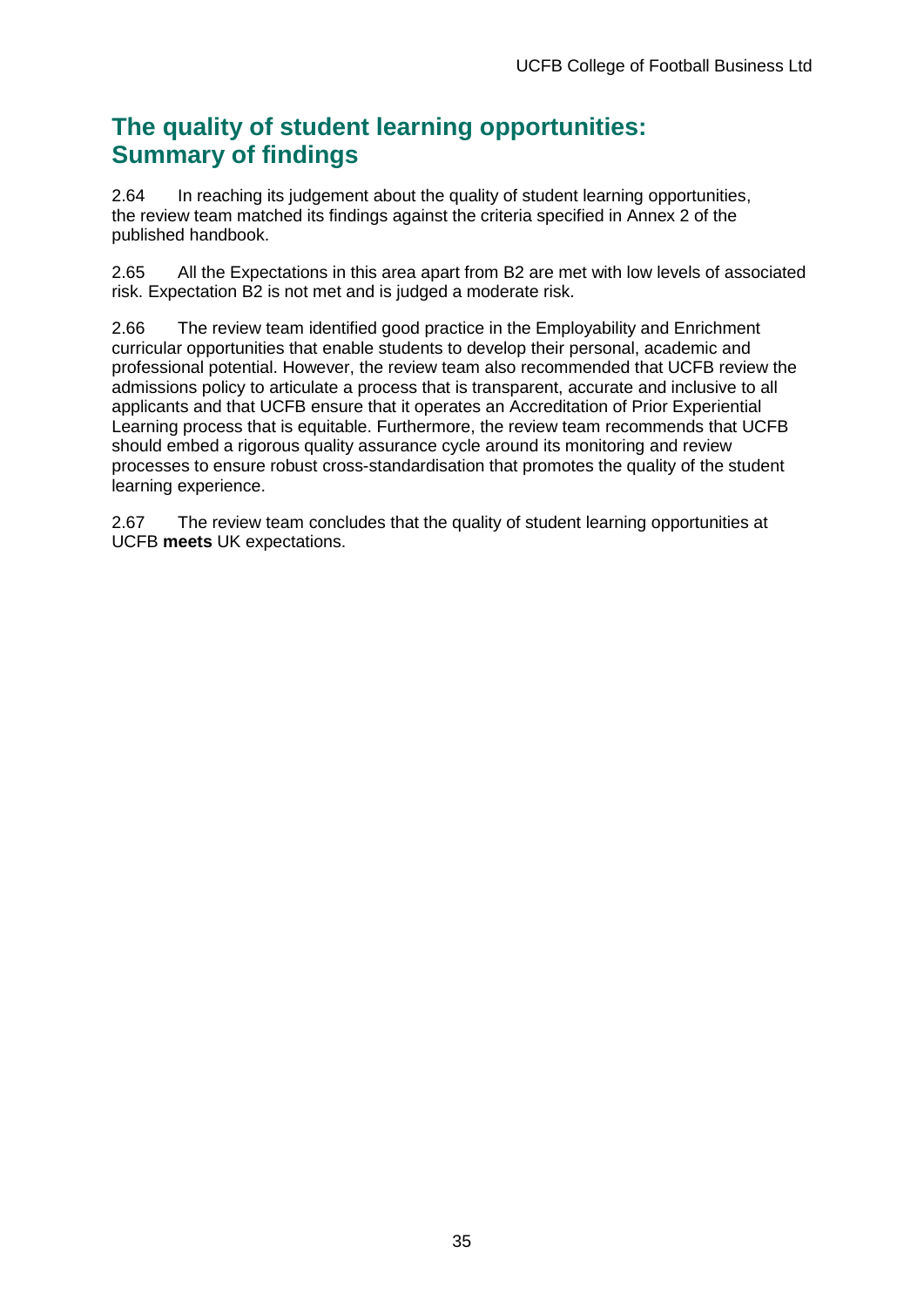## <span id="page-36-0"></span>**3 Judgement: The quality of the information about learning opportunities**

#### **Expectation (C): UK higher education providers produce information for their intended audiences about the higher education they offer that is fit for purpose, accessible and trustworthy.**

## **Quality Code, Part C: Information about Higher Education Provision**

## **Findings**

3.1 UCFB provides a wide range of information for its intended audiences. The Public Information Committee (PIC) is responsible for ensuring that all information is scrutinised prior to publication and addition to the website and/or VLE. The University's Operation Manual sets out the responsibilities and procedures to ensure that all marketing and advertising material published by UCFB is correct and that an audit trail is maintained. Information is published both in hardcopy and electronically including the use of social media. This published information underpins the pre-entry, on programme and exit stages of the student journey together with ensuring the needs of academic standards relating to programme delivery and student achievement are met. The processes in place allow the Expectation to be met.

3.2 The review team scrutinised a variety of published information, both electronically and in hardcopy, and met staff and students. Additionally, internal policies and procedures together with the minutes of the PIC were considered to test whether information is fit for purpose, accessible and trustworthy.

3.3 The website and prospectus provide information for prospective students on UCFB's purpose and opportunities for study and employment. Information is also made available on the website regarding fees and terms and conditions that align to the Competition and Marketing Authority's guidelines. The privacy policy sets out how UCFB complies with data protection requirements. UCFB provides a wide range of information on its website promoting opportunities available to students together with activities, such as Open Days, to engage students and provide Information on UCFB and programmes offered. Students confirm the usefulness of the information provided by UCFB to help inform their study choices.

3.4 Information for current students is readily available through student handbooks and the VLE. The comprehensive student services handbook provides students with a range of information to support their study. Programme handbooks are clearly written in an accessible style providing the necessary information for students to understand the structure and assessment of their programme together with module descriptors and information to support students' academic study. The availability of this information was illustrated and confirmed by a demonstration of the VLE. Students are positive about the on-course and supporting information provided and the usefulness of the VLE. They were particularly appreciative of the app that was available to allow access to the VLE. Additionally, the student services monthly newsletter and employment and enrichment newsletter provide useful current information for students.

3.5 UCFB's operation manual focuses on ensuring that any representation of the University within UCFB's website and published information is appropriate and this was confirmed by staff and the University. The PIC has the remit of ensuring marketing materials are 100 per cent accurate and compliant with external organisation requirements. The PIC minutes focus on ensuring that information is 'technically accurate' in respect of names, job titles and typographical errors and imagery is appropriate. This was particularly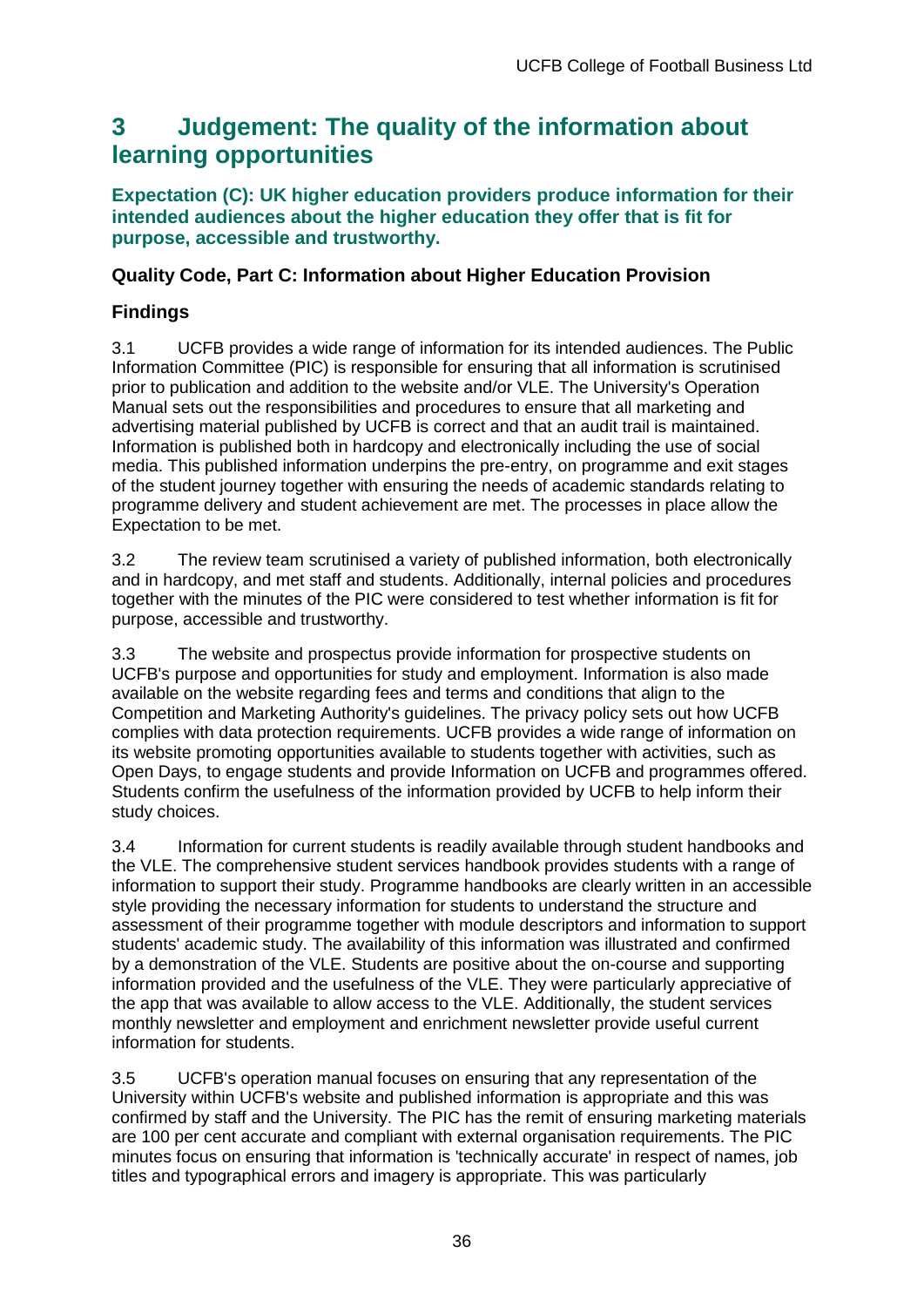demonstrated in the minutes relating to the preparation of the 2020 prospectus.

3.6 The review team, however, identified an ambiguity within the publicly available printed documents describing the relationship between the full-time MSc International Sport Management and the Diploma in Sport Management that is studied at Real Madrid; UCFB confirmed that the Diploma in Sport Management is an additional separately validated qualification. The language, however, in the full-time MSc International Sport Management brochure states that 'students undertake a period of study at Real Madrid Graduate School' and in the Undergraduate Prospectus 2020-21 states 'as part of the on-campus MSc International Sport Management programme, students will spend time in Spain at Escuela Universitaria Real Madrid, Universidad Europea'. This inconsistency within the information was acknowledged by staff met by members of the review team. The review team also sought clarification on the availability of College policies and procedures on the recently rebranded website. UCFB provided the link to where this information could be found on the website. The link, however, landed on a webpage titled 'UCFB policies and documentation' but the page only contains information relating to UCFB's commitment to equality and diversity and QAA approval. The only College policy found on this page was the Equality and Diversity Policy that was in fact the 'Equality and Diversity Report 2017-18'. Although there is information on the website relating to complaints with links to UCFB's Student Recruitment Complaint procedure and the University's Student Complaint procedure, this information is not discoverable through the website search facility using the terms 'complaints'; 'complaints policy'; or 'complaints procedure'. Similarly, a search for the term 'APEL' yielded no positive results and a search for the term 'Accreditation of prior experiential learning' yielded 233 results; however, none of the results sampled provided webpages that referred to the search term.

3.7 Although there is a process in place for the management of information, there does not appear to be sufficient application of these processes in scrutinising the content of published information, making available externally policies and procedures, and testing the website's search capability and capacity to ensure the accuracy, trustworthiness and accessibility of the information provided. Consequently, the review team **recommends** that UCFB review processes for the management of the quality of information about learning opportunities to ensure information is fit for purpose, accessible and trustworthy.

3.8 Although UCFB has processes in place to meet the Expectation, the review team found that these processes were not sufficiently applied and, consequently, this impacted on the fitness for purpose, accessibility and trustworthiness of the information provided for their intended audiences.

3.9 Therefore, the review team concludes that the Expectation is not met and the risk is moderate.

**Expectation: Not Met Level of risk: Moderate**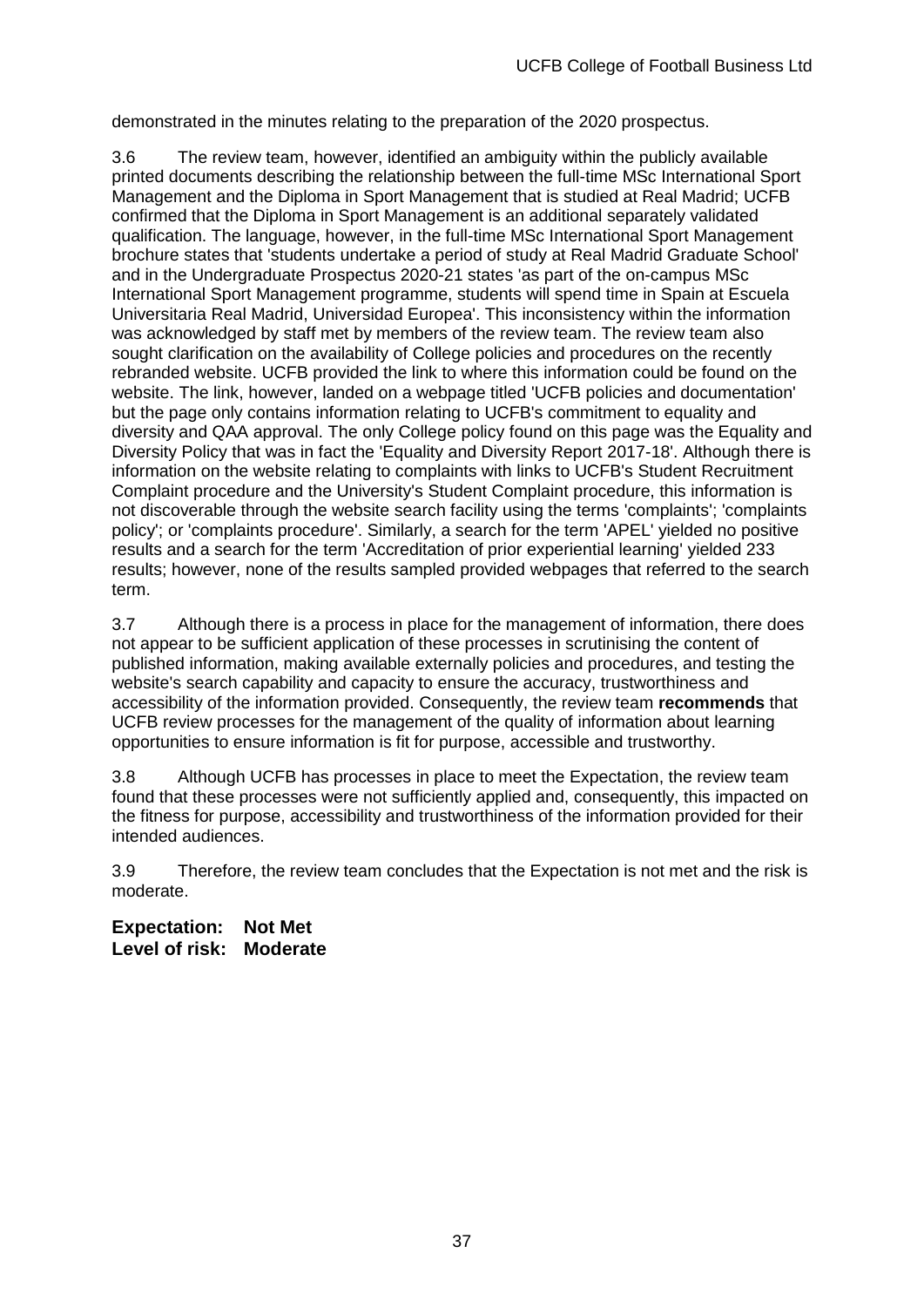## **The quality of the information about learning opportunities: Summary of findings**

3.10 In reaching its judgement about the quality of the information about learning opportunities, the review team matched its findings against the criteria specified in Annex 2 of the published handbook.

3.11 The review team scrutinised a range of documentation (both published in hard copy and electronic versions) made available to prospective, current and former students, and other stakeholders.

3.12 Overall, the review team found that UCFB has considered some of the formal requirements of Expectation C and has demonstrated its compliance with aspects of the Expectation. However, the review team noted a number of shortfalls in UCFB's approach to the management of the quality of information. The review team recommends that UCFB review its processes for the management of the quality of information about learning opportunities to ensure information is fit for purpose, accessible and trustworthy.

3.13 The review team concludes that the quality of the information about learning opportunities at UCFB **requires improvement to meet** UK expectations.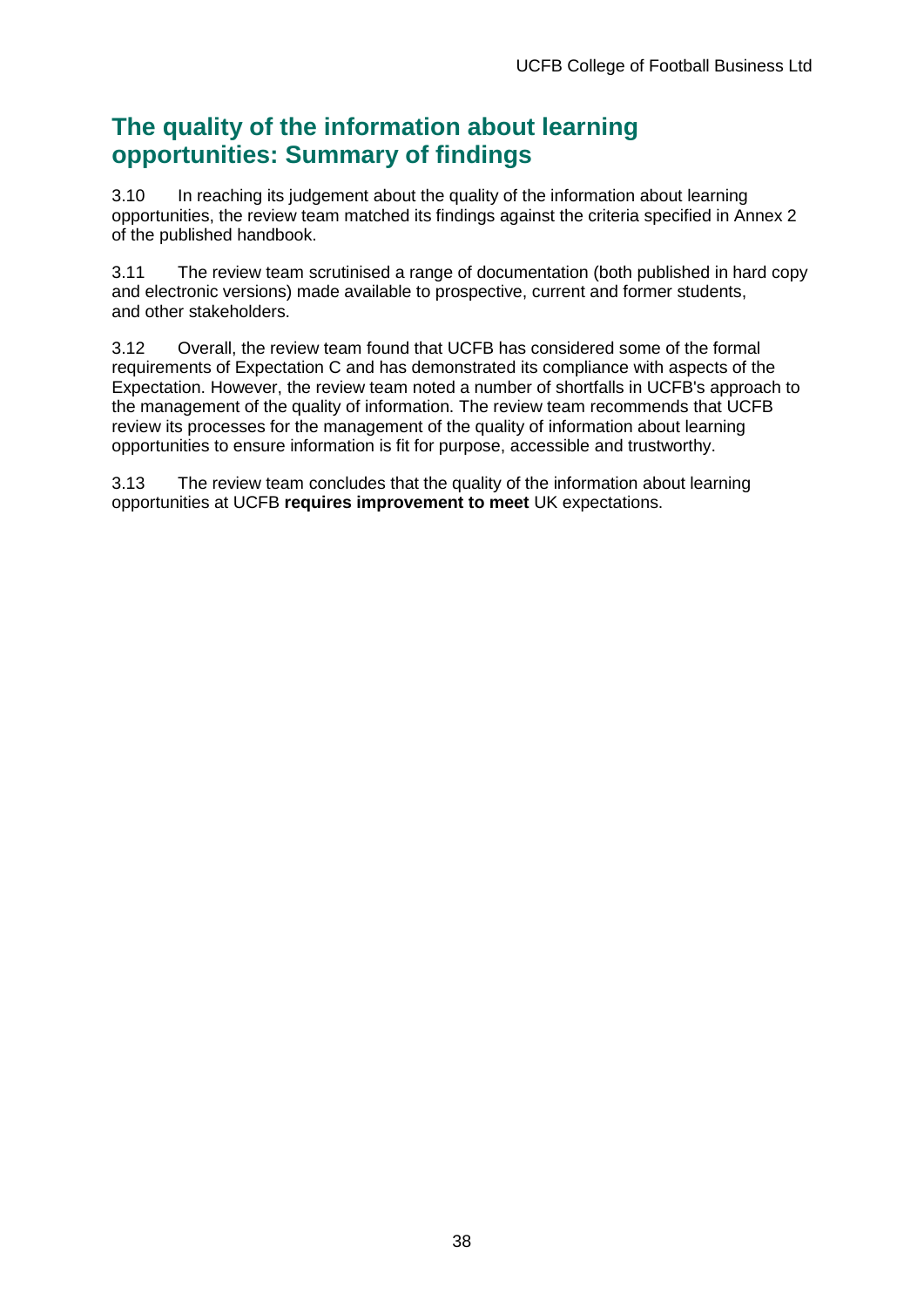## <span id="page-39-0"></span>**4 Judgement: The enhancement of student learning opportunities**

### **Expectation (Enhancement): Deliberate steps are being taken at provider level to improve the quality of students' learning opportunities.**

## **Findings**

4.1 UCFB's approach to enhancing student learning opportunities is outlined in its Strategic Plan. Its approach to enhancement, at an operational level, is to ensure that all practices relating to the delivery and management of higher education are underpinned by an effective student voice and a top down/bottom up approach through the committee structure.

4.2 UCFB has devised a number of deliberative committees that oversee and have responsibility for the management of higher education including enhancement. The Academic Board is the primary committee that all other committees report into and it also reports to the Governing Body. Students are also represented in the different committees reflecting an effective student voice.

4.3 UCFB has developed an Enrichment and Employability Strategy that is intended to support College staff in developing greater industry engagement links and promote an industry facing curriculum. The Enrichment and Employability Manager organises guest speakers to visit UCFB to enhance the students' learning experience in their programme area. Feedback from students has improved this process through more targeted guest speakers. Field trips and international visits are also organised for students. UCFB has also developed a UCFB Award consisting of Bronze, Silver and Gold Award enrichment programmes that enhances future employability.

4.4 The student representative process is well structured and established within UCFB. Students are effectively engaged through the Students' Union and Student Council. Student Ambassadors have also been appointed and students are represented at Governing Body level. UCFB has also established a Student Satisfaction Working Group that is focused on promoting greater engagement but also ensuring that student requests are listened to and where appropriate acted upon. This level of engagement has led to some enhancements for students, for example improvements in the student hub, introduction of a student app, bespoke library facilities and greater student space.

4.5 Course teams meet weekly to discuss experience and identify actions that need to be addressed, and which can lead to enhancements. Staff development is readily made available to staff and new staff are adequately supported. UCFB has introduced Research and Scholarly Activity Days, which staff are actively participating in, and staff have started to engage with the Higher Education Academy. Staff are provided with opportunities to come together throughout the year (3 times) to share effective practice at a wider college level.

4.6 The review team identified a range of opportunities where staff and students are able to promote enhancement. These were not linked by a coherent and measurable strategy. The review team **recommends** that UCFB develop and implement a more systematic approach to monitoring, measuring and reporting enhancement.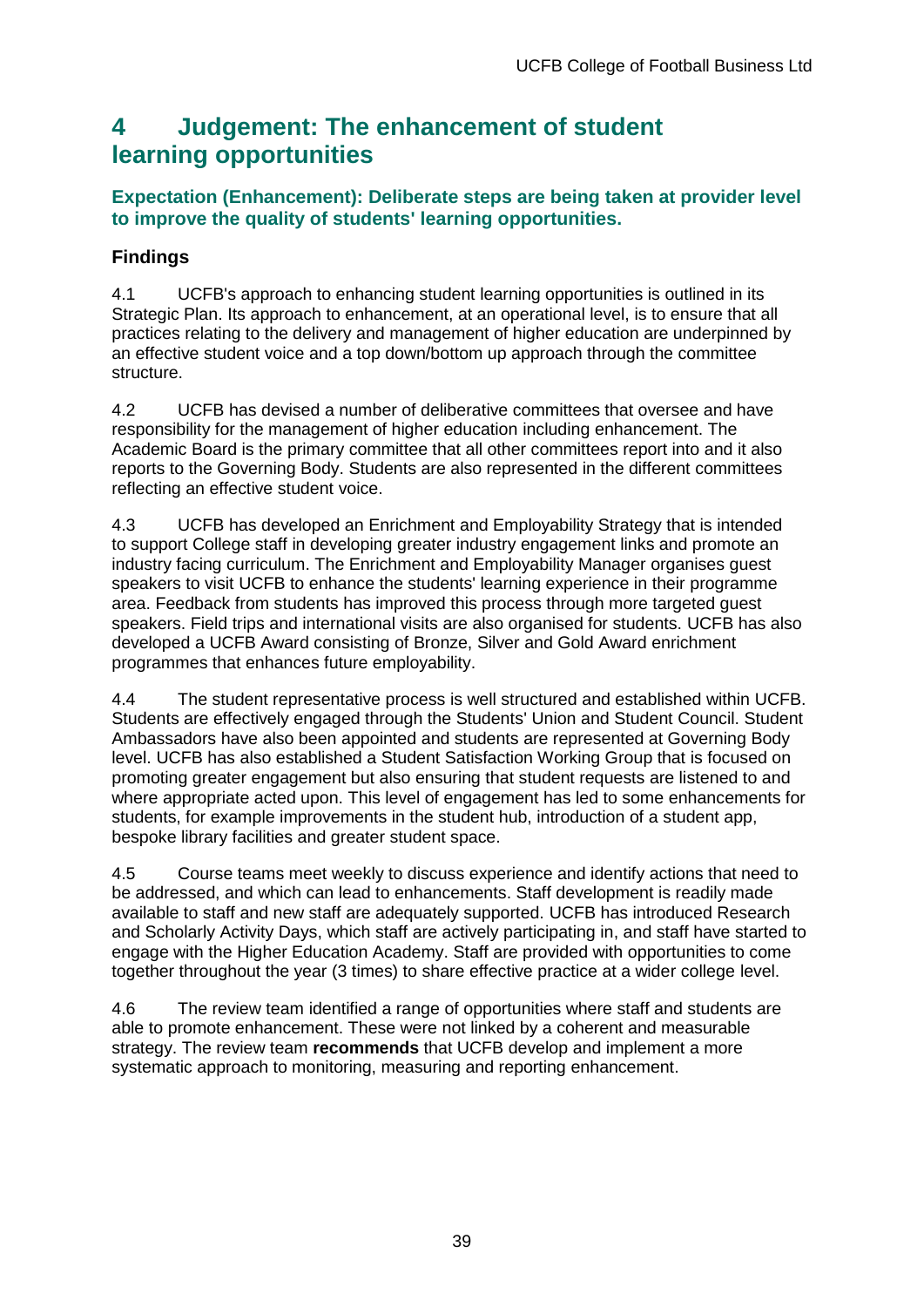4.7 The review team concludes that the Expectation is met and the associated risk is low.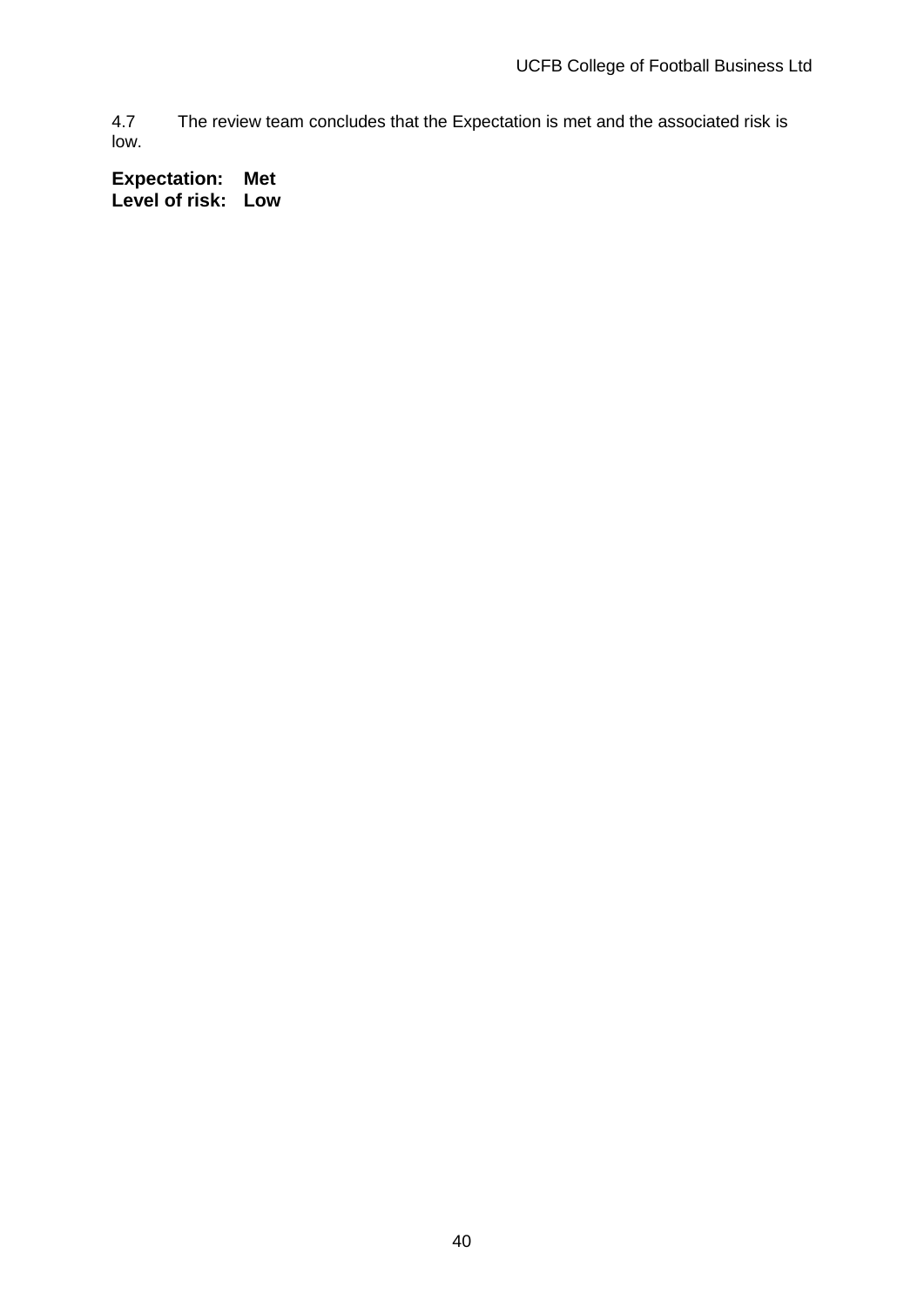## **The enhancement of student learning opportunities: Summary of findings**

4.8 In reaching its judgement about the enhancement of learning opportunities the review team matched its findings against the criteria specified in Annex 2 of the published handbook.

4.9 The review team found that UCFB is generally effective in its enhancement of student learning opportunities. However, the team noted that the enhancement opportunities could be better exploited with a greater strategic focus and recommends that UCFB develop a more systematic approach to student enhancement that can be monitored and evaluated effectively.

4.10 The review team concludes that the enhancement of student learning opportunities at UCFB **meets** UK expectations.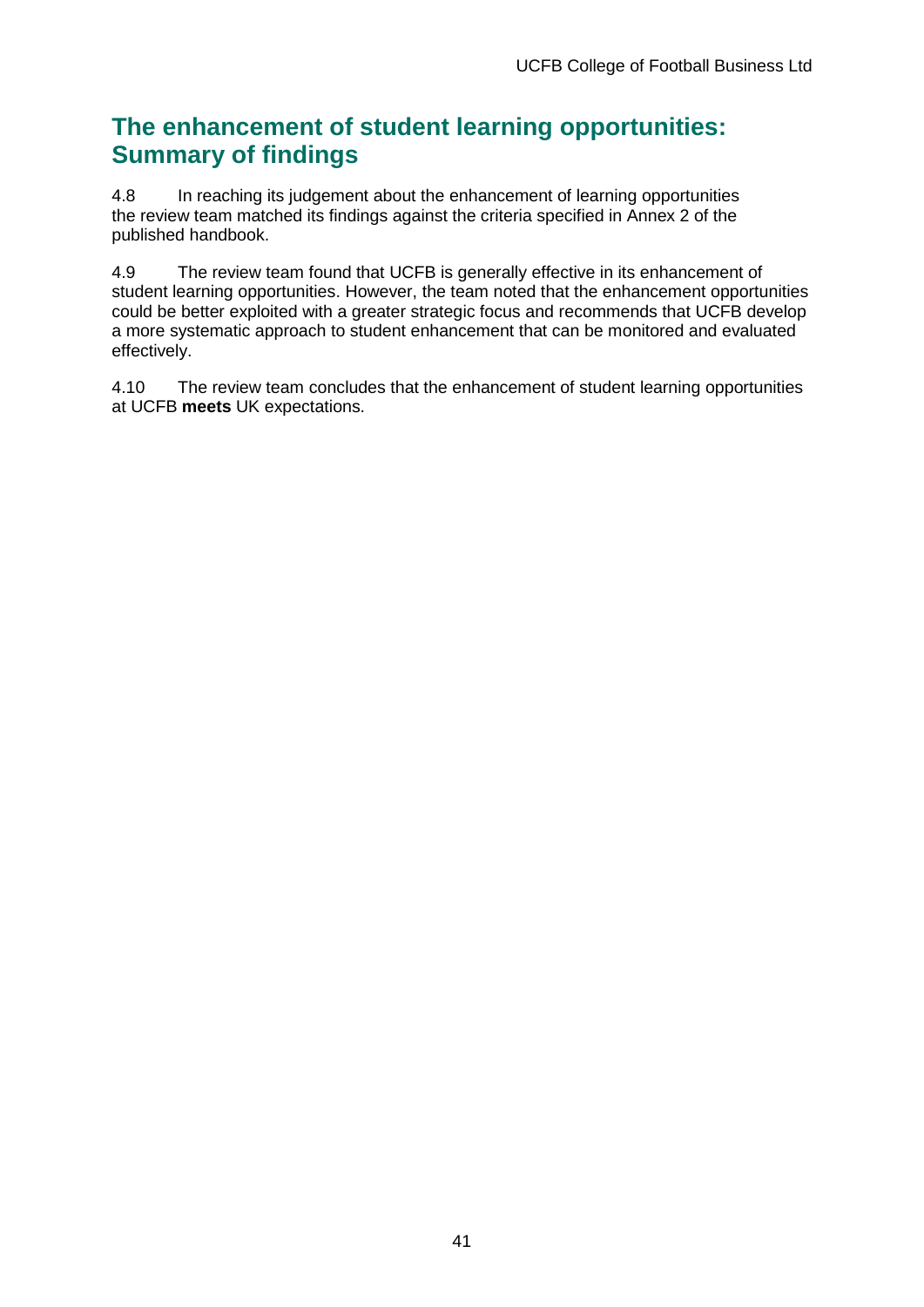## <span id="page-42-0"></span>**Glossary**

This glossary is a quick-reference guide to terms in this report that may be unfamiliar to some readers. Definitions of key operational terms are also given on pages 21-24 of the [Higher Education Review \(Alternative Providers\) handbook.](http://www.qaa.ac.uk/publications/information-and-guidance/publication/?PubID=3094)

If you require formal definitions of other terms please refer to the section on assuring standards and quality: [www.qaa.ac.uk/assuring-standards-and-quality.](https://reviewextranet.qaa.ac.uk/sites/her/9746/TeamDocuments/www.qaa.ac.uk/assuring-standards-and-quality)

User-friendly explanations of a wide range of terms can be found in the longer Glossary on the QAA website: [www.qaa.ac.uk/Pages/GlossaryEN.aspx.](http://www.qaa.ac.uk/Pages/GlossaryEN.aspx)

#### **Academic standards**

The standards set by **degree-awarding bodies** for their courses (programmes and modules) and expected for their awards. See also **threshold academic standard**.

#### **Award**

A qualification, or academic credit, conferred in formal recognition that a student has achieved the intended **learning outcomes** and passed the assessments required to meet the academic standards set for a **programme** or unit of study.

#### **Awarding organisation**

An organisation authorised to award a particular qualification; an organisation recognised by Ofqual to award Ofqual-regulated qualifications.

#### **Blended learning**

Learning delivered by a number of different methods, usually including face-to-face and e-learning (see **technology enhanced or enabled learning**).

#### **Credit(s)**

A means of quantifying and recognising learning, used by most institutions that provide higher education **programmes of study**, expressed as numbers of credits at a specific level.

#### **Degree-awarding body**

A UK higher education provider (typically a university) with the power to award degrees, conferred by Royal Charter, or under Section 76 of the Further and Higher Education Act 1992, or under Section 48 of the Further and Higher Education (Scotland) Act 1992, or by Papal Bull, or, since 1999, granted by the Privy Council on advice from QAA (in response to applications for taught degree awarding powers, research degree awarding powers or university title).

#### **Distance learning**

A course of study that does not involve face-to-face contact between students and tutors but instead uses technology such as the internet, intranets, broadcast media, CD-ROM and video, or traditional methods of correspondence - learning 'at a distance'. See also **blended learning**.

#### **Dual award or double award**

The granting of separate awards (and certificates) for the same **programme** by two **degree-awarding bodies** who have jointly delivered the programme of study leading to them. See also **multiple award**.

#### **e-learning**

See technology enhanced or enabled learning.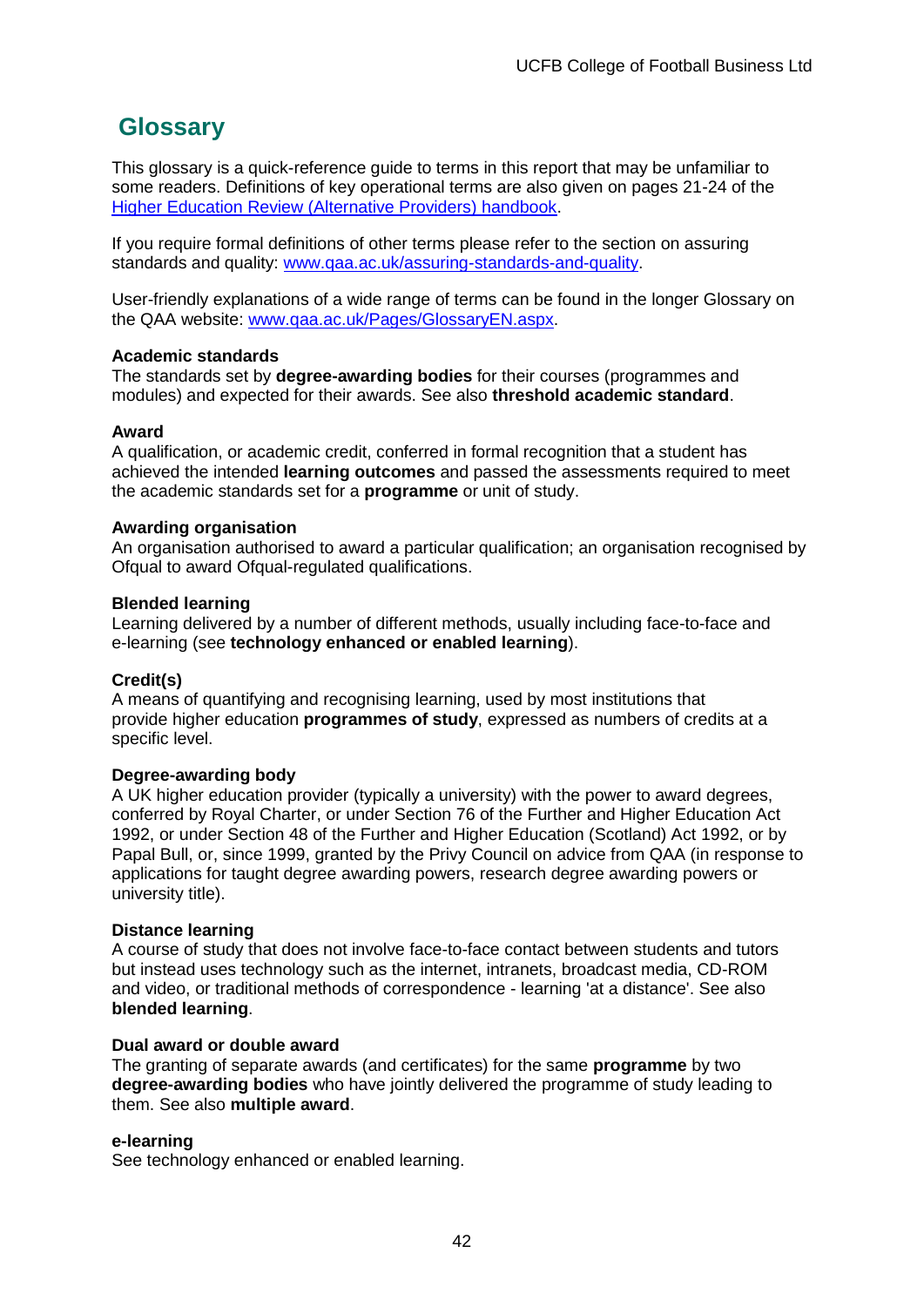#### **Enhancement**

The process by which higher education providers systematically improve the quality of provision and the ways in which students' learning is supported. It is used as a technical term in our review processes.

#### **Expectations**

Statements in the **Quality Code** that set out what all UK higher education providers expect of themselves and each other, and what the general public can therefore expect of them.

#### **Flexible and distributed learning**

A programme or module that does not require the student to attend classes or events at particular times and locations. See also **distance learning**.

#### **Framework**

A published formal structure. See also **framework for higher education qualifications**.

#### **Framework for higher education qualifications**

A published formal structure that identifies a hierarchy of national qualification levels and describes the general achievement expected of holders of the main qualification types at each level, thus assisting higher education providers in maintaining academic standards. QAA publishes the following frameworks: *The Framework for Higher Education Qualifications in England, Wales and Northern Ireland* (FHEQ) and *The Framework for Qualifications of Higher Education Institutions in Scotland* (FQHEIS).

#### **Good practice**

A process or way of working that, in the view of a QAA review team, makes a particularly positive contribution to a higher education provider's management of academic standards and the quality of its educational provision. It is used as a technical term in QAA's audit and review processes.

#### **Learning opportunities**

The provision made for students' learning, including planned study, teaching, assessment, academic and personal support, and resources (such as libraries and information systems, laboratories or studios).

#### **Learning outcomes**

What a learner is expected to know, understand and/or be able to demonstrate after completing a process of learning.

#### **Multiple awards**

An arrangement where three or more **degree-awarding bodies** together provide a single jointly delivered **programme** (or programmes) leading to a separate **award** (and separate certification) of each awarding body. The arrangement is the same as for **dual/double awards**, but with three or more awarding bodies being involved.

#### **Operational definition**

A formal definition of a term, establishing exactly what QAA means when using it in reviews and reports.

#### **programme (of study)**

An approved course of study that provides a coherent learning experience and normally leads to a qualification.